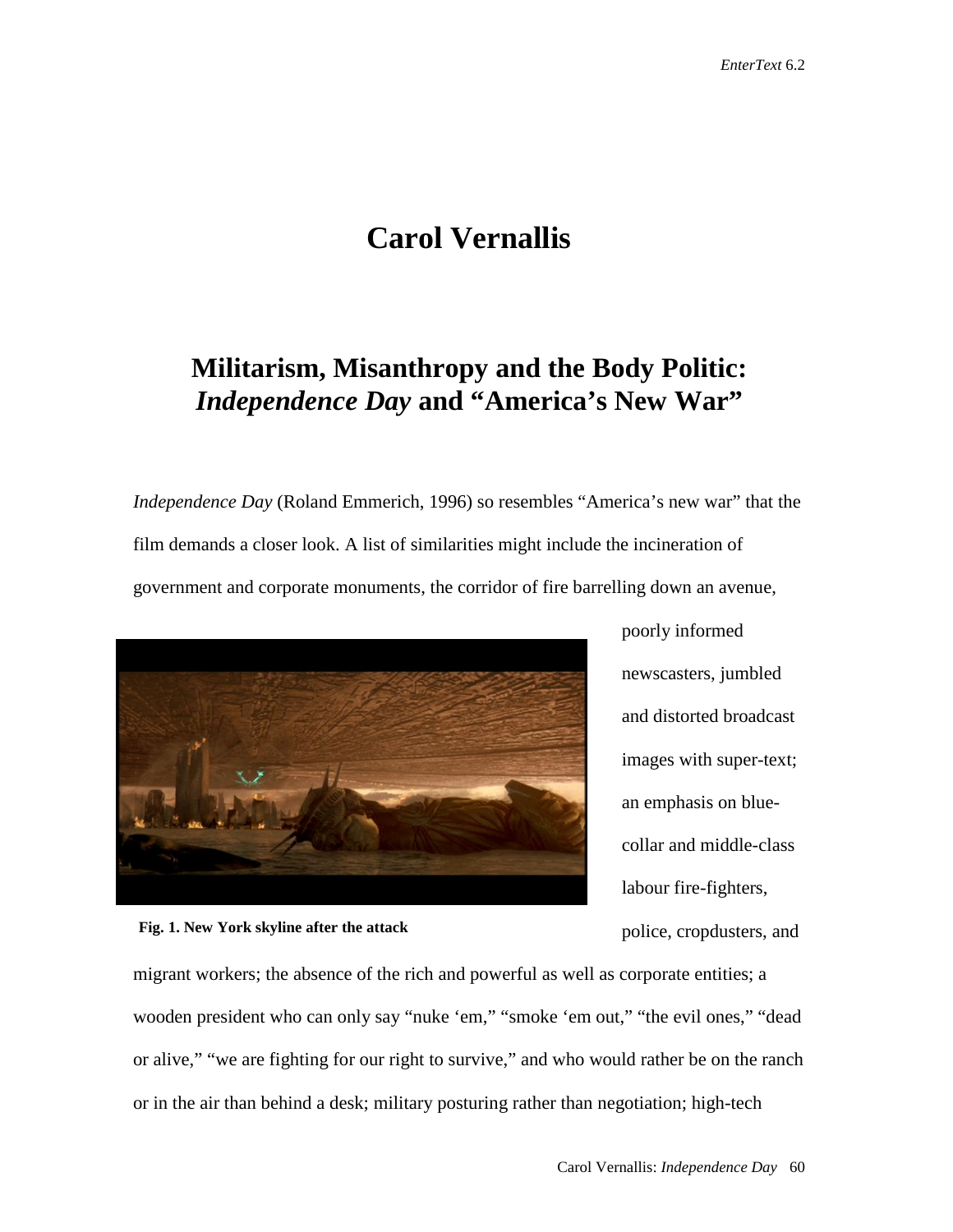military planes that search for life through moonlike, rocky environments; the dismantling of communication lines, reducing some players to early forms of technology; conventional weapons, toxins, germs and nuclear bombs; the gathering together of many races against one who cannot speak our language, who have studied us for a long time, who are watching us from both within and above, whose place of origin we are unsure of, who are using our technology against us, and who want to exterminate us; government lies and cover-ups; missile defence shields; the redefinition of nationhood; questions surrounding race, gender, religious and sexual practices; victory culture; Second World War imagery; cropdusters; *kamikaze* pilots.

The day after the 11 September attacks, journalists' listservs received many postings about how *Independence Day* resembled the event, and Fox Cable Network, which owns the broadcast rights to the film, pulled it from rotation.<sup>[1](#page-44-0)</sup> In this "new war" that resembles none other, viewers may cope in ways that psychologists say they do: by drawing upon pre-existing scripts from lived experience and from media, such as films, books and popular songs. Though other movies—*True Lies* (James Cameron, 1994), *Dune* (Frank Herbert, 1984), and *Deep Impact* (Mimi Leder, 1998)—have moments resonant with the current conflict, no film resembles it as closely as does *Independence Day* (often known as *ID4*).<sup>[2](#page-44-1)</sup> Equally important, no other invasion film has been seen by so many people in the last five years—*Independence Day* is one of the ten top-grossing films of all time.<sup>[3](#page-44-2)</sup> It is also America's most recent apocalyptic war movie. Perhaps the terrorists also borrowed from *Independence Day*. It is easy to imagine viewers in the Arab world watching the film with multiple identifications—with the aliens, with a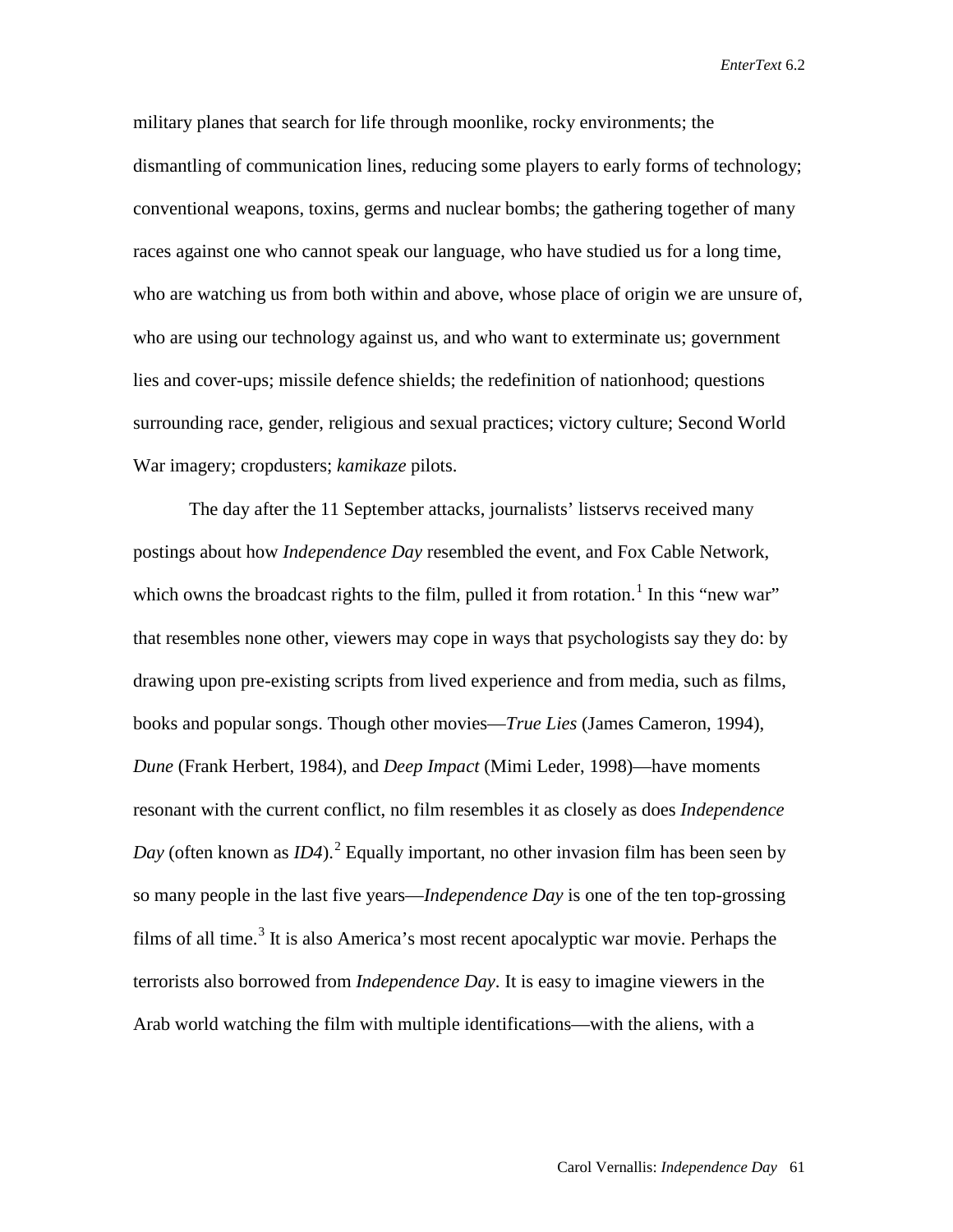cropduster-turned-*kamikaze* pilot, played by Randy Quaid, and with the celebratory white male war room.

While this article addresses how people in the U.S. might use *Independence Day*, it devotes more time to those characters and extras who are presented as misaligned with the *status quo* and subsequently othered and/or removed. *ID4* creates fear of an invasion and channels it into a hysteria linked to homosexuality, sex, race, gender, ethnicity and the body. The film's othering is also not trivial in relation to United States' actions and the war today—perceiving individuals and groups among us and without as "evil" can spur such questionable actions as military tribunals, detention of people without charging them with a crime, restrictions on civil rights, the withholding of foreign aid, reduction of domestic spending, inflation of the military budget, threats of war, and going it alone, outside of the world community. This piece asks: how might *ID4*'s dreamscape map onto President Bush's, the government's, the media's and the public's imaginary of 9/11 and the Afghanistan and Iraq Wars?

Here is a brief synopsis of the film: the Search for Extraterrestrial Intelligence Institute (SETI), an obscure agency that monitors the airwaves for evidence of alien communications, discovers an unusual broadcast signal and forwards it to the Pentagon. It soon emerges that an alien spaceship has entered Earth's orbit, and smaller ships have broken off and placed themselves over strategic sites around the globe, perplexing the U.S. President and his staff. A cable technician, David Levinson (Jeff Goldblum), notices that the spaceship's signal is diminishing and ascertains that the aliens are "using our own satellites against us." He and his father rush to the White House to meet with the President and his assistant, David's ex-wife Connie. The president, his entourage, David,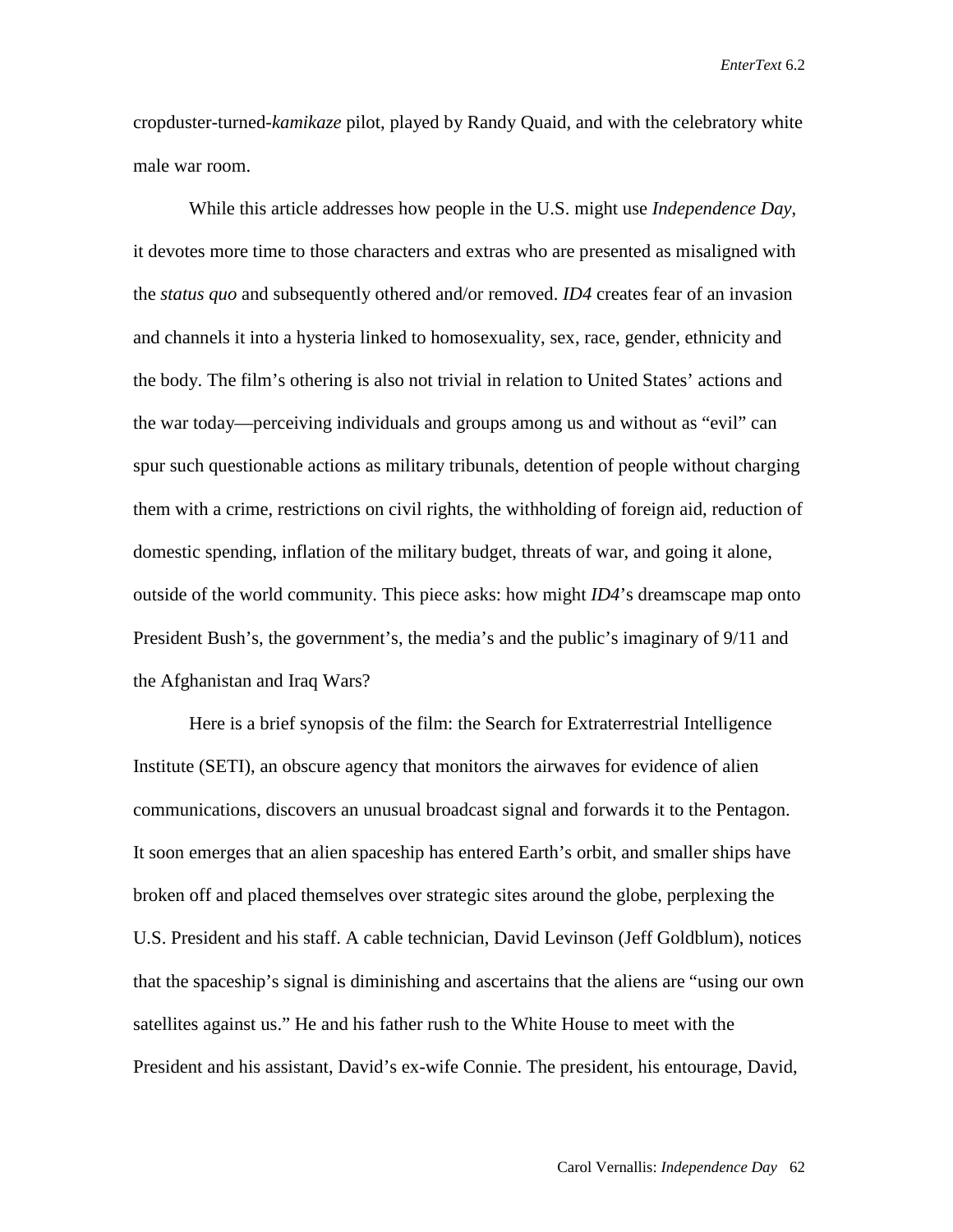and his father, get out of Washington in time, but millions die, including the President's wife. The party heads for Area 51, a government facility in Roswell, New Mexico, where alien materials previously recovered—a ship and several carcasses—are the subject of ongoing research. Captain Steven Hiller (Will Smith) brings along a new specimen, a badly injured alien pilot he has just shot down in a dogfight. Levinson discovers that the military can implant a computer virus in the alien spacecraft, set off an explosion, disable the aliens' shields, and bring down the mothership and its progeny. David and Steven set off to do so. *Independence Day* ends happily with fireworks rather than global annihilation.

The most sustained analysis of the film, Michael Rogin's *Independence Day, or How I learned to Stop Worrying and Love the Enola Gay, serves as a starting point for* this article.<sup>[4](#page-45-0)</sup> This book catches the film's extreme misanthropy by cataloguing the crude types that populate the film—the trash-talking, young African-American male, the neurasthenic, fast-talking Jewish American, the flagrantly gay man, the oppressed, domesticated woman. Most critics responded positively to *ID4*'s stereotypes, judging perhaps that these broad caricatures functioned like vaudevillian representations with the power to amuse and to ameliorate difference.<sup>[5](#page-45-1)</sup> Rogin shows, however, that these representations function in ways similar to Stepin Fetchit and Amos and Andy, reinforcing the self-certainties of "mainstream" viewers at the expense of those who do not fit the mainstream's restrictive definition. While Rogin points to these representations, he does not consider how they work. A careful look at the film reveals something canny and disturbing.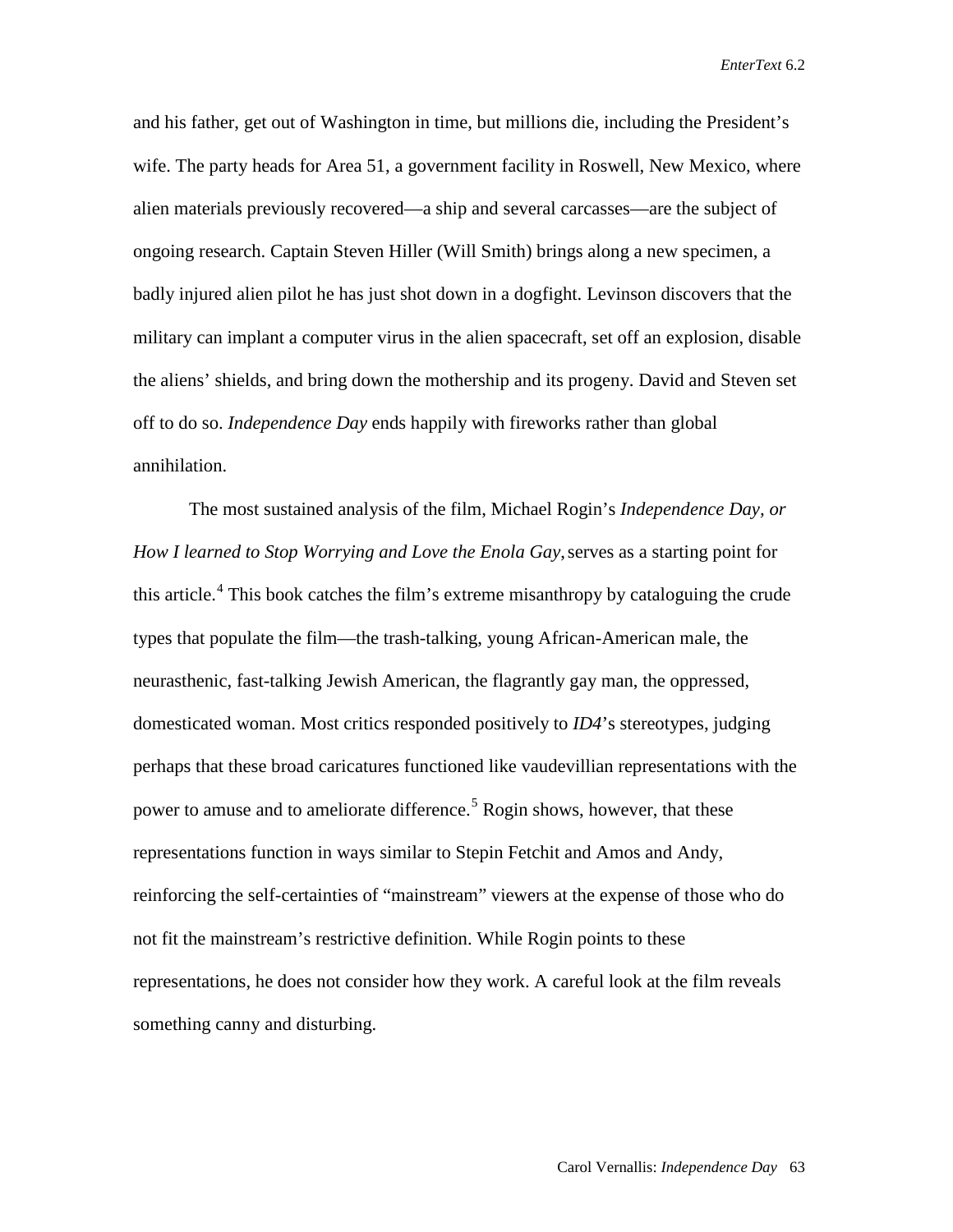The cultural meanings of the cartoonish figures in the foreground are reinforced by a profusion of details in the background. While this play between the background and the foreground doesn't represent a novel strategy, its savvy use has rarely been surpassed. In *ID4* the vaudevillian characters, though objectionable, are familiar and legible. Furthermore the props and characters in the back of the frame are so subtly rendered, and pop in and out so quickly, that they remain barely perceptible. Nevertheless this background material adds depth to the cultural stereotypes—in ways as insidious as they are technically sophisticated—and forges new connections among them. Such an approach may have emerged from a new common practice.

David Bordwell points to a recent trend in which cinema is sped up and stripped down. Directors deploy rapid editing, choose distorting lenses and close-ups over wide shots, and compress what would normally comprise several shots into a single one.<sup>[6](#page-46-0)</sup> In addition several scholars of acting have noted that contemporary film productions allot less rehearsal time than in the past, and suggest that characters are thus less fully realised. But big budget films can create richness by other means. Today's bloated production budgets and expanded shooting schedules allow time for the finessing of storyboards.<sup>[7](#page-46-1)</sup> Sets are carefully constructed to match the wallop of the expensive effects. Contemporary films reveal a new kind of density through connections across shots and finely worked material in the background.

This article expands upon Rogin's study in a second way. While Rogin's analysis provides an excellent psychoanalytic and intertextual description of why the film was so pleasurable for viewers, this article describes several large-scale formal structures that might also have produced such effects. Filmic techniques linked to tone, form, pacing,

Carol Vernallis: *Independence Day* 64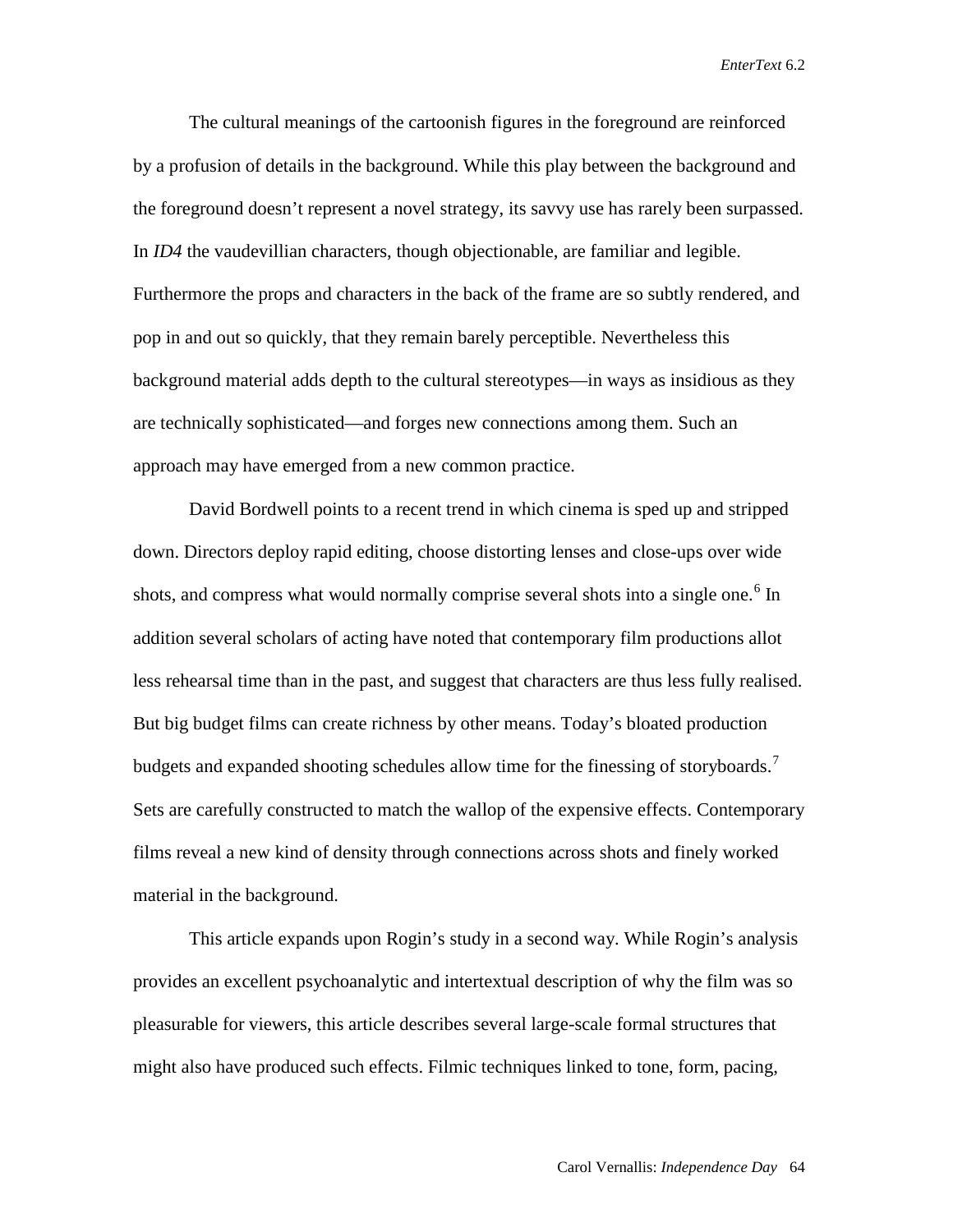viewer identification and sexuality draw the viewers' attention away from misanthropic representations. In particular, Freudian devices of compensation and displacement help turn *Independence Day* into a dream-text that relaxes a viewer's critical distance. Significantly, *ID4*'s densely textured misanthropic representations were deliberate attempts to obtain specific effects: *Independence Day*'s regressive character touches are missing from Dean Devlin and director Roland Emmerich's original script.<sup>[8](#page-47-0)</sup> The script doctors may have added the additional material during later scripting sessions in order to give the film a bit more kick and increase box office, and maybe even to balance the film's special effects.

This article begins with a sketch of the construction of the stereotyped characters.<sup>[9](#page-47-1)</sup> The paper's second half explores the ways that these devices support the stereotypes, and finally considers *ID4* as a rehearsal for America's current war.

#### *ID4***'s Stereotypes: Punishment of the Other**

The characters who get punished by the aliens' wrath group together as a type: the film diminishes their humanity, which allows them to help delineate the film's leading roles. Nearly all of the casualties in the first third of the movie seem to assume the viewer's complicity.



For many viewers, a sense of glee when flashes of light first erase the White House and the Pentagon may harden into a

Carol Vernallis: *Independence Day* 65

**Fig. 2. The White House is erased.**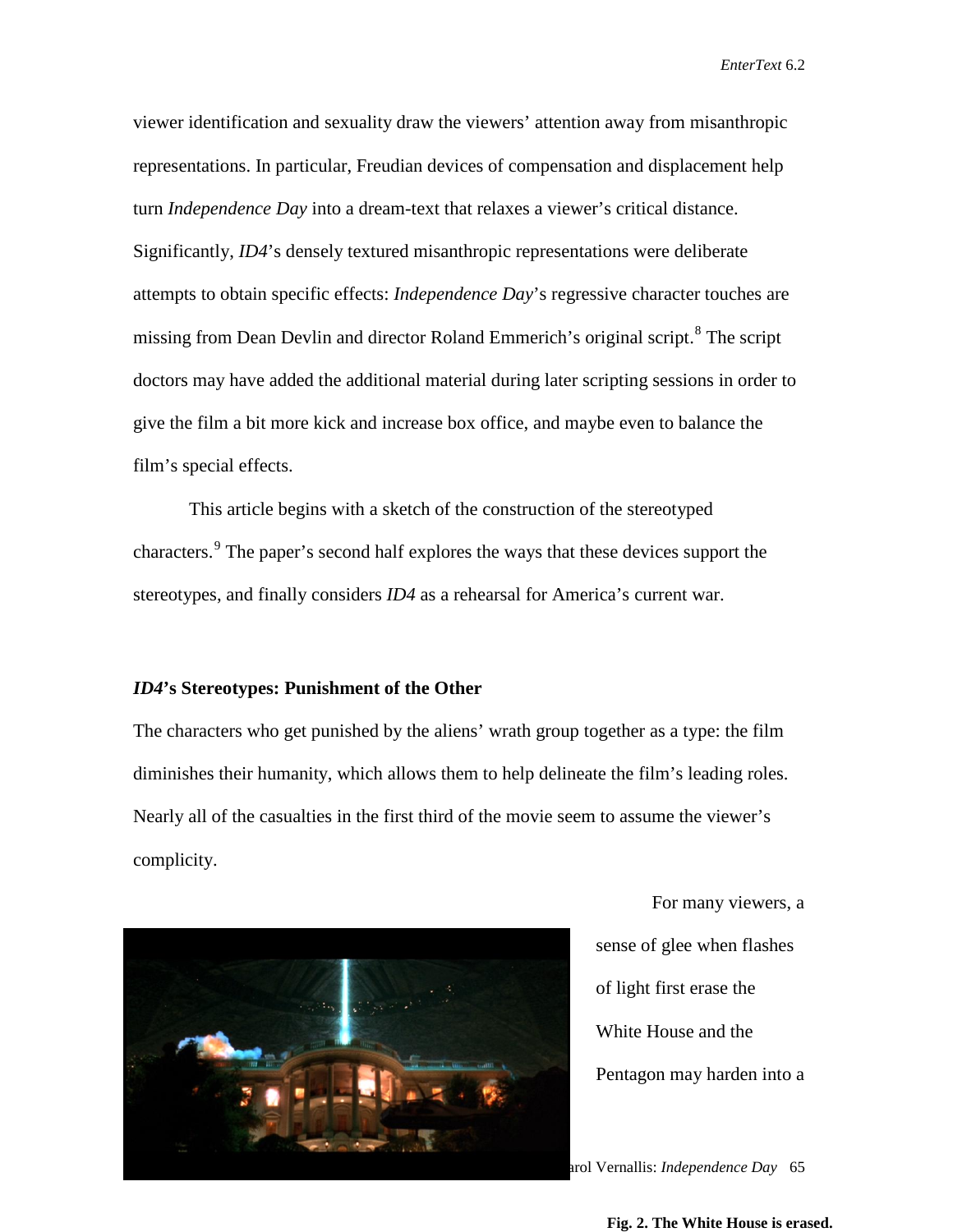numbed response when the aliens' incinerate populations and buildings later in the film. Other *ID4* characters experience the brunt of the aliens' aggression before the U.S. does: the Iraqis witness the unfurling of mushroom clouds, and the Russians suffer the first deaths. In the Oval Office, the White House staff watches news footage of the destruction in Novosibirsk, and a young boy's bloody, bandaged head is placed in the foreground of the screen. General Grey turns away from the sight—is he too busy, uninterested, or repulsed?<sup>[10](#page-48-0)</sup> The television images elicit a re-enactment of Freud's narrative of a child being beaten.<sup>[11](#page-48-1)</sup> The film cuts away too quickly from this scene for the viewer to fully take in what she has just seen. Off the coast of California, a plane with U.S. pilots flies into a grand, stormy fire cloud. (Okay, we've lost some of our own.) Three diminutive "welcome wagons," awkwardly jerry-rigged helicopters with large light panels jutting out from the sides, as at a rock concert, come to meet the aliens with a message of peace; but they are such a joke that, like enlarged mosquitoes, they deserve immolation by the aliens' death ray. The music underscores these blasts with ethereal music on impact only after a long held chord does the music darken in tone. Next to go down are the UFO fans. One woman wants to bring back Elvis, many people partake in a rave, and most wave silly handmade placards like "Make Yourself at Home" and "Take me with You." An ebullient Tiffany runs up the ladder to meet the aliens, despite Jasmine's having warned her not to go. The first real character who dies—or who speaks more than four lines of dialogue, anyway—is gay and Jewish. His death lacks any semblance of dignity: he slouches, says "Oh, crap," and gets levelled by a car.

Even the moment before the building explodes is worth a second look. We cannot tell which buildings and cities are exploding. The second impact shows the aliens' blue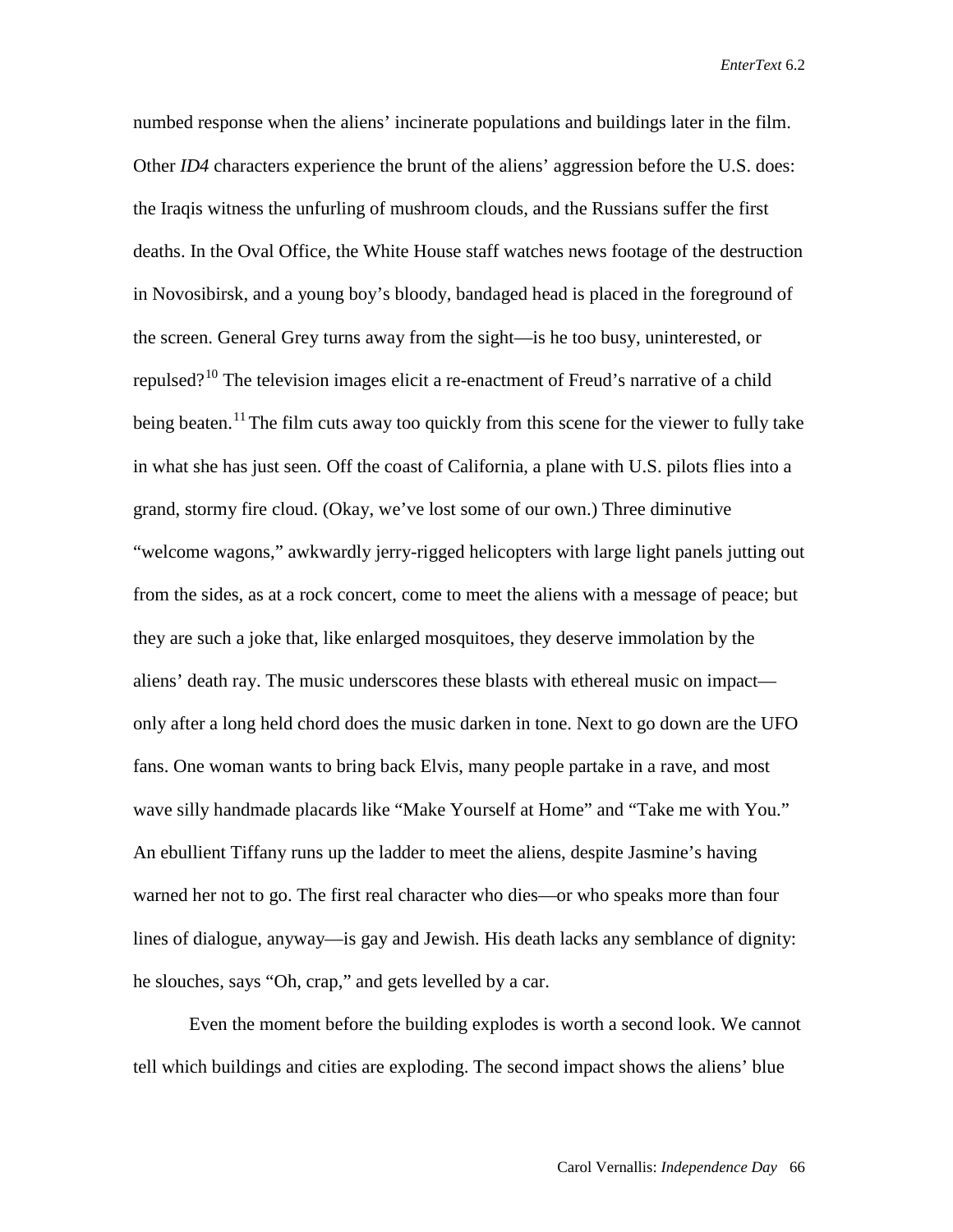streak of fire touching the top of the building, reeling back in, and heading down again to initiate an explosion. Is the action reversible? Is this just a video game?

Rogin argues that *Independence Day* was made in part as revisionist history—to defuse the newly emergent claims that Americans were wrong to drop atomic bombs on Hiroshima and Nagasaki, and to return Americans to our previously imagined place on moral high ground.<sup>[12](#page-48-2)</sup> *ID4* is coy about the U.S. deployment of nuclear weapons over American soil. General Grey notes that civilian casualties should be held to a minimum (not non-existent), and the bombing is figured off screen. We see a quick shot of one-half of a tank and flying balsa wood at the edge of a road.<sup>[13](#page-48-3)</sup>

#### **The European-American Woman**

Rogin argues correctly that *Independence Day* advocates a return to cold war ideology and its notions of domesticity.<sup>[14](#page-48-4)</sup> Though it's touching in the film's opening—and perhaps progressive—that both the president and the cable technician plaintively ask their wives to return home, the film makes these women pay too high a cost for non-compliance. The president's wife dallies, repeatedly looking over her shoulder, and dies from an internal haemorrhage. On her death bed, she apologises to her husband, wishing she had come home. (In a subtle rhyme, Connie almost dies as well. She keeps looking back as bombs hit civilians, but an Air Force officer shoves her into the elevator.)

Of the four major female characters in *Independence Day*, two survive—Connie and Jasmine—and two do not—Tiffany and Margaret Whitmore. At the film's beginning, the two women survivors are committed to their careers. Toward the end they become women who patiently wait while their men go off to war. The film sanctifies this shift by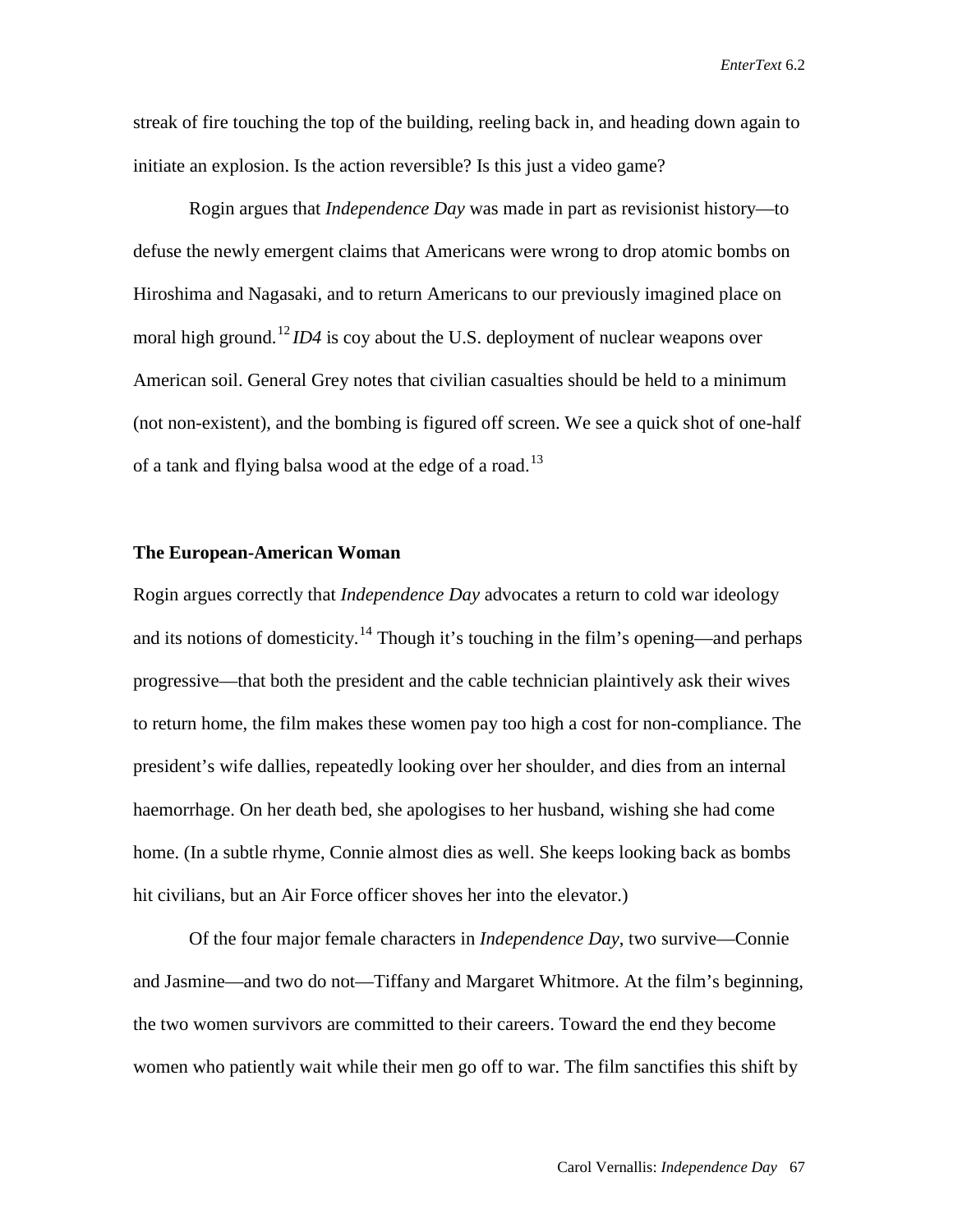fixing their bodies—they stand rigidly—and medium close-ups reveal their faces framed in halos of glowing light. Perhaps Connie and Jasmine have not lost too much, however; if we look closely, the film did not have many opportunities for these women in the first place.

As *ID4* unfolds white women become excluded from the public sphere. The president's wife cannot return because she is going to a luncheon. Later, we discover she is conducting interviews, but we never find out what they are for, and we suspect that they might be trivial. Connie, the president's secretary, mouths the words of his speeches, but she is made to resemble an intern or a personal assistant.<sup>[15](#page-48-5)</sup> White women in the backgrounds of shots have been subtly placed to create a negative impression of their power. At the beginning of the film, one woman stands within a group of male officials in the cabinet room, but as the president crosses her path, he reminds her to tend to his daughter—she is only the daughter's governess. In the far corners of the war rooms, we can occasionally spy one woman with dark brown hair, but her hair is cut so short that she might be taken for a man.

In later scenes women no longer appear in the war room. The film's final third, which contains the grand space battles, forgoes the opportunity to present female fighter pilots, even though the commanding officers must scrape the bottom of the barrel for anyone who possibly can serve. The drunken cropduster, Vietnam Vet and former alien abductee, Randy Quaid, has to suffice. In the final space battle scenes, all of the airborne fighters are, finally, white men—young, middle-aged and old—no women or people of colour remain.[16](#page-48-6) Here we have a mirror image of the same inner circle of white men who decide policy. (They are all gathered together in the cockpit of Air Force One.)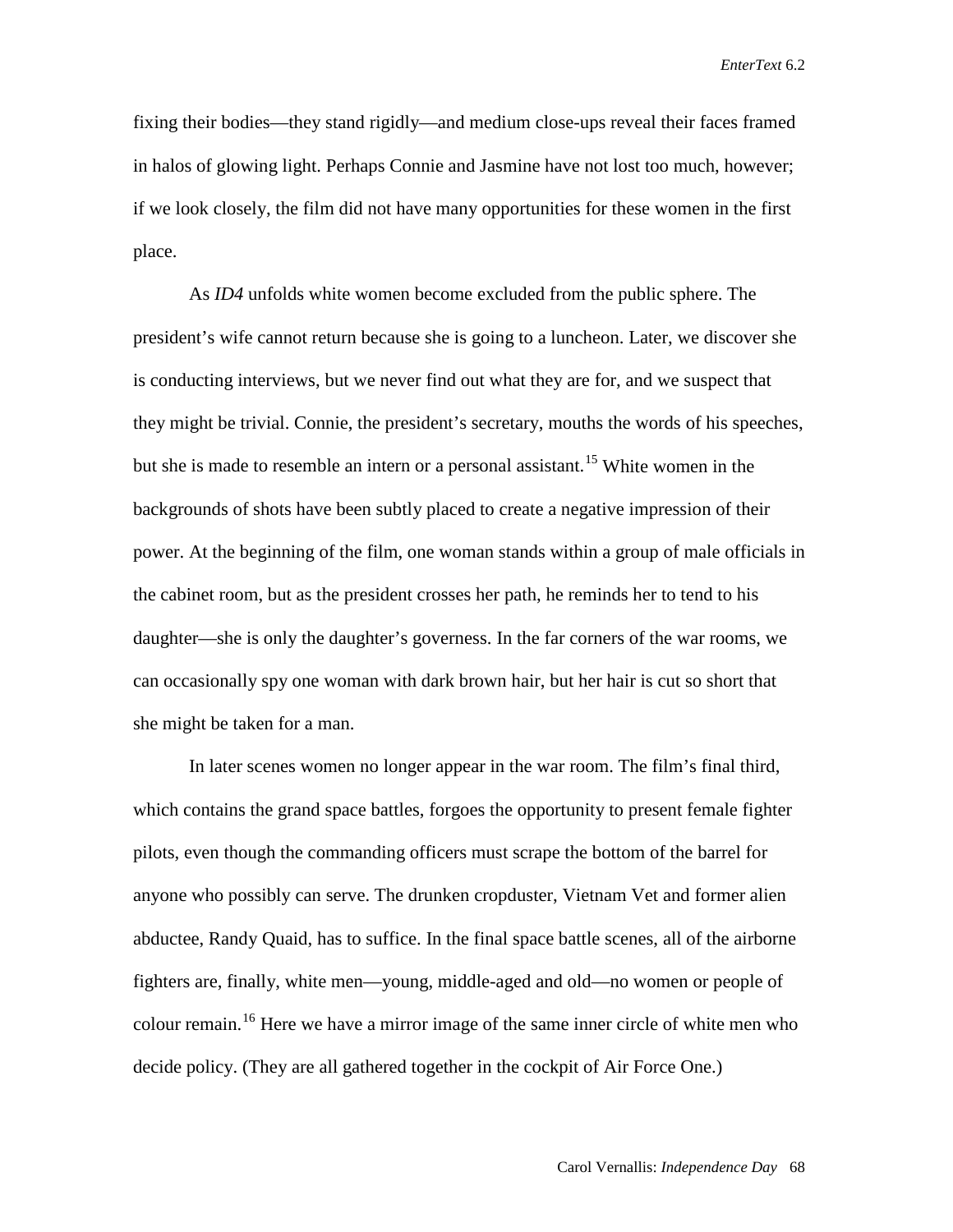The film equates sex and reproduction with a fear of women's bodies and of the alien—all are conflated as monstrously feminine. The first off-screen voice we hear (and the film's third line of dialogue) says "come on, come on, come on baby," as if someone were in the act of childbirth. The camera then dollies past the barrier to reveal a tall African-American male in white underwear. The camera finds a double for Connie, the president's wife and the governess, with tousled hair, body barely cloaked in a short kimono-like night-gown, and legs provocatively spread across a swivel chair before a Search for Extraterrestrial Intelligence Institute desk and monitor. The film works with bookends. At the end of the movie, David Levinson and Steven Hiller recall this early scene by calling each other "girl," the monster "baby" and saying "come on, come on, come on, we're in."

The first scenes conflate the alien invasion and men's interest in women not as coworkers but as dames. Most of the first ten lines are pedestrian, but a man who is awakened in bed says: "If this is not an insanely beautiful woman, I'm hanging up." The president tells his wife, referring to their daughter, "I'm sleeping next to a beautiful, young brunette." In a later rhyme, both the president's wife and the alien nestled in its spaceship die of an internal haemorrhage. Even the daughter's depiction in regards to women's bodies and reproduction is perverse. She is called the munchkin and told to "grow and grow." Is she to help the human race outstrip the aliens' enormous population? *ID4* frequently makes reference to a lack of manpower.<sup>17</sup> In Area 51, Dr. Okun praises the handsomeness of the found alien spacecraft, "She's a beaut," and the munchkin steps forward and gazes at it as if it were her own reflection. Perhaps the scene with father and daughter in bed is benign, or perhaps it carries a whiff of incest. Whitmore does taunt his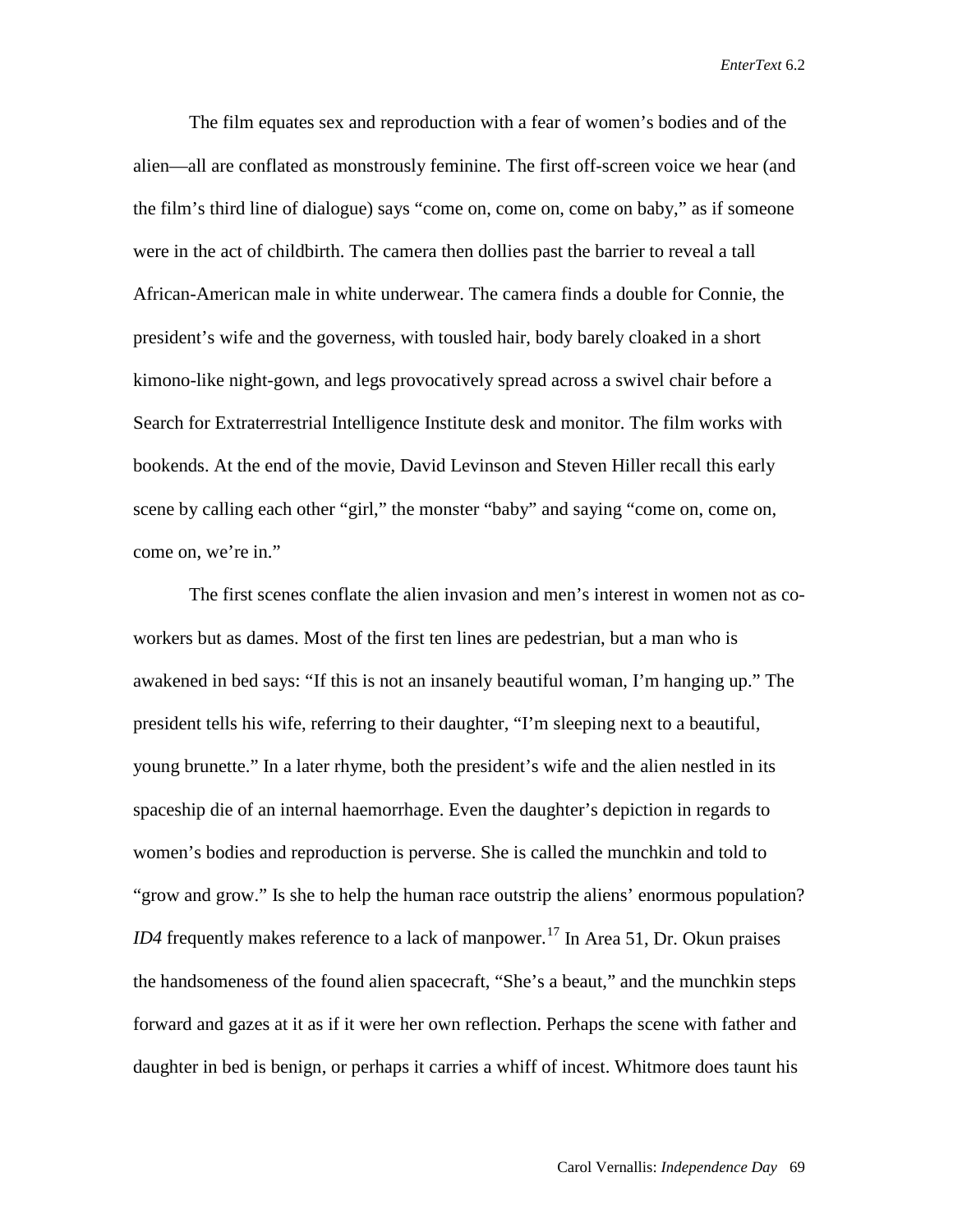wife that he is sleeping with a beautiful brunette.<sup>[18](#page-48-8)</sup> Like the somewhat licentious scene at SETI, this one suggests that humans might be up to some hanky-panky that brings on the aliens' ire.

Rogin argues that the alien ship's entrance is polymorphous—both anal and vaginal—but if you look closely, it's more vaginal: three triangles are bounded by two long, gently sloping convex lines.<sup>[19](#page-48-9)</sup> As we enter the one open triangle in the middle, a long tunnel leads us to a partially barred ending, which suggests fertile bands of mucus. No cervical obstruction hinders our fighter pilots.

## **The White Anglo-Saxon Man**

The president possesses many traits that Richard Dyer identifies with whiteness—a narrow range of expressive capabilities, a connection with order, rationality, control and death.<sup>[20](#page-48-10)</sup>Bill Pullman appears to be rehearsing for his role in *Zero Effect* (Jake Kasdan, 1998): he's an absence. His expressive range encompasses only bemused, quizzical, confused, smug, and mildly enraged. *ID4* is also filled with references to the president's liminal masculinity: his wife repeatedly calls him a liar; he threatens to sleep with a beautiful brunette; he's called a wimp and a child; and Oliver Nimziki and General Grey must egg him on to push the nuke button. After his inter-species mind-meld in the film's final quarter, however, he's ready to return to his former life as bomber pilot. President Whitmore keeps muttering, "Nuke the bastards. Nuke 'em." He shoves Nimziki as if in retribution for David's punching him in the nose earlier. Roughhousing and decisive military action make him a true man.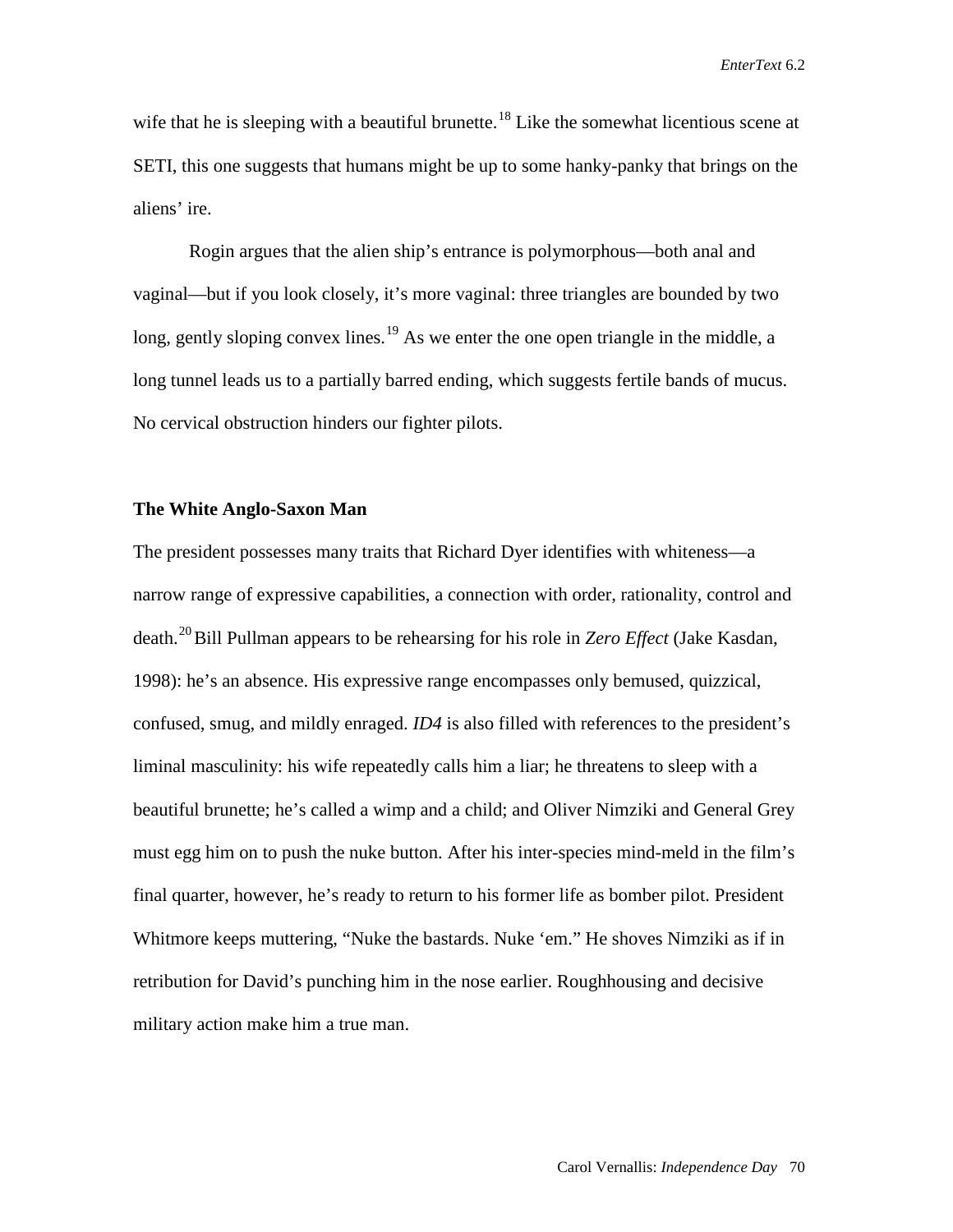President Whitmore's WASP sidekicks speak to his not fully-manifested good and bad sides. General Grey is a one-trick-pony who repeatedly intones, "I'm with you, Mr. President." (He resembles Jasmine's dog, Boomer.) Nimziki, the head of the Security Council is a trigger-happy hawk, whose repertoire of lines includes "You've got to do it," and "You can't do this." Scientist Okun seems to represent intellect gone mad. In Area 51 they do not let him out much. At their first meeting, the president immediately recoils from him.[21](#page-48-11) Okun, like the Marty Gilbert character, has trouble making good object choices. When the alien arrives, he runs out after it saying, "Oh. Oh. Oh. Is he still breathing? We've got to get him into ER as soon as possible."<sup>[22](#page-48-12)</sup> When the white men view the aliens pickled in their vats in the freak show room, we see the similarities between the two groups. The aliens' enormous skulls and foreheads gleam with whiteness.

The lighting on the foreheads of the powerful white men shows that their brains possess the same radiance. Both the aliens and the white men possess a desire to control and destroy. (Rogin points out that the aliens represent the multinational corporations who use up our natural resources and move on, and the same might be said for these white men.<sup>23</sup>) The photography of great white men, as Dyer points out, has captured them historically as giant illuminated foreheads with swept back hair, and the directors consciously or unconsciously draw on this tradition.<sup>[24](#page-48-14)</sup> The president and the alien will later share a Vulcan mind-meld—not bodies, just pure thought linked to pure thought.

#### **The African-American Man**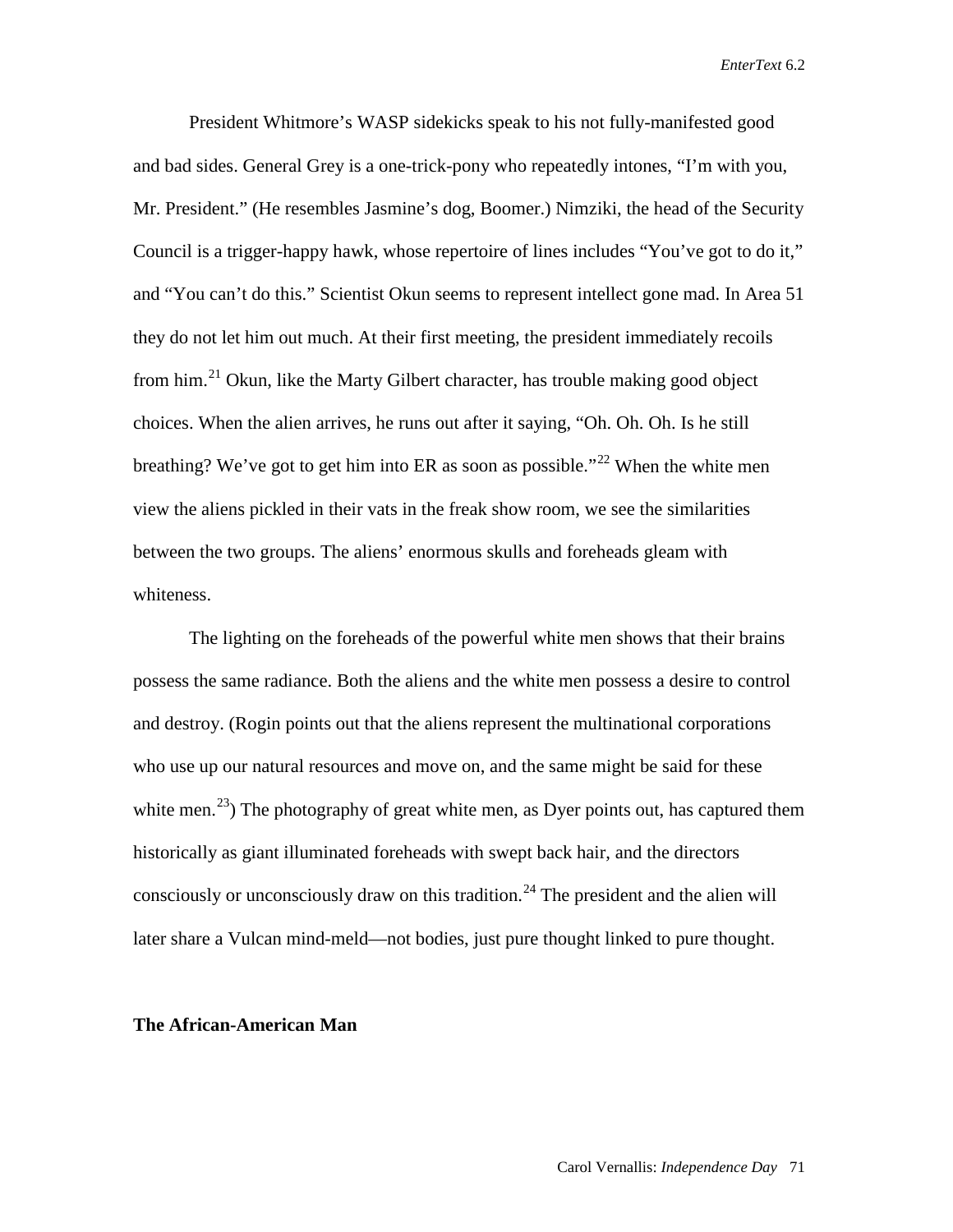Will Smith's Air Force fighter Steven Hiller is given some touching and race-affirming moments, but there is also a concerted attempt to present the African-American body as out of control. When we first meet Hiller, he is sleeping, and his first comments represent him as working class. When the dog jumps up on the bed, he complains, "If he wants to impress me, he should get a job and stop slobbering on my shoes." He trips over the children's toys, gets rebuked in the kitchen for getting too fresh, and goes into the bathroom and urinates loudly. (The sound is foregrounded in the audio mix.) There are a number of times in *Independence Day* when the racism is so subtly inflected, when the links among sound, image, and dialogue are so quick and elliptical, that one wonders whether they are intentional or carry any weight. The next three scenes are subtle, deliberate and telling. We see a wide shot of a bare-chested Hiller as he enters the bathroom and leans down to lift the toilet seat. The camera cuts, and we view him in a medium close-up from outside, through the bathroom windows; he, in turn, spies on his neighbours. Watching them as they bustle with their suitcases, he jokes about white flight after a black family moves in. The camera cuts back to the previous wide shot from inside the bathroom. The camera is framed from above Hiller's head to below his hip and an inch or so above the wrist. While completing urination, his shoulder and forearm bob. He says, "Guess they finally got tired of all these quakes...A little shake, and they runnin'." (The neighbours walk briskly, but do not run and jump.) Our eyes follow the line of Hiller's shoulder downward and our thoughts drift to what else might bob and weave as Hiller finishes up. The film almost compels us to return to Hiller's bodily functions. The last several shots may make Hiller more accessible, but at the risk of dissipating the character's interiority and *gravitas*.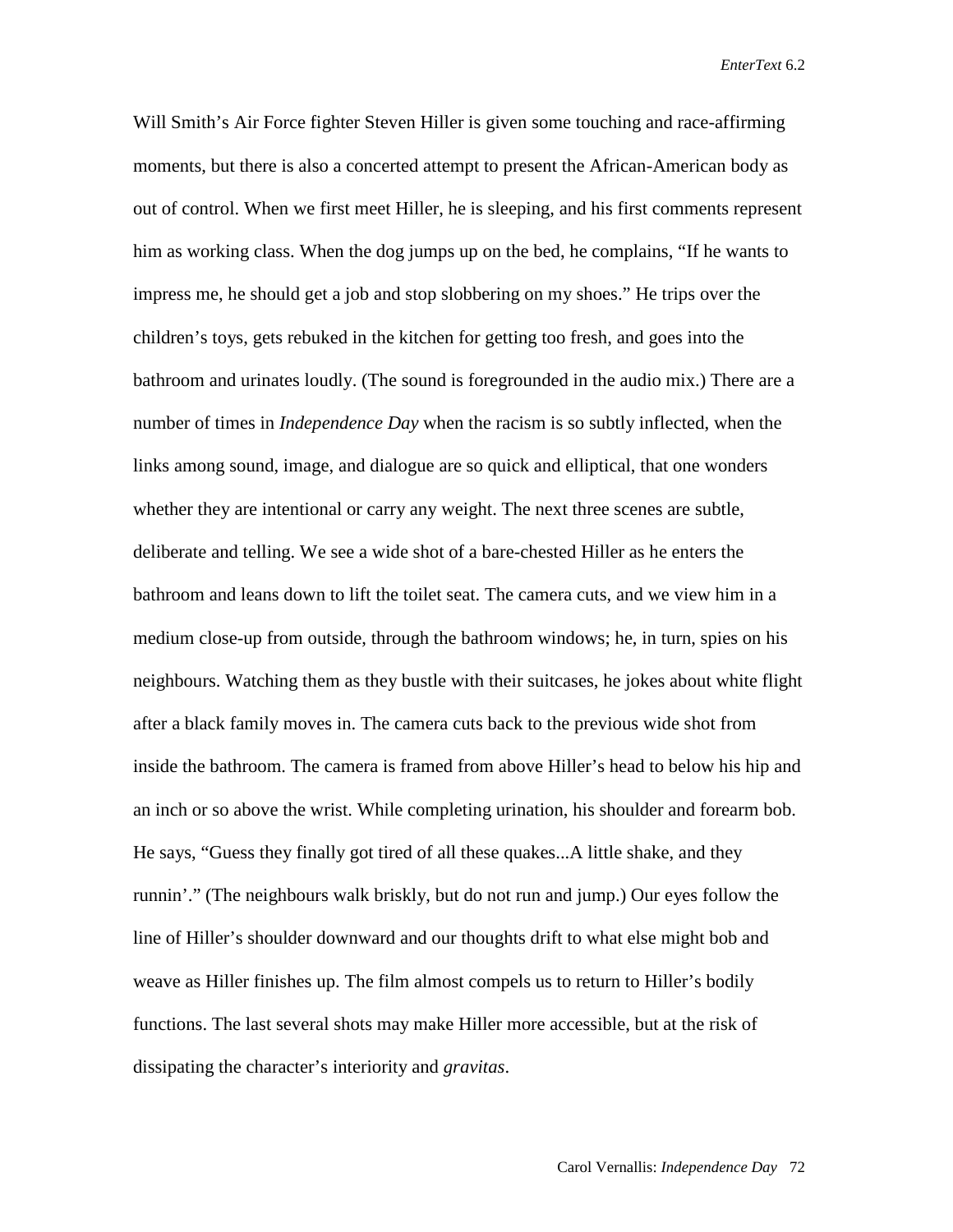In the second scene, Hiller and his comrades enjoy a quiet moment while watching television from big leather arm chairs in the base's lounge. The scene contains some hyper masculine insignia—the emblem of a gryphon over the doorway and a bomber on the back of Jimmy Wilder's (Harry Connick's) T-shirt. Hiller heads toward the locker room and Wilder tags behind. There are reasons why Wilder, as a fighter pilot, would be wearing a fanny pack and a longer object from his belt. These accoutrements also serve an evocative effect, however. Hiller turns and faces his locker, which is placed at eye level. Wilder cups his hands and places them below Hiller's buttocks. He says, "I like the one knee approach. I like the bootie to be right where I can have it because the bootie...." Hiller drops a small box containing a wedding ring, and Wilder picks up the box, opens it and, on bended knee, shows it to Hiller saying, "Steve, this is a wedding ring." Another man in uniform walks in on the couple, grabs a cake of white soap, raises his hands, palms outward, and leaves: a moment that serves, as Rogin points out, to riff on President Clinton's "Don't ask, don't tell."<sup>25</sup>

The next scene continues to trade on a fascination with the buttocks of African-Americans. It opens upon a strip joint where we see Jasmine performing. She is wearing a shiny red bra, feathered wrists, and g-string; the camera is framed three inches below her buttocks and slightly above her neck. The singer on the soundtrack's song coos, "Fly it, baby. Try it, baby," carrying forth the theme of military aviation and sexual experimentation. A cutaway to the bar shows a fully clothed man and a stripper with a gstring watching television on bar stools, with their backs to us. The stripper leans forward, and her bottom and lower back seem very available to onlookers. Jasmine enters a dressing room. We see her from her right side, and she's changed into very high heels, a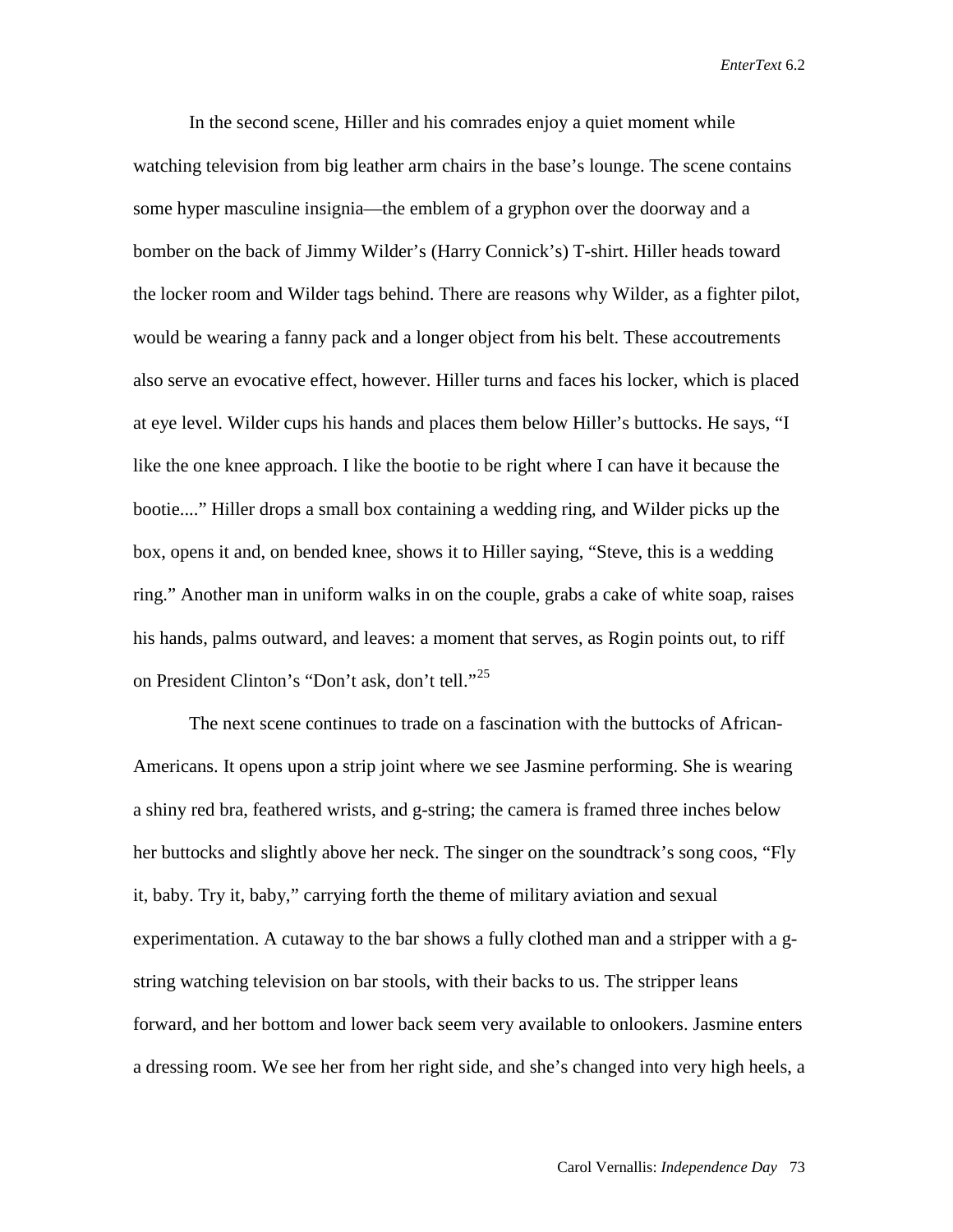tiny top, and even though one can catch a flash of the border of the g-string, what looks like nothing below—no hose. It's quite a sight, and after she paces back and forth across the space three times, Tiffany grabs a poster and says "check it out." She then tries to cover up Jasmine's buttocks, while viewers may keep trying to catch glimpses of this naked body. She says "check it out," to draw Jasmine's attention to the placard, but we can't help thinking it refers to the woman's derrière. Through match shots, African-American buttocks have become a constant theme for 40 shots and 2 minutes. Since only black characters are treated in this way, the reader may wonder to whom the film is addressed.<sup>[26](#page-48-16)</sup>

The representation of Hiller's body as strange and problematic reappears in subsequent scenes. After his one-on-one dogfight, Hiller parachutes from his fighter after heading through a narrow crevasse in the Grand Canyon. We find that he and the alien land not near the Grand Canyon but somewhere that looks like Death Valley. Hiller is tangled up in his parachute, kicking and flailing: the dark tangles look knobby and stringlike, and so they rhyme with the alien's writhing tentacles that we see emerging from the spacecraft's interior in upcoming shots. Hiller lets out a series of jive-inflected war whoops and hollers and heads over for the alien: "Son of a bitch. Ahhh! That's right. That's what you get! Ship all banged up. Who's the man? Wait till I get another play. I'm gonna line all you friends up right beside you. Where you at?"

Hiller has been trash talking ever since the dog fight in the Grand Canyon. We next see him drag the alien through Death Valley, and he states "You got me out here draggin' your heavy ass through the burnin' desert with your dreadlocks stickin' out of the back of my parachute. You gotta come down here with an attitude, actin' all big 'n'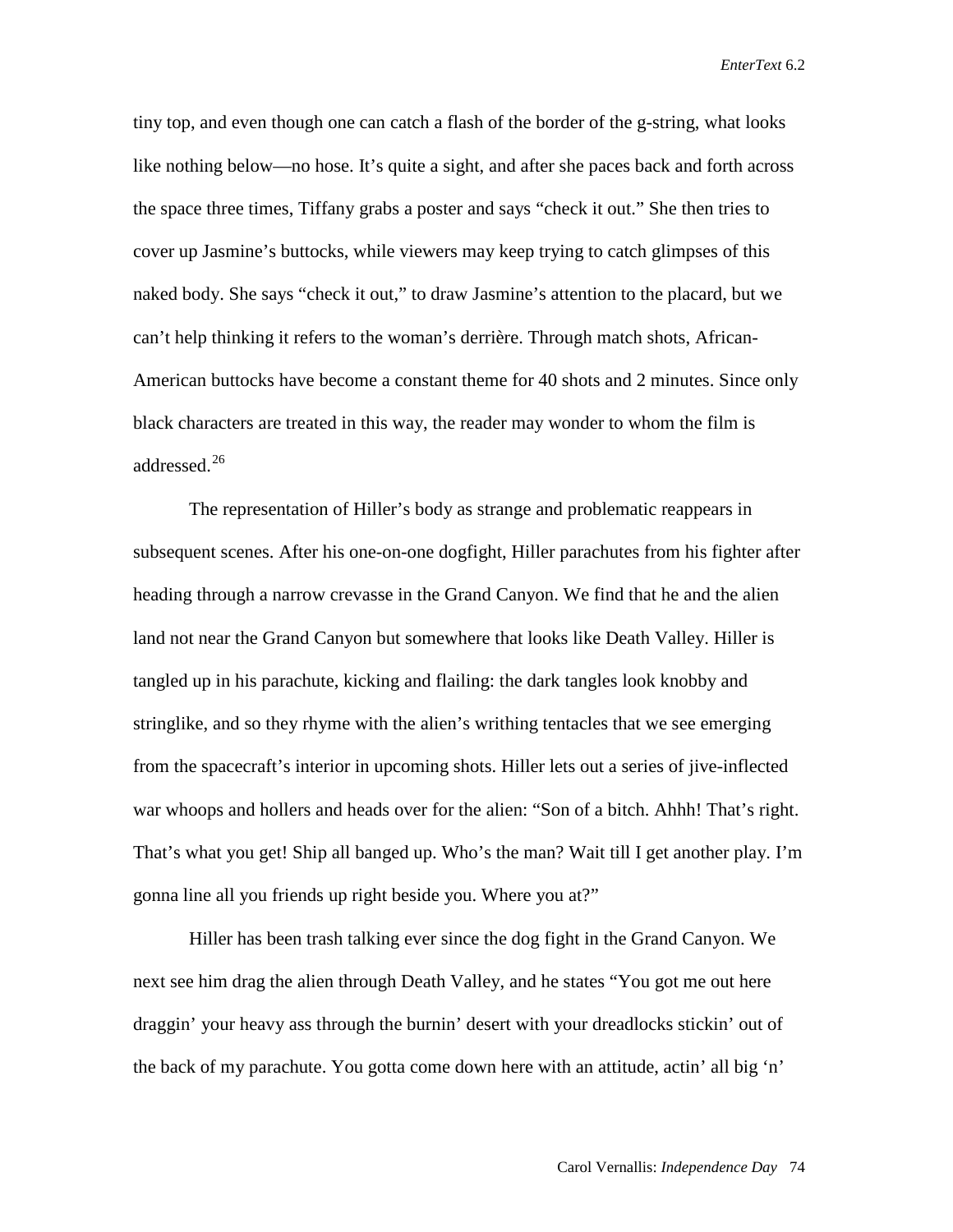bad, and what the hell is that smell?! Ahh! I coulda been at a barbecue. But, hey man, that's alright. Hey! Hey!  $\text{Hey!} \cdot \frac{127}{7}$  The camera cuts from a wide shot of Hiller to a closeup of the alien's "limbs." (They look like ostrich legs.) Hiller begins his dreadlocks monologue: "Draggin' your heavy ass... with your dreadlocks." In the cinema or in the classroom, this is a moment when everyone laughs. (The other moment is when Marty Gilbert, a gay man, is flattened by the underside of a falling car.) The joke is that finally a black man has to shoulder the white man's burden—black males. Like the stereotypical black man, the alien is lazy, smelly, and unkempt. $^{28}$  $^{28}$  $^{28}$ 

Steven Hiller tends to show up late. His other minor flaws include childishness (He removes his hands from the alien flight craft steering wheel, raising Levinson's level of anxiety), a volatile temper (he screams at the top of his lungs as he leaves the aliens' corridor, and yells at both Jasmine and the alien), and perhaps a touch of sexual cruelty (Like the President, he playfully threatens his wife with infidelity, suggesting he'll get on "a freaky thing" with his girlfriends). He appears relatively late in the film, and he is sketched more quickly than are the other male leads. Jasmine repeatedly reprimands him for his tardiness, and he has trouble advancing in the military ranks. Wilder further casts a shadow on his character when he jokingly calls him "a loser" and "a wuss." Battling the enemy helps the male leads grow out of their faults. After exiting the alien ship, Hiller says, "Elvis has left the building." Like the original security guard who broadcast the message over a walkie-talkie, he's done well to keep track of time.

While Steven Hiller shows courage (he slugs the alien one) and a high degree of physical dexterity (his mastery of spaceships resembles adolescent boys' skills with video games), he is granted neither great cunning nor perceptiveness. The alien spaceship's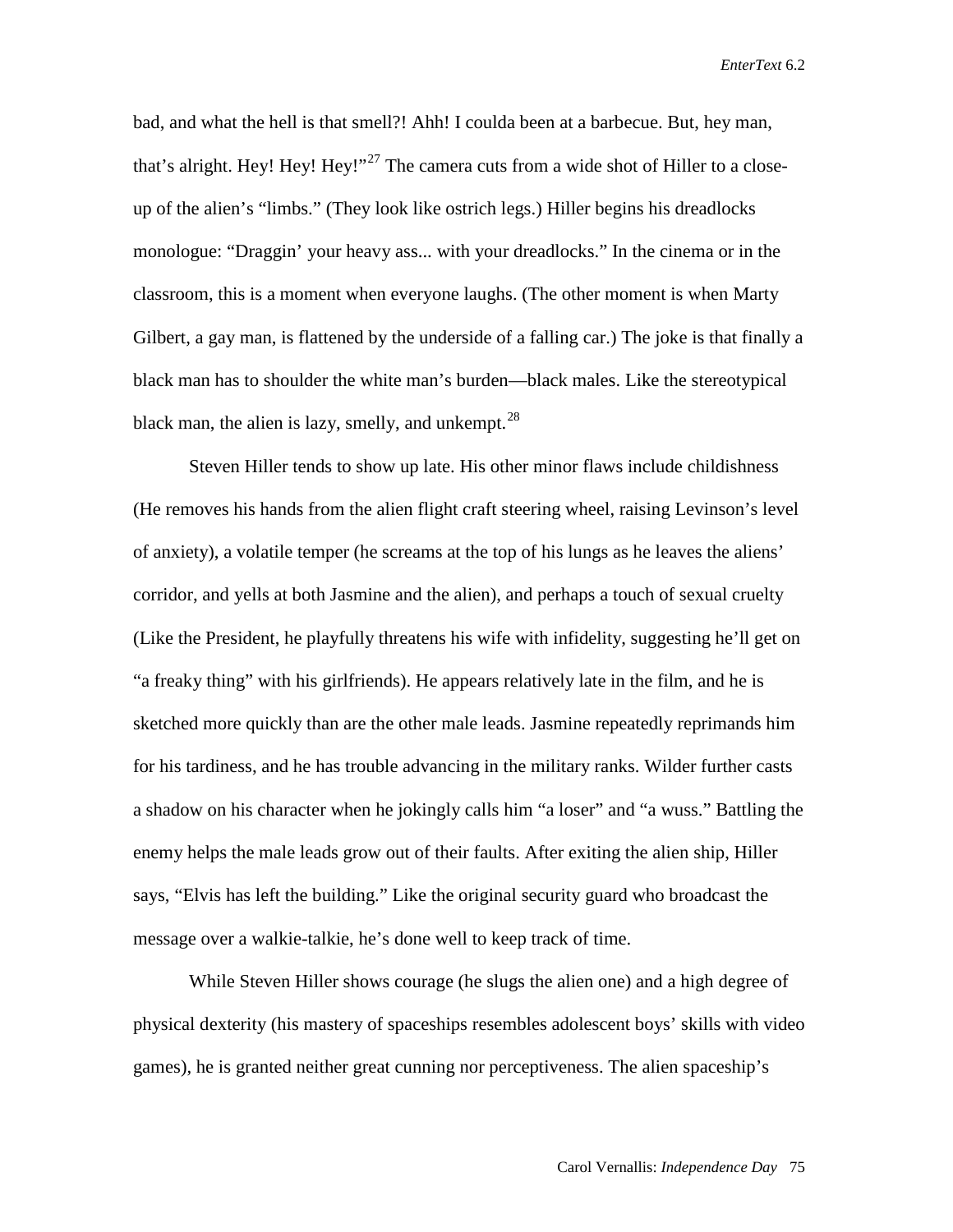mechanics are so rudimentary that they can be described on a post-it note. Even so, David Levinson must show Hiller many of the craft's special features—reclining bucket seats, and so on. It may be progressive that the African-American and Jewish-American characters so greatly need one other, but at the same time this quality also suggests that each has a fundamental lack.

As mentioned earlier, *Independence Day* has both progressive and reactionary imagery concerning race. African-American men are generously sprinkled in the background as part of the *mise-en-scene*. The film also sports an African-American lead. However, as a way of taking away these men's power, the film depicts a cohort of African-American "Uncle Toms" who, through possessing the same types of faces and physiques, begin to suggest a type. Two White House staff gently shadow two military personnel who might be their *doppelgangers*—the first "welcome wagon" Air Force pilot who gets blown up under alien fire, and David Levinson's assistant, who mans a computer and brings Julius the Bible. Physically intimidating black characters become domesticated through easy exchanges with the leads. One example is when the buff guard tries to stop Will Smith from stealing a helicopter. Will Smith says "You don't want to get in trouble. Just tell them I hit you." The man lowers his gun and looks back at Smith with a sceptical expression. The mismatch between his massive body and his easy acquiescence reads as comical. The last lead African-American character is Hiller's son Dylan, who, like the president's daughter, is given several strange and psychologically loaded attributes, inappropriate for his age.<sup>[29](#page-48-19)</sup>

#### **African-American Women**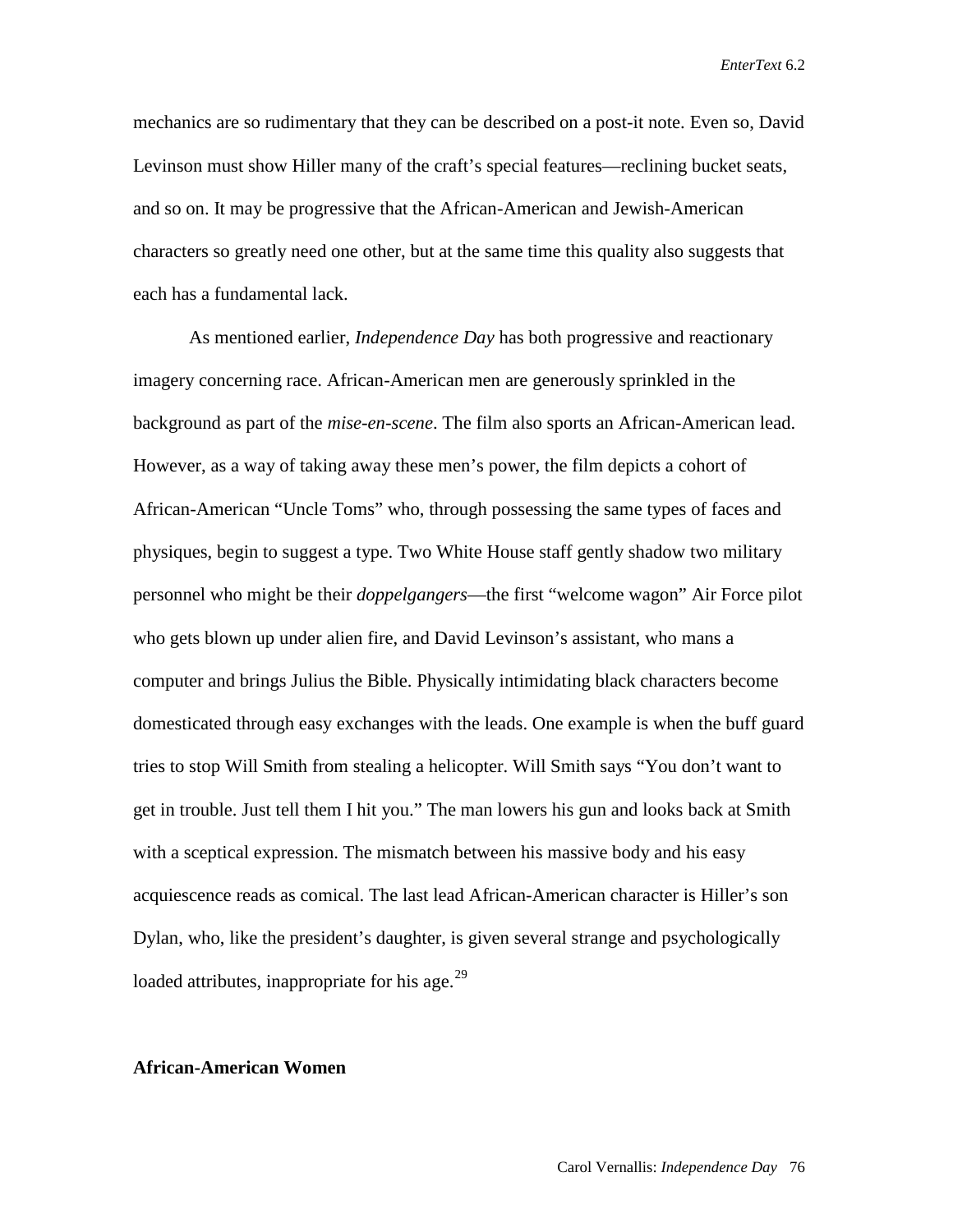Besides Hiller's girlfriend, Jasmine, where are the African-American women? A rough count for sightings of African-American men in *Independence Day* is 150, excluding Hiller.<sup>[30](#page-48-20)</sup> African-American men are continually worked into the *mise-en-scène*, and they do stand out—they are almost always young, tall, handsome, strong, and dark skinned.<sup>[31](#page-48-21)</sup> However, besides white men and a few white women sprinkled in the background, almost no one else is present—no Latinos, Asian-, Arab-, Indian- or Native Americans. African-American female characters seem deliberately constructed as an absence.

In the film's first 120 minutes, no more than forty-five seconds of screen time are devoted to African-American women in supporting roles or as extras.<sup>[32](#page-48-22)</sup> The New York City street scenes are integrated racially, but the footage looks so different from the rest of the film—with its cartoonish sets and actors—that the crowds seem reflected off rear screen.

African-American men stand in as a shorthand for diversity, but not a diversity that looks like reality. African-American men have done well in the military, but so have women and many other minorities, and the White House staff should reflect a greater ethnic mix. At its climax, the film will drive home the image of a black and white male couple, and the placement of attractive black men against white men prepares us for this partnership.

All of a sudden, at the film's close, there's an exponential leap in representation of African-American women.[33](#page-48-23) Some of *Independence Day*'s uplifting quality comes from its ending, when the men continually congratulate each other: there's a tremendous amount of backslapping. Julius Levinson says he's proud of his son. David Levinson says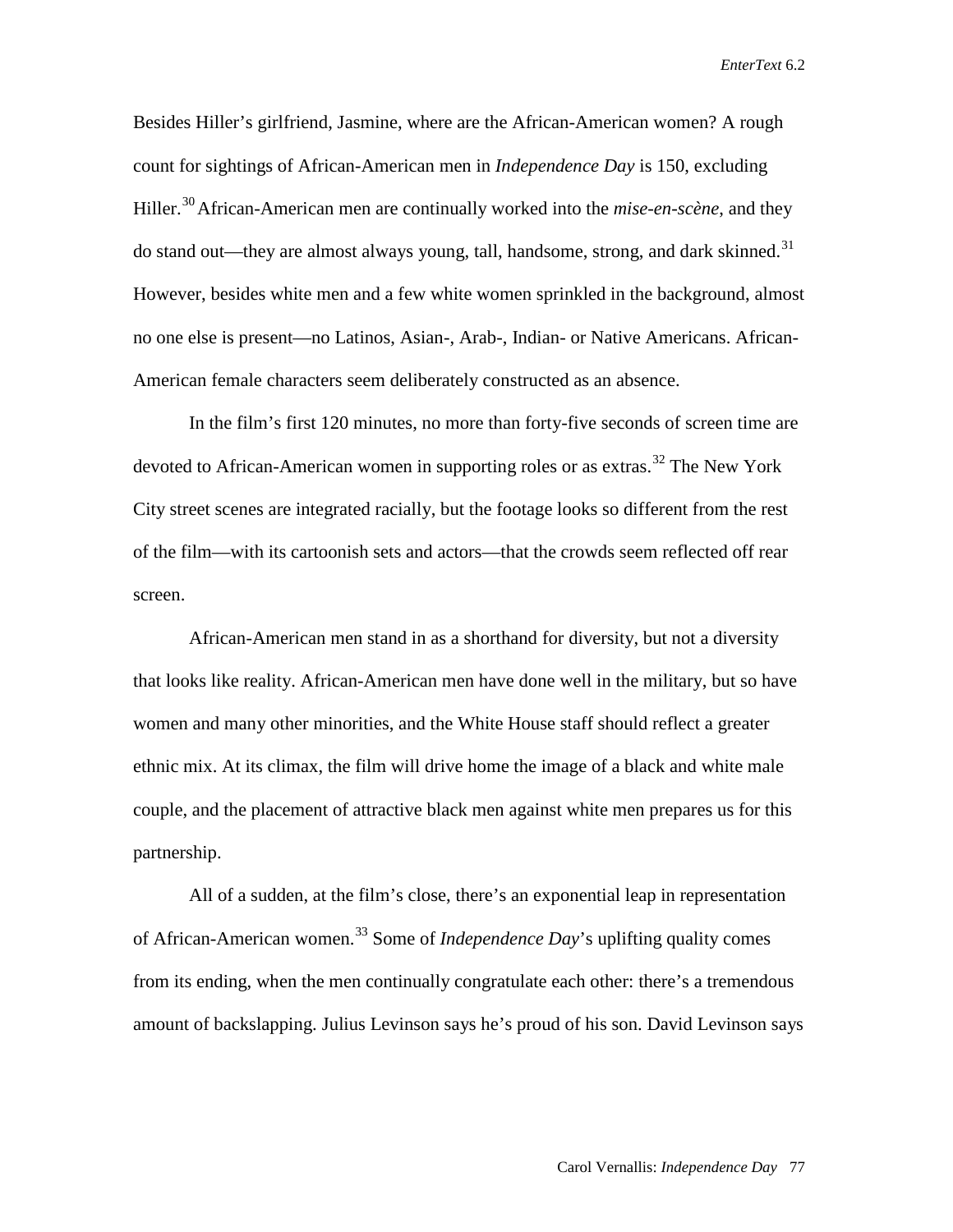he loves Steven Hiller. The President tells David, "Not a bad job! Not bad at all!"<sup>[34](#page-48-12)</sup> What do black women get? A bit more visibility.

Jasmine's character fits the type that Michelle Wallace calls the "black superwoman."<sup>[35](#page-48-24)</sup> Hiller's girlfriend does not have many lines, and so her identity must be constructed quickly through *mise-en-scène*. We notice through the decor of her house that she is black-identified—she has paintings of African-American musicians on the wall; earthy—a Mexican cookbook is prominently displayed; imaginative—she has a thing for dolphins; and holy and virtuous—imagery of black angels fills her home. Over Jasmine's left shoulder, we glimpse a painting of an African-American female angel who resembles her; in her kitchen hangs a mobile of black straw angels. Jasmine also recalls the prostitute with a heart of gold who redeems herself through a selfless act. She performs some heroic acts, like saving herself, her son, and their dog from the tunnel of fire, driving an abandoned truck through the broken landscape, and rescuing the president's wife. Yet her deeds are never acknowledged by any character in the film. (In an earlier version of the script, she fights off looters with a shotgun, and the president personally thanks her for rescuing his wife.) Yet the filmmakers attempt to have it both ways potentially progressive and definitely not.

Jasmine's job as a stripper may be there for pure exploitation—to insert a few more female body-shots. Her work situation is implausible. She tells the President's wife that she must keep dancing to support her son, yet she lives in a gorgeous suburban home in El Toro—witness the landscaping—and Hiller drives a very flashy convertible. However, Hiller cannot advance his career or marry her unless she stops stripping. (Similarly, Connie and David cannot imagine a world in which Connie works and they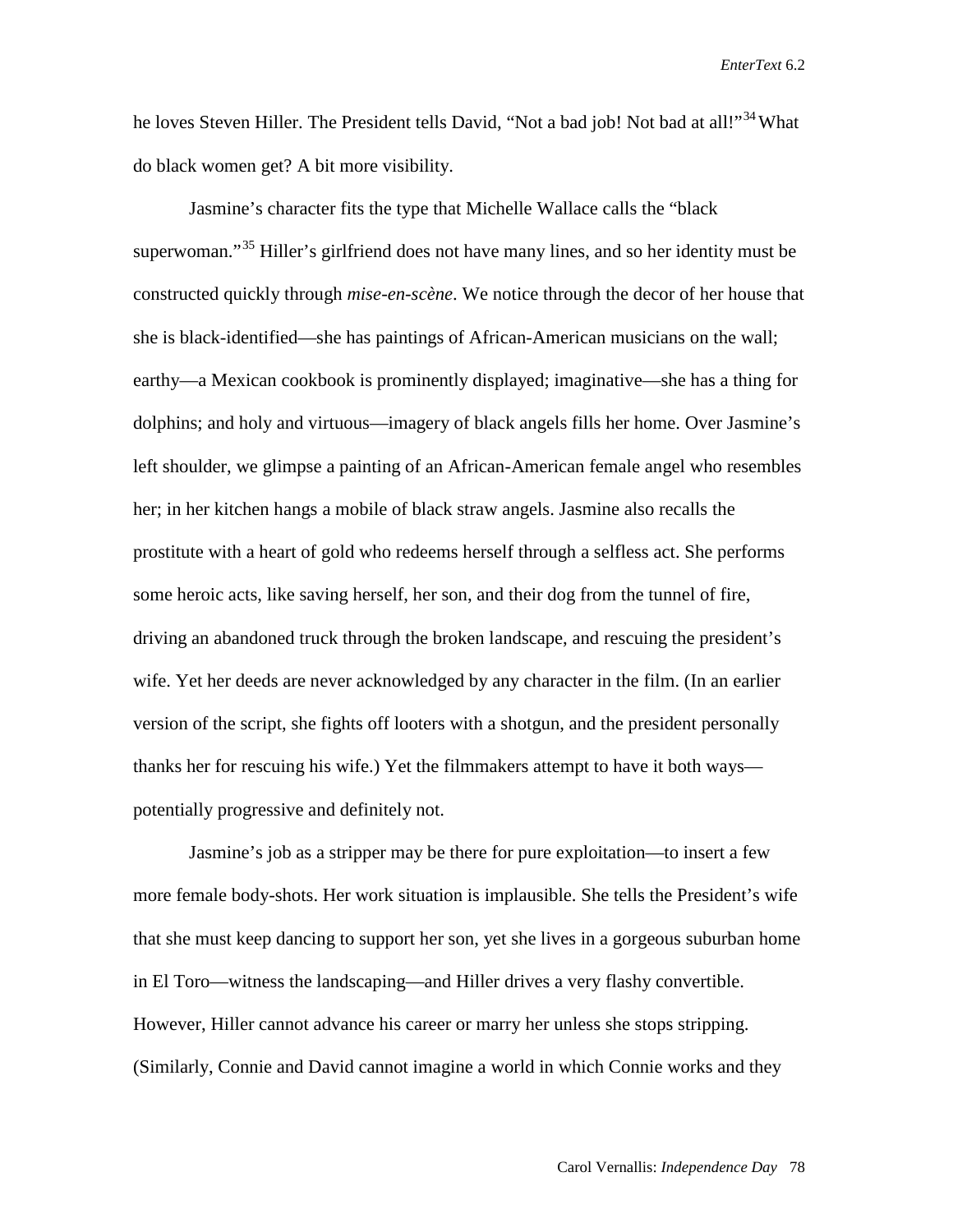remain a couple.) The obsession with black bodies extends past Steven Hiller to her. One sees this obsession in a subtle match cut. Hiller rescues Jasmine in a helicopter and they embrace, forming a beautiful silhouette resembling afrocentric posters and statuary of the seventies. The image cuts to the next scene, the doors swing open, and the president comes through with his "brunette," his daughter. They go to his wife's death bed. The fecundity of African-Americans is contrasted with the sterility of whites.

#### **Jewish**-**Americans**

As with many characters in *ID4*, Julius Levinson is given an array of attributes which are incoherent within themselves and dissonant within the culture. Julius speaks in an accent not appropriate for a Jewish-American of his age but rather something out of 1920s vaudeville. Religious Jews don't just "talk to God"—at least they don't make it up as they go along, and the Hebrew Bible that is handed to him goes from left to right like the Christian Bible. It is hard to give an award for *ID4*'s most offensive character, but the part of Julius is pretty extreme.

When he, Connie, and David are in the Oval Office, Julius cannot help looking for souvenir pens. (Connie seems up on his game, because, before she leaves, she tells Julius and David not to touch anything.) Julius opens the door of his townhouse with a shotgun, and starts calling his neighbours vultures. (His rant will continue as a refrain on the highway.) He constantly berates his son, saying some strikingly belittling things about his not getting a better job and not staying with his ex-wife. "Believe me. They've got people to handle this. If they wanted to call you, they would have called HBO." Overly tending to his son, Julius even tells him he should not sit on the concrete because he will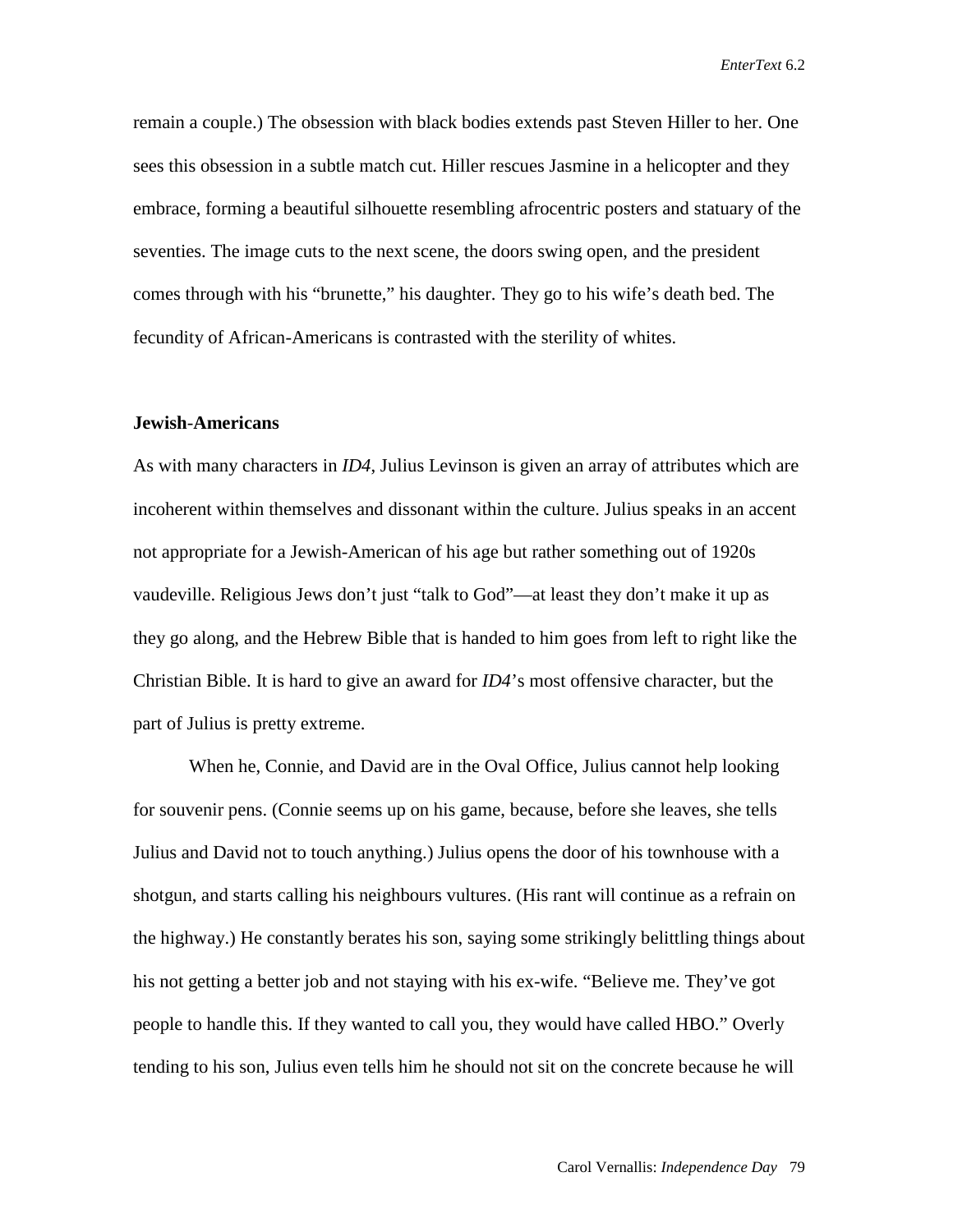catch a cold. Fulfilling the stereotype of a kvetching old man, he obsesses about his social security running out, and makes inappropriate and improbable verbal juxtapositions just like Marty Gilbert does (another Jewish character). "What the world needs now is love. John Lennon. Smart man. Terrible death." He tells people not to mess around with "his David," suggesting an inappropriately close relationship.

His son David Levinson is also portrayed as neurotic—fussily cleaning out the trash for aluminium cans and policing everyone about their use of Styrofoam cups. He is also a bit effeminate. Levinson rides a bicycle with his sweater wrapped at the hip instead of over his shoulders in more masculine fashion, and wears bracelets around his wrists and a beaded choker around his neck; he waters his potted plants with a small squirt bottle as soon as he reaches his office (his neurosis is highlighted through his cubicle's *mise-en-scène*—a number of post-its, seven wide and three deep, trail from lamps, plants, and computer), and says unmanly things like "Wo, wo, wo, wo. Woops, woops, woops, woops," while requiring the assistance of an airplane doggy-bag. Levinson is also quicktempered. He throws a temper tantrum in front of his father in Area 51; smashes a liquor bottle down on a counter in an angry dispute with his ex-wife; and yells loudly in an attempt to drown out other voices around Air Force One.

However, the film suggests that his liminal masculinity and his temper are not the problem so much as his unyielding commitment to ecology, which separates him from those around him. The film's response to this commitment is ambivalent. While he and Connie are arguing, the camera gradually reveals a poster stating "The best way is the safe way"—either an admonition to Connie, or a concurrence with Levinson's position. Yet the directors also flaunt a significant amount of product placement.<sup>[36](#page-48-14)</sup> The Coke can,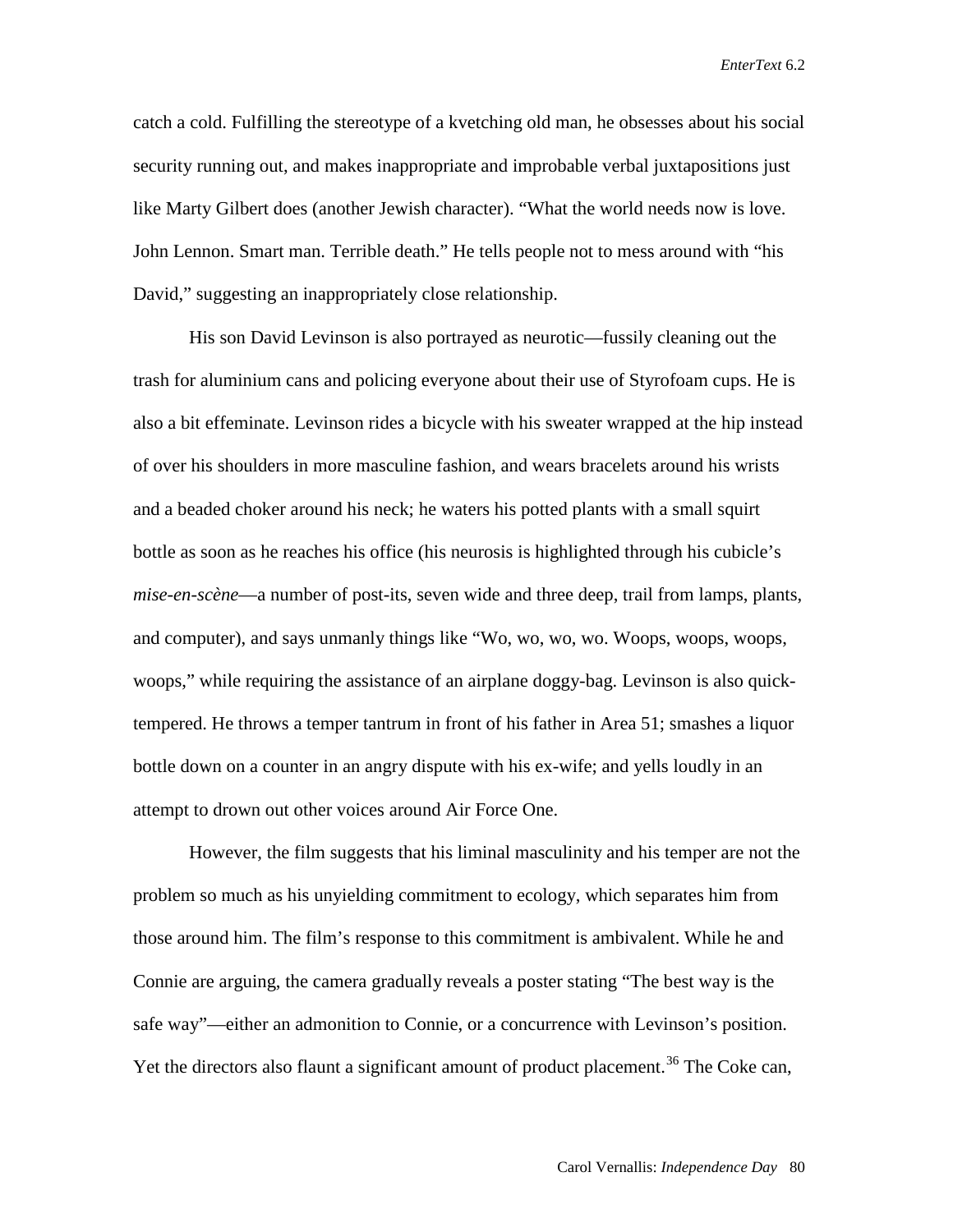in particular, is both a bad object and a useful one: David keeps throwing the cans into recycle bins, but he also uses it to demonstrate how to dismantle the alien ship. After the alien encounter, as with all the male leads in *Independence Day*, his defects are cured. For Levinson, physical health and the preservation of the planet are no longer as important as his friends and material needs. Mellowed, he is happy to smoke cigars. We assume he will now fit more easily within consumer culture.

*Independence Day* does give its male leads some admirable characteristics, and, on a positive note, Levinson possesses the intellectual curiosity and courage to investigate the aliens' signal as well as their spacecraft.

#### **Homosexuality**

Marty Gilbert is more flaming than the characters in the film version of *La Cage aux Folles* (Edouard Molinaro, 1978) or the much tamer American version *The Bird Cage*  (Mike Nichols, 1996). He runs on the balls of his feet with his arms before him, elbows limp and hands dangling at the wrists. His voice is a strange amalgam of gravel and the complete frequency spectrum from high to low. He has made the wrong object choices for loved ones—when the alien attack seems imminent, his first urge is to contact his mother, his maid, his brother, his psychiatrist, his lawyer, and then his mother again so she can contact his Aunt Esther. Unlike everyone else who runs to the bomb shelter, he hides under his metal desk with a phone as if he were rehearsing a 1950s "duck and cover" drill, but he's so chunky he barely fits. Perhaps this is why it is supposed to be funny when, as aliens incinerate city buildings, he gets squashed under a car as in a cartoon. The desk should have done him in, in the first place.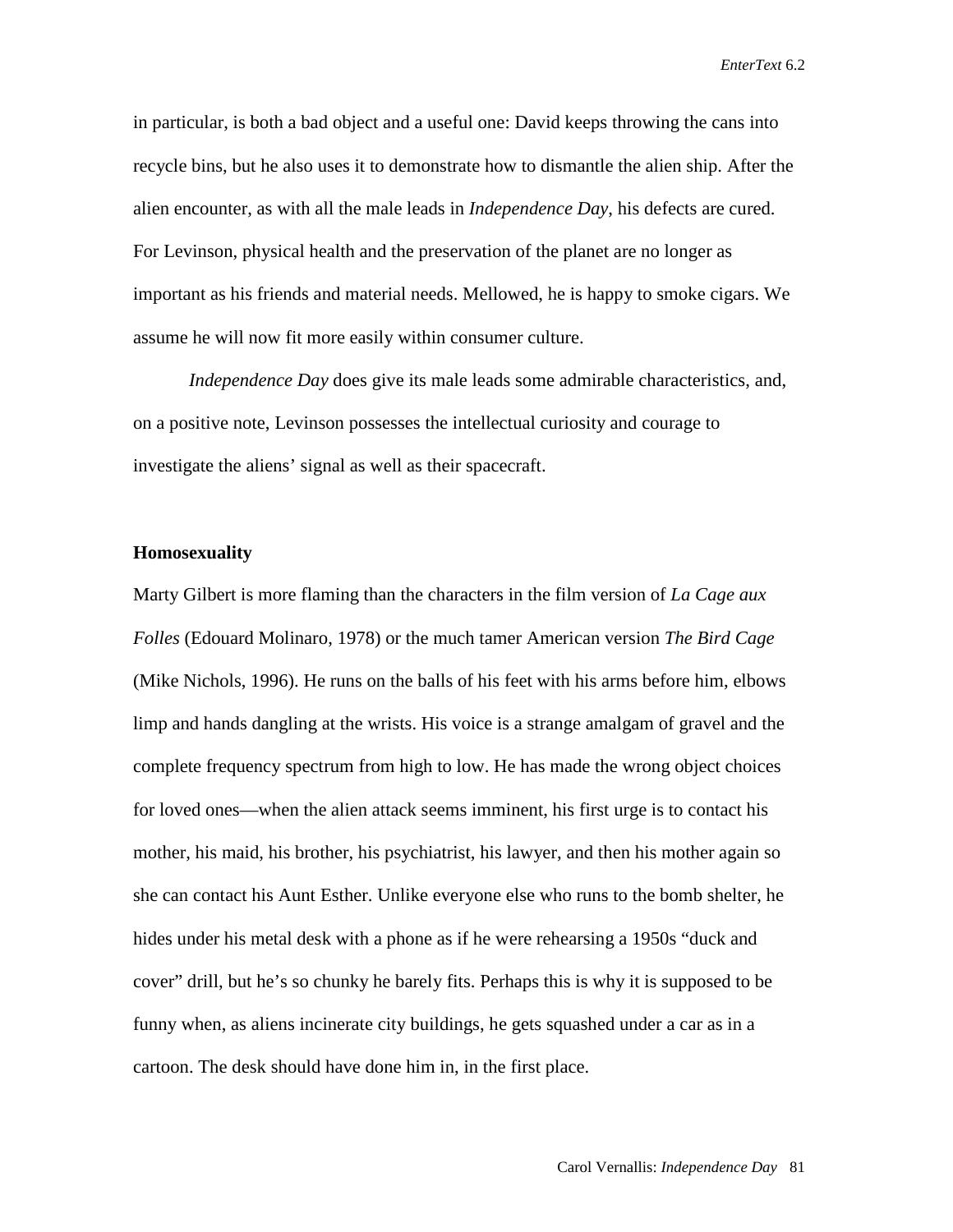Marty Gilbert's entrance at the cable station is prepared through the *mise-enscène*. The scene opens with a man walking screen left, down a corridor into the distance away from us. He has Marty's build, and wears shorts that extend below his knees, a silly shirt, and goofy looking socks pulled up high. Screen right, as extras cross the frame and the camera moves toward the soda machine, a young man with a backwards baseball cap does a penguin walk, toes turned inward, and quickly straightens up.<sup>[37](#page-48-25)</sup> Even before Marty enters the newsroom, we can tell something is askew. The set's back wall contains a television bank, and many of these screens roll footage of green, frog-like creatures. On one an amphibious creature *breaks off its own head*. A male cable station employee who stands next to Gilbert gestures and speaks in a way that clearly types him as gay, which further highlights Gilbert's sexual orientation.<sup>[38](#page-48-26)</sup>

The next homosexual/homosocial representation is Jimmy Wilder. The choice of the musician Harry Connick Jr. to play the role gives the character a gay or effeminate association because Connick is a singer of older forms of pop and jazz. Wilder plays around a lot. He lays his head upon and cuddles up to Steven Hiller's shoulder and says that he's scared. There's the aforementioned marriage proposal. He is also tied to blacks because, as one of the black knights, he calls himself the raven, sings a few lines and imitates Jesse Jackson. "Kick the tyres and light the fires, big daddy." Steven Hiller is nervous about his behaviour and reminds him not to "do anything until the fat lady sings," as well as not to "get premature on him." Under alien fire, Wilder does too fancy a manoeuvre, takes his mask off, cannot breathe, and then blows up. His premature courtship/death act is underscored through imagery that is part of an extended motif of cigars. We first catch Julius smoking one at the beginning of the film. The men pass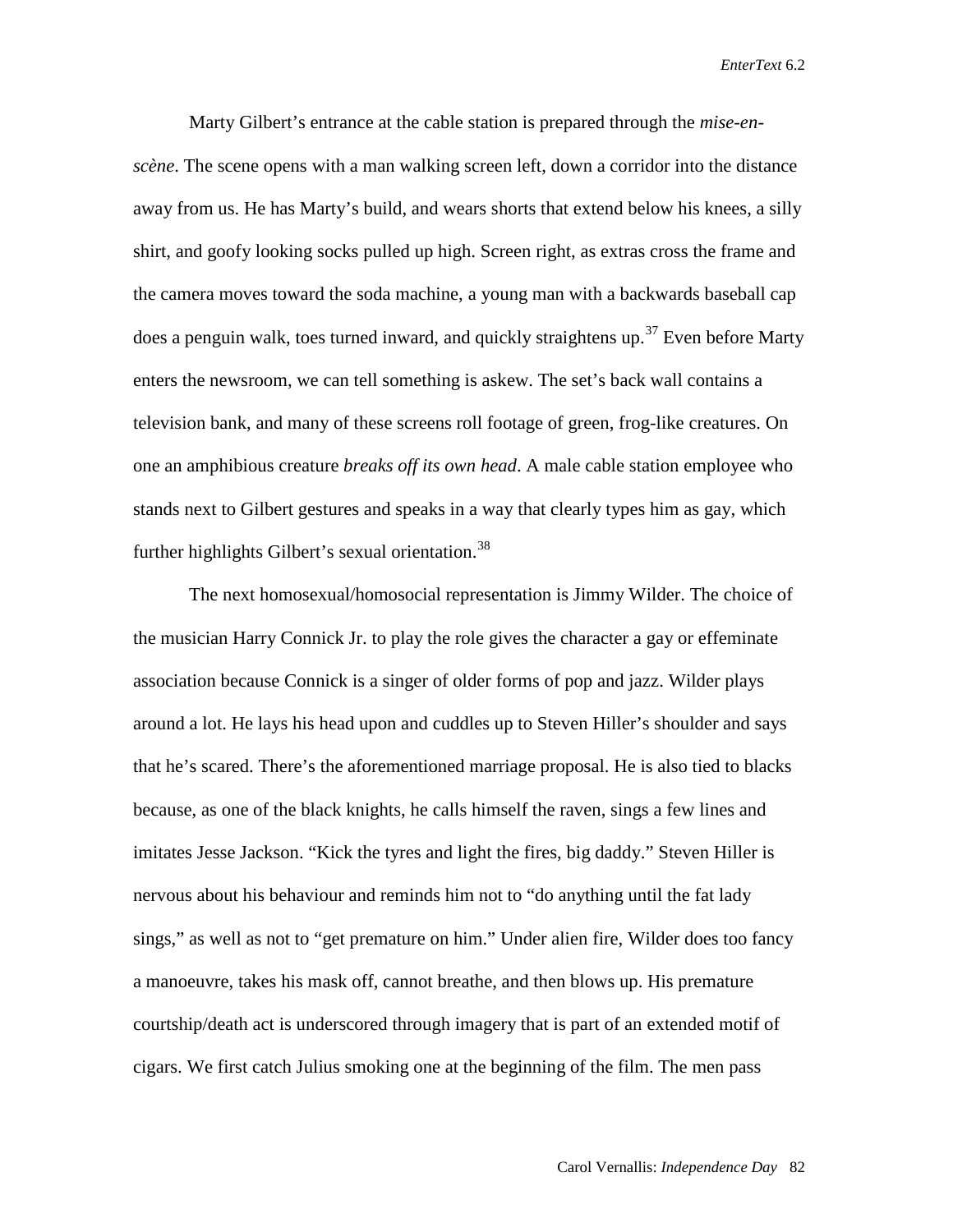cigars around before they "have their chance to fight" and "go whup E.T.'s ass." Jimmy places one in his mouth as he and Hiller head for their planes; When Hiller cautions Jimmy not to get premature, his cigar dips. After Jimmy blows up, a pug-built, buzz-cut man with a big fat cigar jutting straight out of his mouth lowers his jaw; the cigar dangles precipitously and drops to the floor. Hiller only regains control of the erect cigar once he slugs the alien one.

Even Steven Hiller and David Levinson engage in romantic homosocial/ homoerotic banter. Very quickly, after the men leave earth on their flight to the mothership, one calls the other "Girl," and their repartee acquires a tentative, flirtatious feel. Of course, anal rape references hang over the entire movie—Russell Casse has been violated by the aliens and all of this going up the aliens' orifices is payback time.<sup>[39](#page-48-27)</sup>

#### **Latinos, Africans and Arabs**

Of all of *Independence Day*'s men, Casse, the Randy Quaid character, is the biggest loser of them all, and perhaps this is why he can be sacrificed as the *kamikaze* pilot. He is too drunk and spaced out to spray the right field, and his son calls him stupid. Unlike Levinson's and Hiller's problems, Casse's is so severe that he is repeatedly thrown in jail. His representation as part of a mixed race (Hispanic-European American) family reinforces media stereotypes about the Hispanic family. Since Casse is a father who is so often absent and drunk, the teenage older son must parent the two younger kids. The fourteen year old daughter risks losing her purity, so Miguel must yank her from the front seat of a car before her paramour convinces her that "she doesn't want to remain a virgin on her last night on earth."[40](#page-48-28) The youngest child is sick and constantly watches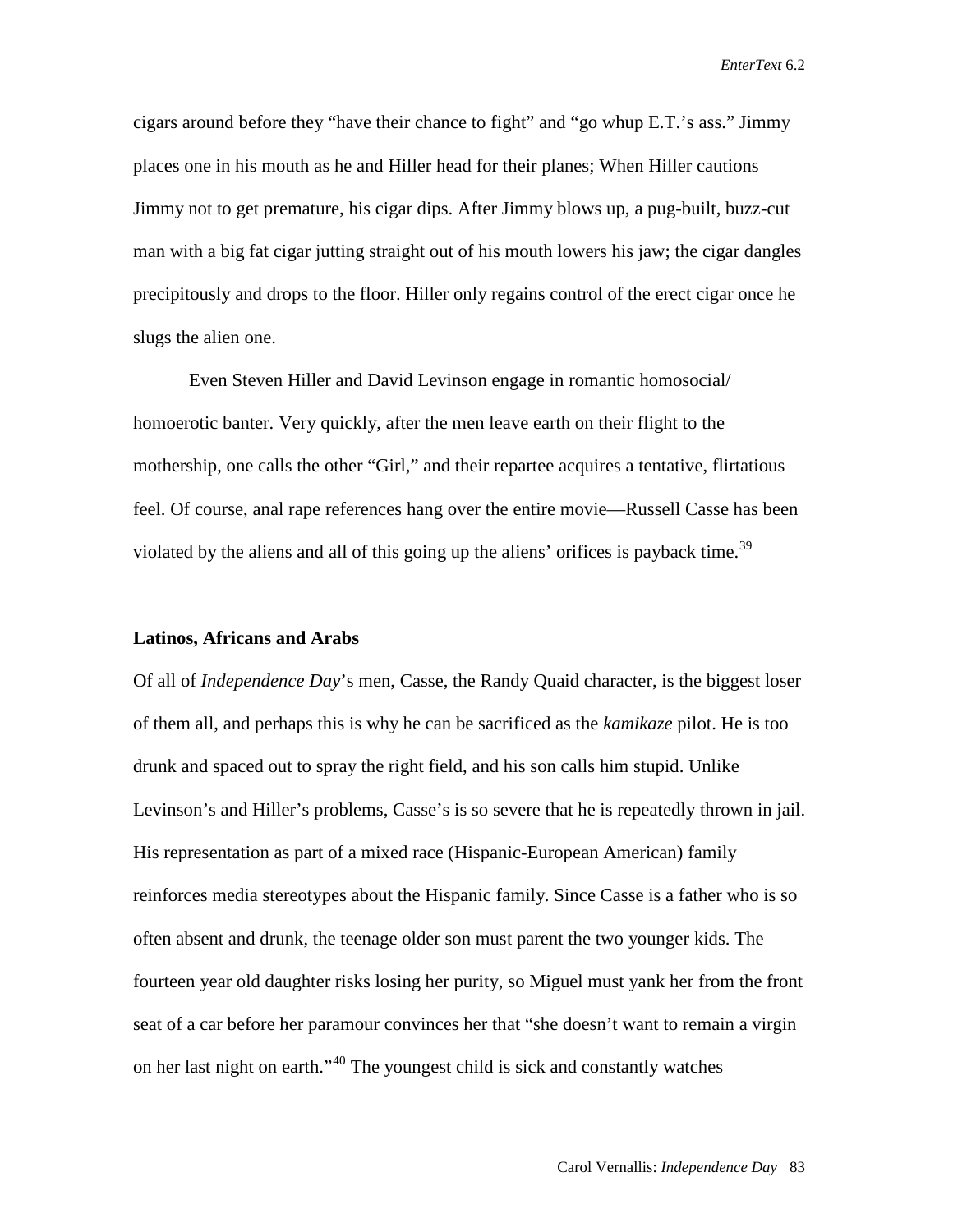television. We first meet Miguel and his two younger siblings in a tiny, cluttered motor home (over the girl's left shoulder, a bumper sticker states "Don't date," – a reminder to her). A knock on the door produces a white-male hero-type who holds overflowing handfuls of wilted, dusty lettuce: "Look what your father did."<sup>[41](#page-48-29)</sup> Lucas's comments reflect the anger that Southern California voters feel about agribusiness—a rage that ought to be directed toward corporate farming and the Immigration and Naturalization Service, but is more commonly displaced onto the labourers who work the fields.

Two or three brief shots contain ethnic representations that verge on the cartoonish. During the president's speech, before the final space battle, when he states that "Today is our Independence Day," a Latin-American man in the crowd wears camouflage and holds his rifle against his shoulder as if he were a Sandinista fighter. $42$ Among the celebrants after the downing of the alien spaceship are Africans who run out from the bush, waving spears, almost completely naked except for some red paint. The aliens have so disrupted the basic functioning of humanity that even those who remain on the farthest outskirts of American culture know what has happened. The Africans look like something out of a 1920s Tarzan movie.

There are no Arab-Americans, only two Arabic soldiers in the desert, only one of whom speaks English. The other Middle-Easterners live in tents and ride camels. This may be too far-fetched an interpretation, but in interviews, directors Emmerich and Devlin have groused that "the exciting villains, such as Arabs or Nazis" who once were available to the Hollywood film industry, no longer are, because viewers have become sensitised to racism.<sup>[43](#page-48-31)</sup> In *ID4*, the pickled aliens from the laboratory scene, and the dark, thickly skinned alien from the desert scene might allude to our old nemeses. The desert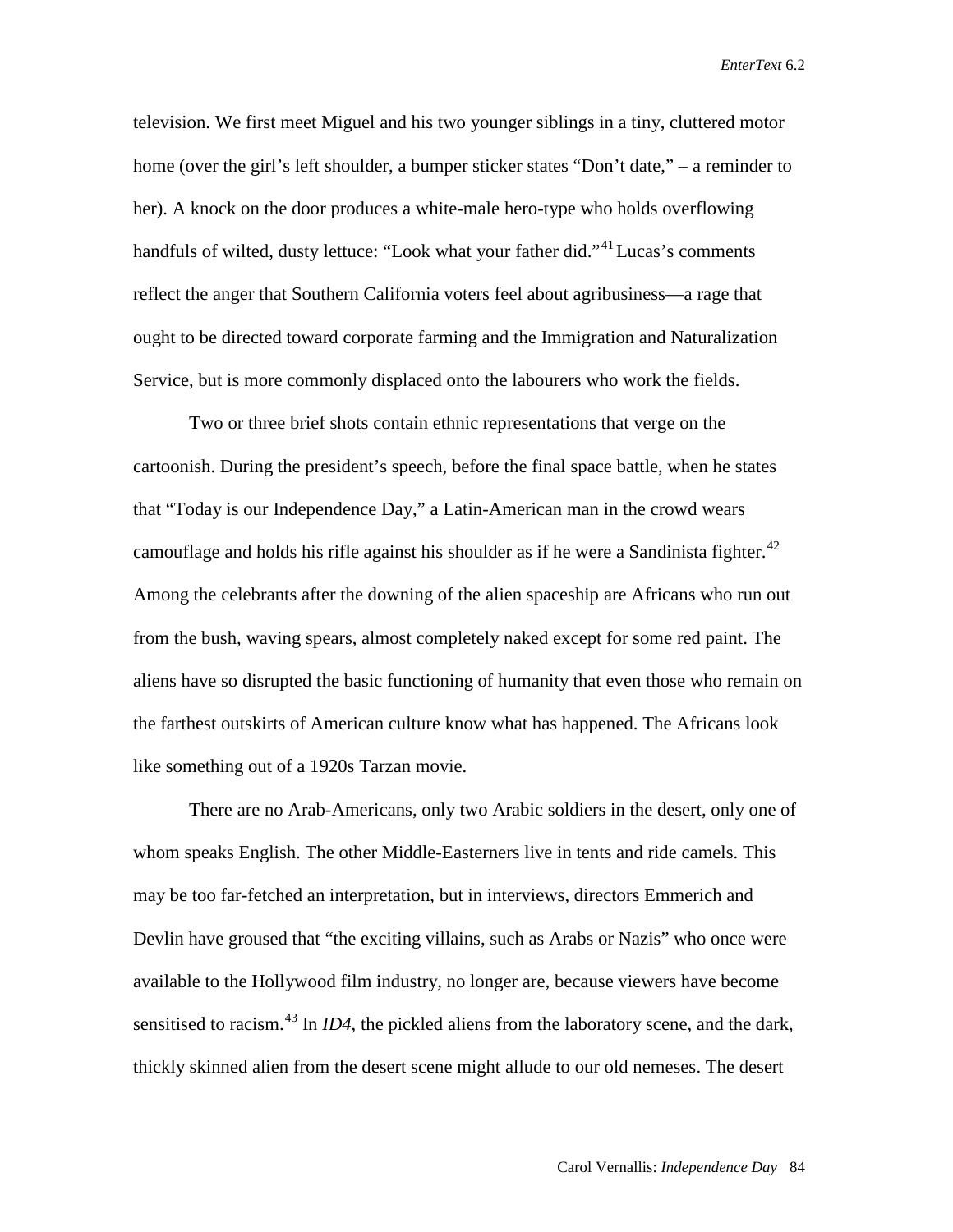aliens' swaddled outer shell might subtly remind viewers of Arabs, in particular. Smith repeatedly kicks, taunts and pummels the alien, a frightening foreshadowing of American servicemen's' treatment of enemy combatants in Iraq and Afghanistan. The film continually returns to questions of Iraq, Iran and the Gulf War.

### **The Monster**

Perhaps *ID4* can so blithely present stereotypical characters because, in the words of Russell Casse, "We have bigger fish to fry." Our attention remains split between characters and the threat from above. Not only explosions and the enormity of the ships, but also the mammoth sets and disorienting camera can make one cower. It is funny when Marty Gilbert says, "There's no shame in hiding," and crouches under the metal desk, but we should remember that the president knows that most Americans are scared, and Connie says she is, too. In one of *Independence Day*'s penultimate scenes, the survivors in the Area 51 shelter hold hands and sit cross-legged on the floor, with their shoulders hunched over. The aliens' ships are figured as terrifying, but also awe-inspiring and loveable. The musical codes attached to the ships (but, of course, not to the aliens) are ones we often associate with the spiritual, the heavenly, and the beautiful (strings and a choir of female voices).  $44$  When the ships lock into place over cities, they emit cries like Godzilla's (which can sound sentimentally nostalgic for many listeners). Perhaps the aliens could be seen as avenging angels instead of evil incarnate. In *ID4*, every time there is a loosening of social mores, an older white male barks and the monster attacks.<sup>[45](#page-48-33)</sup> Unlike many monster movies, *ID4*'s aliens are unfathomable. Sometimes the aliens seem big, sometimes small, and sometimes medium-sized. Within the mothership itself, the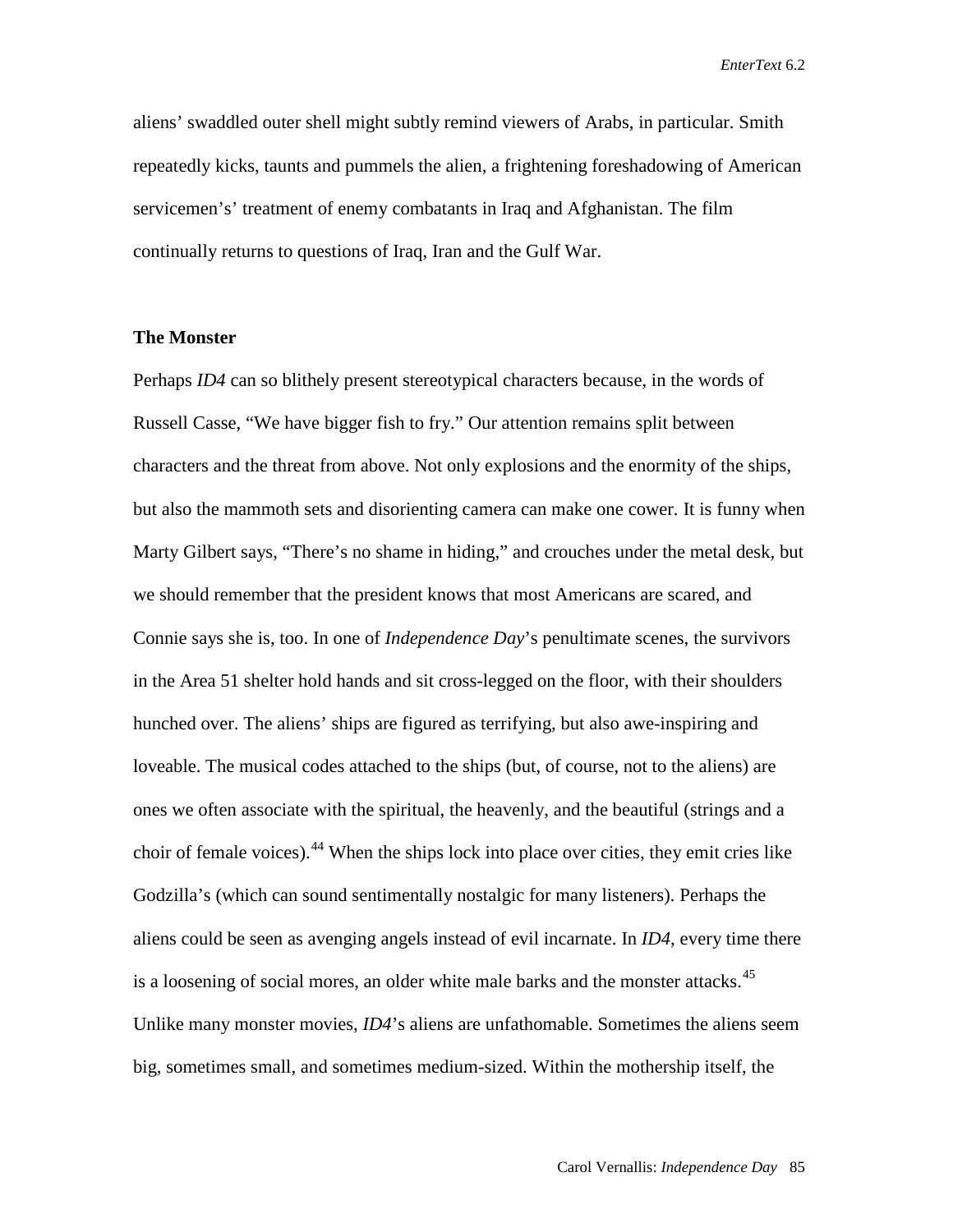aliens take on a whole new look—like druids in hoodies. The scale of the spaceships is hard to make out as well. However, even though we cannot get a fix on the aliens, we can still make out their basic outlines. We have already seen the ways that the exoskeleton of the alien is figured as black, and the more cognitive, fragile interior as white. The directors have fused two threads of science fiction and horror in a novel way. The exoskeleton resembles dark monsters who ravage women and terrify townsfolk, either by creeping up on victims or leaving a wake of destruction. As an unyielding body, the monster's risk is sexual. The more fine-boned aliens preserved in tanks are pure brain. So the alien already reflects two types of creature: surgical procedures reveal many more. During surgery, the first layer that Dr. Okun pulls back points to something aquatic—the giant tentacles. The green slime suggests the aliens from *The X-Files*. The reflective eye that slides open is reminiscent of all of the fifty-foot insect movies. A big overhead shot suggests that our creature is Asian—notice the stern, placid, meditative, angular face and the twisted strands of beard. Rogin argues that Asians disappear very quickly from *ID4*  because their presence would remind us of the United States' bombings of Hiroshima and Nagasaki.<sup>46</sup> This is not quite accurate. There are a few momentary flashes of people who look as if they might be Asian.<sup>47</sup> Perhaps the complete absence of Asians might cue us to take notice. Subtle traces help us to forget. The monster reveals even more surprises! Just like an Asian paper ball, with a thread that unwraps slowly to reveal more presents inside, we discover more alien manifestations. We hear pigs squealing, and mammoth-like stampings until the camera swings around to reveal two giant chicken legs, upon which stands a giant sea mollusc with attached ribbons blowing every which way from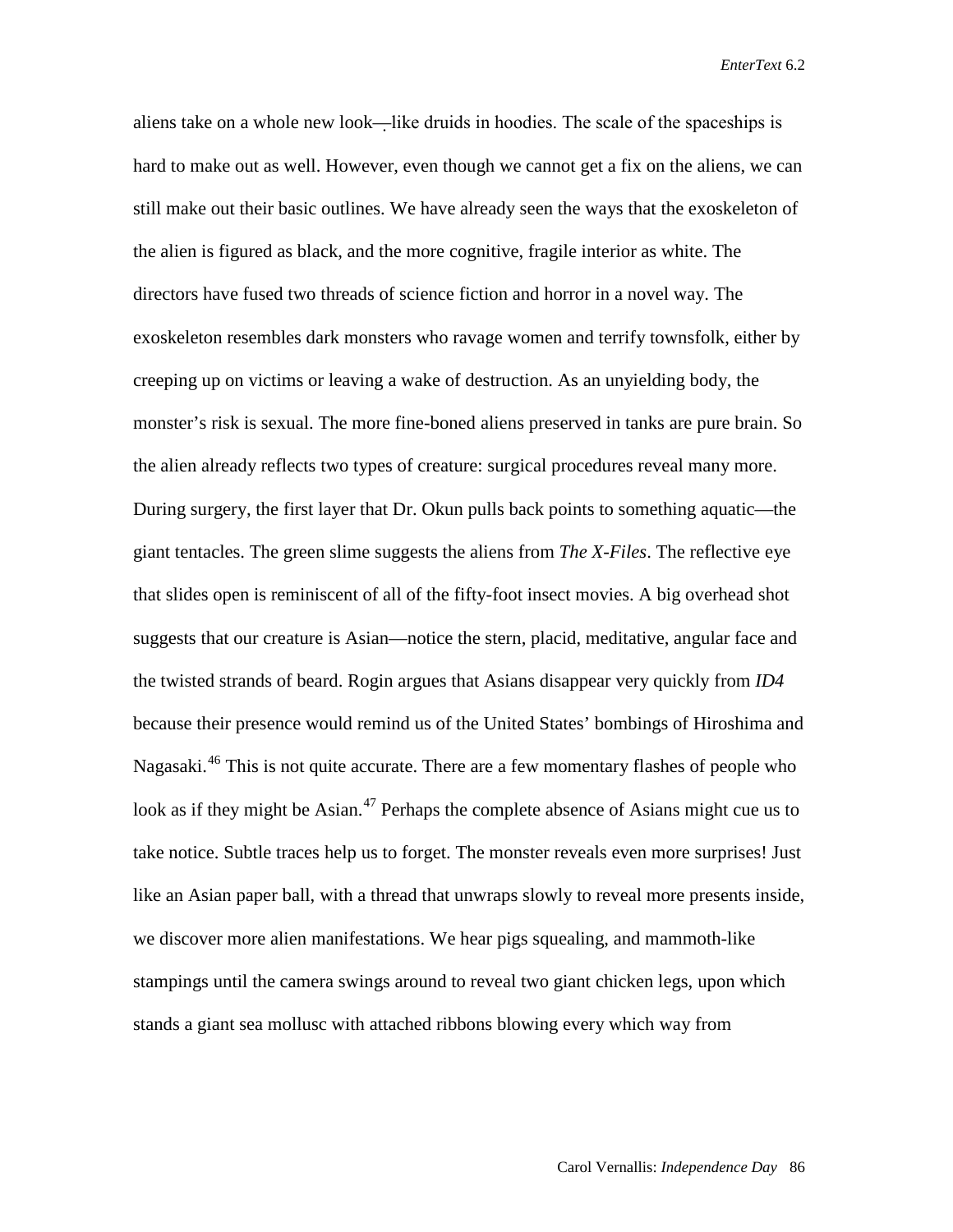out of its centre. (Is this what miscegenation begets—complete incoherence?) A shift in camera angle to the monster's front reveals the creature to be something like Baba Yaga. The alien resembles the Russian monster because its bulky top half opens up to reveal a shielded interior that houses a living entity—a miniature devil. The little devil looks like those from medieval paintings, with triangular heads and diamond-shaped ears. It looks like a goat. It also looks like General Nimziki!

#### **Class**

Looking like the most unbelievable characters in the whole film, as if they came directly from a 1940s cartoon strip, two homeless people, with putty plastered over their faces to suggest hairy moles and other unseemly protuberances, the white man wearing a little paper crown, the black man clutching a green bottle of whisky, step forward together from underneath a railroad overpass. This is the film's only imagery of very poor people.

A population a few economic rungs up has a bit more representation—the Southwest working poor. The ways their homes are displayed in the *mise-en-scène* makes them seem like locusts roosting on the land.<sup>[48](#page-48-36)</sup> *Independence Day* has no wealthy or corporate characters. This is the film's most striking lacuna. To show the wealthy or to show people with real corporate power would be to raise to the level of an issue that these people have already taken their tax cuts, moved to gated communities, and departed from the civil sphere. Only the lower and middle classes can be called upon for their courage and commitment to America.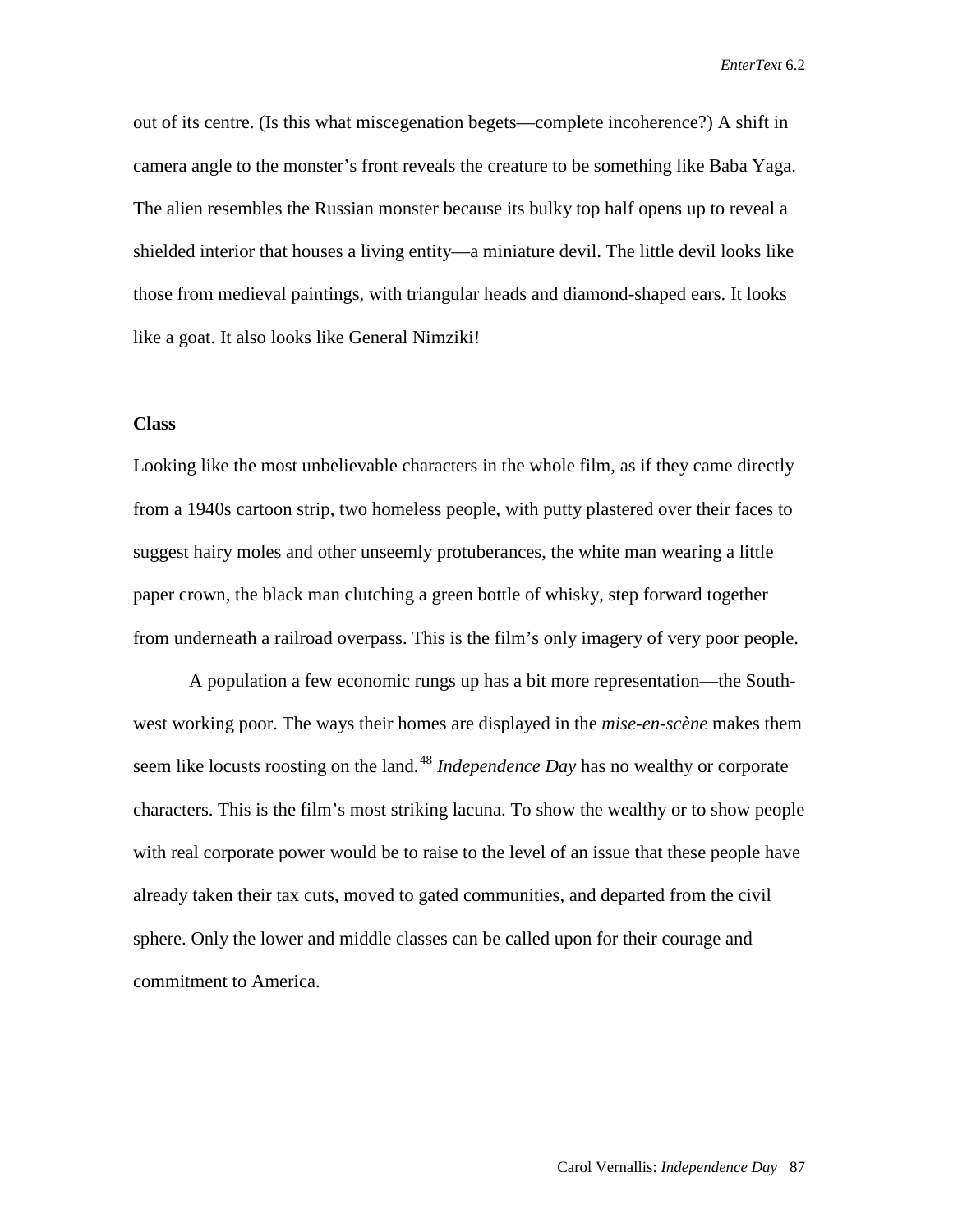### **Formal Devices in the Service of Misanthropy**

How does *Independence Day* manage to present its misanthropy on so many levels? The film uses a large repertoire of technical means to make its characterisations more palatable. The characters themselves will first be examined, followed by an appraisal of realism, repetition and variation, tone, form, pacing, viewer identification and sexuality.

#### **i) Character**

The actors in *Independence Day* embody stylised attributes that begin to appear allegorical. The stereotyped gestures make it seem as if the actors were wearing masks, from behind which they project their own dignity and wit. A species of "double-voiced" acting described by James Naremore,  $^{49}$  $^{49}$  $^{49}$  *ID4*'s performance style was most likely perfected in an earlier, more racist cinema, and demand great skill—entailing, say, yelling, at the same time as a different emotional affect is projected—perhaps quiet laughter. The actor's task is to engage the viewer without him or her noticing the absurdity of the premise.<sup>[50](#page-48-14)</sup> Do we really believe that Julius Levinson would grab a gun and call his neighbours vultures? Such double-voicedness makes interpretation difficult—should we take the characters seriously or not, and at what level?

Perhaps most viewers see the movie as farce and leave aside the broad characterisations. Yet one wonders whether the subtly misanthropic touches (often brought out through the *mise-en-scène*) continue to carry weight. *ID4*'s implausible elements may make the broad characterisations more acceptable.

Humanity's future is at stake, yet David refuses to discuss the alien invasion with the president, because of an earlier tiff he and the president had had over Connie.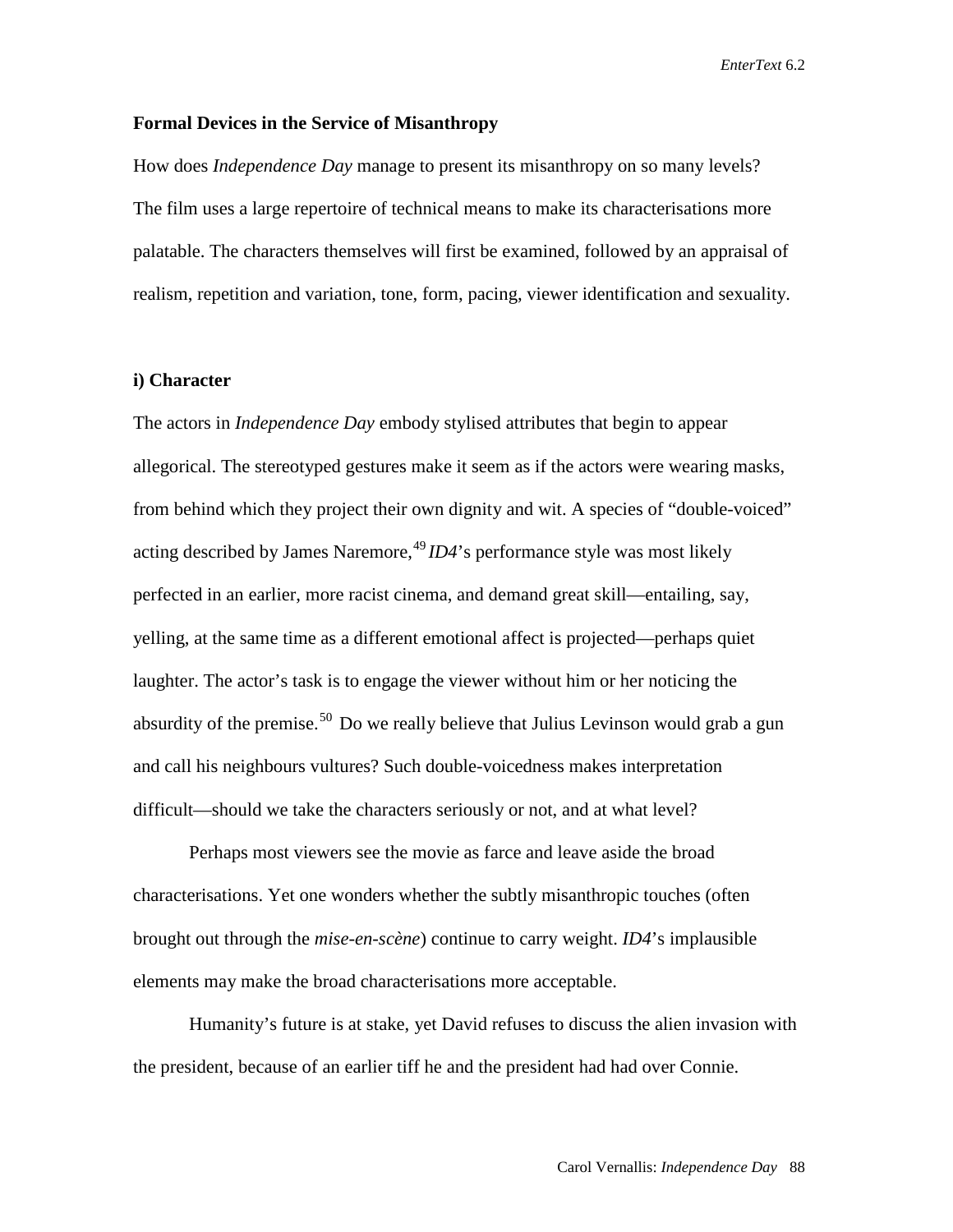Likewise, the aliens are smart enough to take out NORAD, and have crafted shields powerful enough to stop nuclear bombs, yet they are unprepared for a computer glitch. The president, Nimziki, and General Grey keep running hot and cold in favour of bombing or not bombing. At one minute one will say, "Call the bombers back," at the second, another will say, "Send the bombs forward." When the president and his entourage leave the White House for Air Force One, why can't they get a hustle on? Some of *ID4*'s incongruities seem more logistical in nature: a Vietnam-vet pilot would not be able to fly today's high-tech military planes without a significant amount of training. The president would not be permitted to fly an Air Force jet fighter and risk sacrificing his life. Jasmine, Dylan and Boomer should have died from burns or smoke inhalation in the tunnel of fire on 3 July, and so on. Such silliness unhinges the viewer's watchful censor, producing a sense of giddiness.

*ID4*'s stereotypes are also constructed through a third formal technique: all of the characters and the monster in *ID4* are bound to one another through material objects such as clothing and décor; a fine web links all characters in a kind of subterranean, familial (perhaps incestuous) system. Jasmine, according to Steven Hiller, "has a thing for dolphins," and David Levinson has dolphin insignias on his laptop screensaver. Dr. Okun, Julius and Nimziki have tie problems. David Levinson's outfit includes loose, plaid Pendleton shirts, and in the last scenes, a number of characters start to wear these shirts, too. (Have they become "David" fans?) Jasmine and the President share a number of special links through decor. During the alien-created earthquake, Jasmine's display table shakes, as does the President's. (Their tables' contents are similar.)<sup>[51](#page-48-16)</sup> Both characters have paintings that foretell the crisis, and both have artwork that reflects world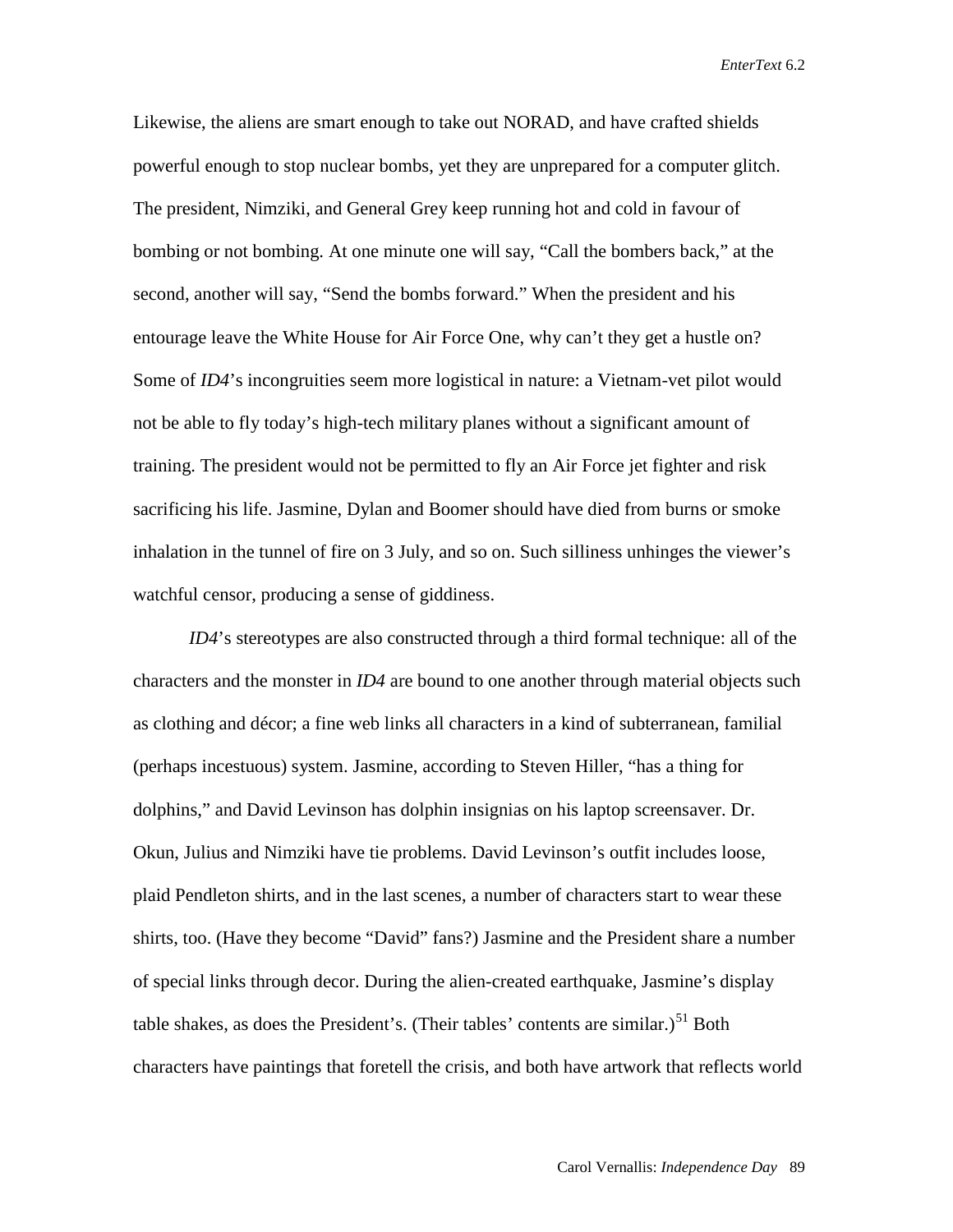culture.The alien, as mentioned above, is linked to all characters through imagery of race, gender, and sexuality. We also see connections between people and machines and among the machines. The equipment David uses to find Connie is a miniature version of the spaceships' flowery protuberance that opens out and descends before the aliens incinerate the cities. The transponder attached to the alien spacecraft's belly links the motifs of the cigar and the phallus. At the film's opening, before the aliens incinerate government and public monuments, they send what might be exploratory flares, which are depicted as white flash frames. During Steven and Jasmine's marriage ceremony, David's ring finger, as Connie reaches over to touch his hand, triggers the film's only other flash frame. The supreme alien's head resembles a death head, and the alien ship's front face recalls a vagina genitalia or crab. Our detonator bomb which uplinks the virus into the mothership bears a laughing Jolly Roger pirate's head with its jaw wagging up and down. The rictuses face off. Ours wins.

*ID4*'s fine web of rhyming functions achieve three effects: first, condensation and displacement turns *ID4* into a dream text where phobias run rampant, second, eccentricities or extremes of behaviour are perceived as "in the family," and, therefore, natural, and third, the viewer follows the rhyming links, thereby transferring his or her identification from character to character rather than locking onto any one point of view. Since the film never remains long with any one character, incomplete, stereotypical representations become possible.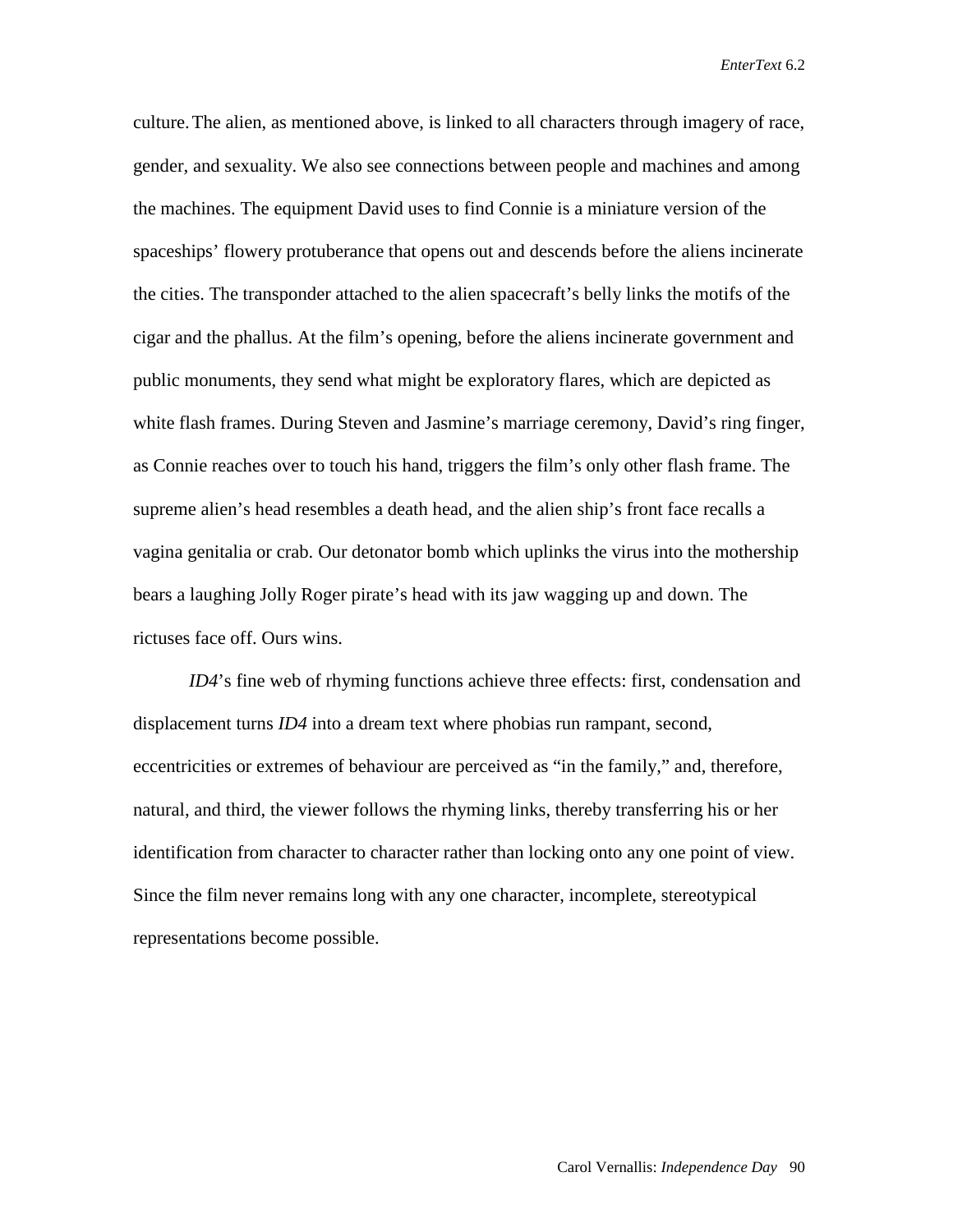# **ii) Tone**

The film rapidly shifts mood from the horrific, hysterical, and mean, to the cute or lyrical.



*ID4* might win the award for the choppiest cutting and largest number of scenes. (The DVD lists 73 chapter headings

 **Fig. 3. The Spaceship over New York**

—the average film has 45.) Since the film's mood is mercurial and characters are shown in transit, the viewer has a difficult time piecing out the carefully constructed characters. The film's speed and disjunctiveness contribute to an effect of the numinous—against this busy mayhem, huge spaceships (tilted and directly above) provide a sense of grounding and yet evoke a visceral response of awe, fear, and anxiety. Tiffany claims that the ship is pretty, but it is supposed to be inassimilable.<sup>52</sup> Then there is horror: the millions of unacknowledged and unmourned dead cast a shadow over the film. Hysteria can be seen in the jumbled colours and sounds of fleeing crowds—people running, screams, exploding metals and glass—effects deployed to make viewers anxious.<sup>[53](#page-48-39)</sup> Mean cuteness is reflected in the buffoonish gestures and funny walks given to characters, jokes made about African-American and gay bodies, and the ways that the audience's perceived low intelligence is pandered to. *Independence Day*'s dialogue aims low: "Would you like to see the big tamale?" "Not until the fat lady sings." "Nuke 'em." So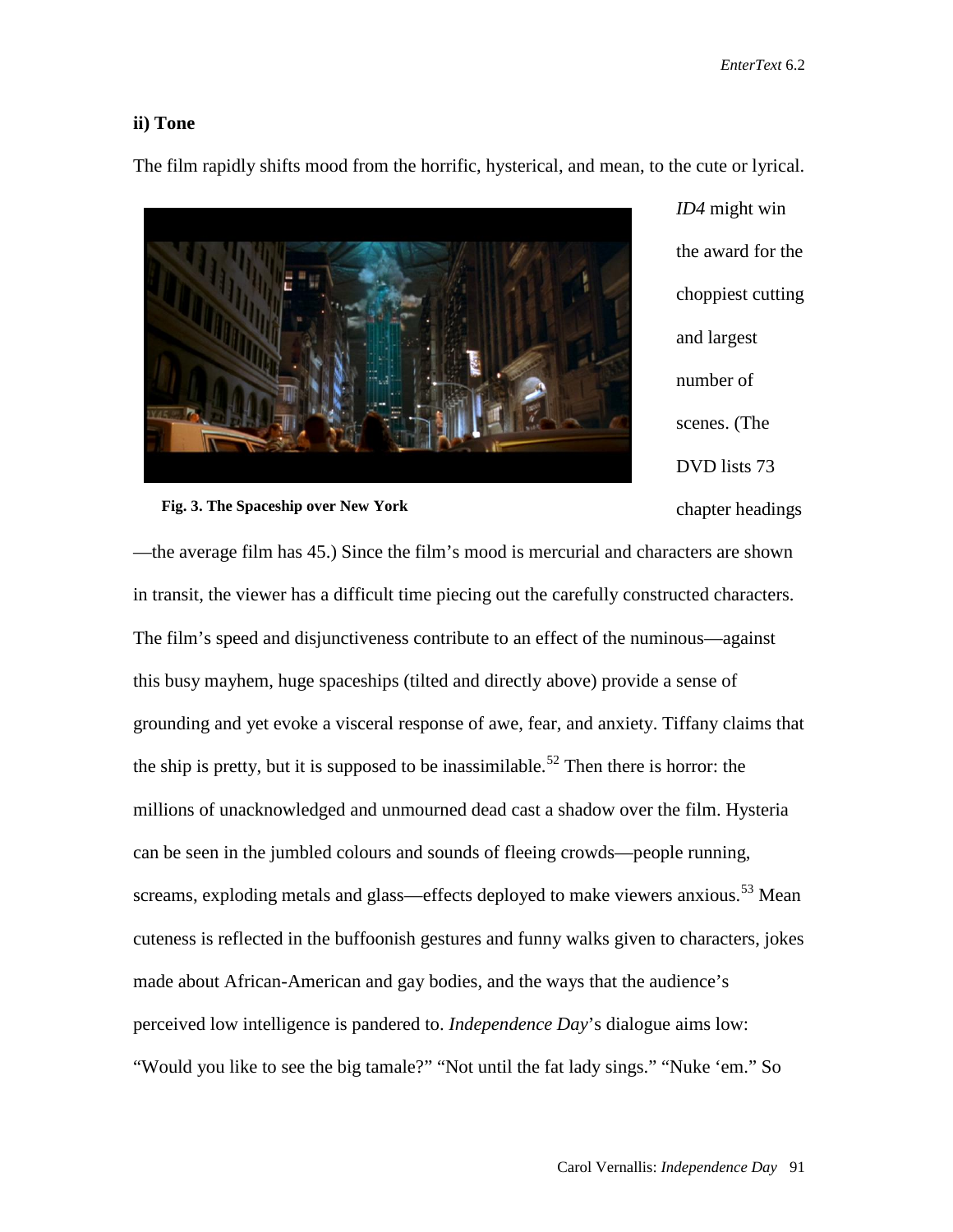cynical were *ID4*'s makers that they have the news broadcaster announce over national television that "the capitals of England, India and Germany have been bombed."

The film can also be lyrical: when Steven Hiller, dragging the alien, looks over his shoulder and sees a convoy of RVs approaching, the image resembles covered wagons crossing the West.<sup>[54](#page-48-40)</sup> When Jasmine walks up to what once was El Toro and sees the planes buried in the sand, the planes' tails look like a fleet of ships. Although the score mostly seems like a pastiche of *Raiders of the Lost Ark* (Steven Spielberg, 1981) and *Star Wars* (George Lucas, 1977), the soundtrack has moments of lyricism. One of the most bombastic cues accompanies Russell Casse's cropduster flight, but, after he touches down, the camera focuses on a Mexican family standing before their small house, and, for a moment, we hear the sounds of nature and farm animals. The relative silence is spooky and moving.

#### **iii) Sectional Divisions, Motives and Other Formal Devices**

Some of *ID4*'s popularity stems from the fact that the makers took such great care to deploy the standard formal devices that make Hollywood films entrancing and powerful. A disequilibrium at the beginning of the film is set to right by the film's end. All the male leads transcend their limitations through courage and perseverance. The film has the appropriate parallel structures that lend formal coherence—the faux marriage proposal between Hiller and Jimmy Wilder and the later marriage of Hiller and Jasmine; Julius and David Levinson's madcap drive to reach the White House; and Hiller's and Levinson's flight into and out of the alien spaceship. (In the last two sequences, Levinson is a neurotic backseat driver.) Many of the scenes echo one another more gently. Most often,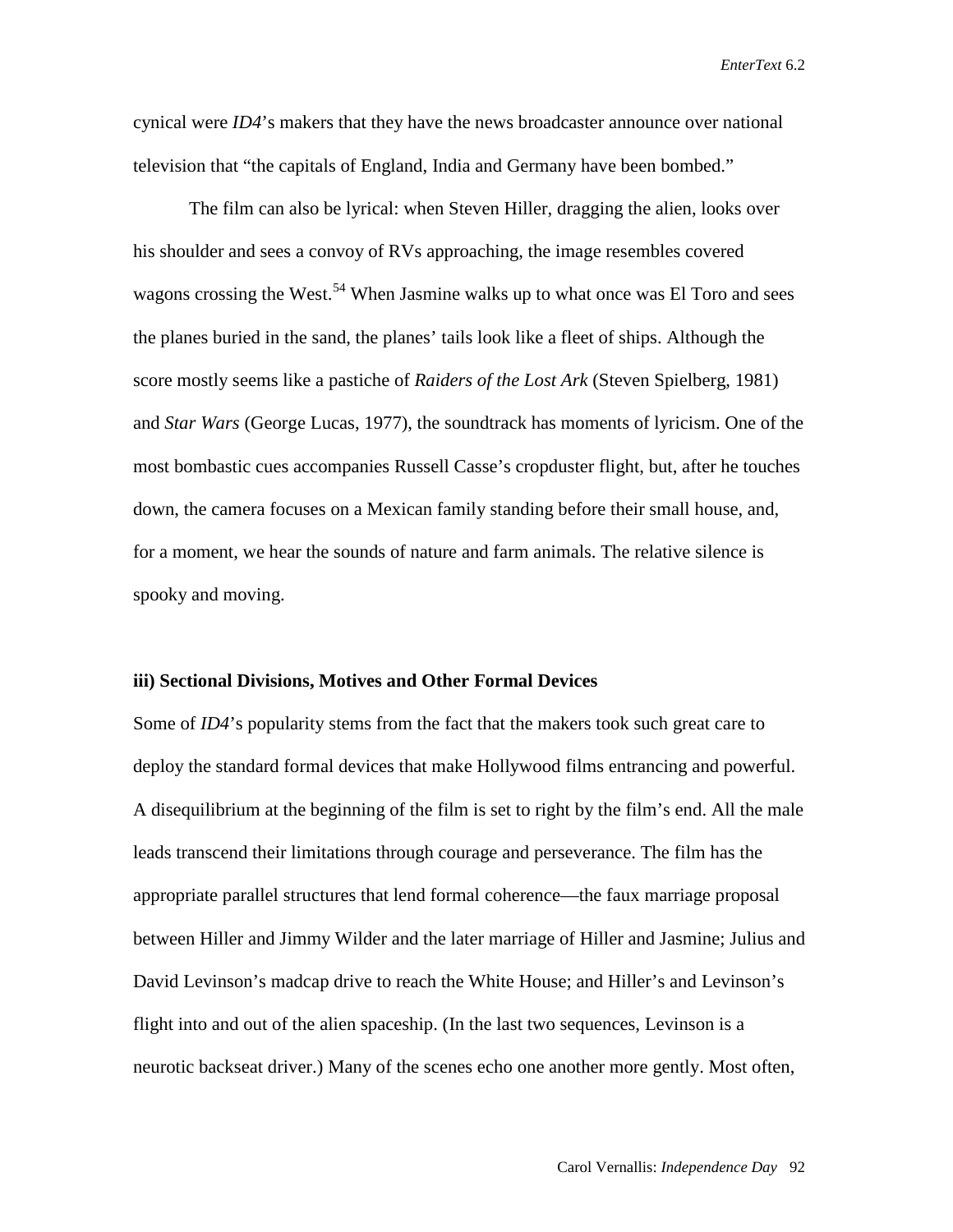the characters are viewed in transit, and frequently they attempt to escape from tunnels: a ball of fire overtakes a military plane, incinerating everyone in its path; a larger ball of fire races down the L.A. metro-rail; Area 51's passageway is a longer tunnel still.

The passageway that leads to the aliens' spaceship, which explodes, is the longest tunnel of all. Another set of images relates to these tunnels. The film features three flights that require a twisting manoeuvre at the end: Russell Casse's weaving through a border of trees, Steven Hiller's dogfight with the alien in the Grand Canyon, and David and Steven's escape from the alien spaceship. The film employs motivic devices, like the cigar, dolphin and telegraph.

*Independence Day* also features an elegant use of midpoint and bookends. Stuck on a post like a weather vane, a big metal sculpture looking like something out of Anselm Keifer—a helicopter propeller or the *ID4* logo—marks the film's midpoint. With regard to bookends, *ID4*'s opening contains a reference to the man on the moon with the American flag. One-quarter into the film, a miniature flag is planted in the centre of a suburban lawn, and at El Toro's military base, a magazine clipping of the original Apollo landing is taped to the inside of the door of Steven Hiller's locker. At the film's close, the image of the man on the moon is distributed across several shots. The last scene takes place in Death Valley, which resembles the lunar surface. President Whitmore lifts his daughter, who wears a red and white horizontally-striped dress, and behind her, white shrapnel falls out of a blue sky. Here is a composite of American flag, man and moon.

Yet, at the same time that the film has a carefully controlled formal structure, *ID4*  deliberately creates obfuscation and incoherence, keeping the viewer off guard. The opening scenes are confusing in terms of time and who is speaking to whom. Some of the

Carol Vernallis: *Independence Day* 93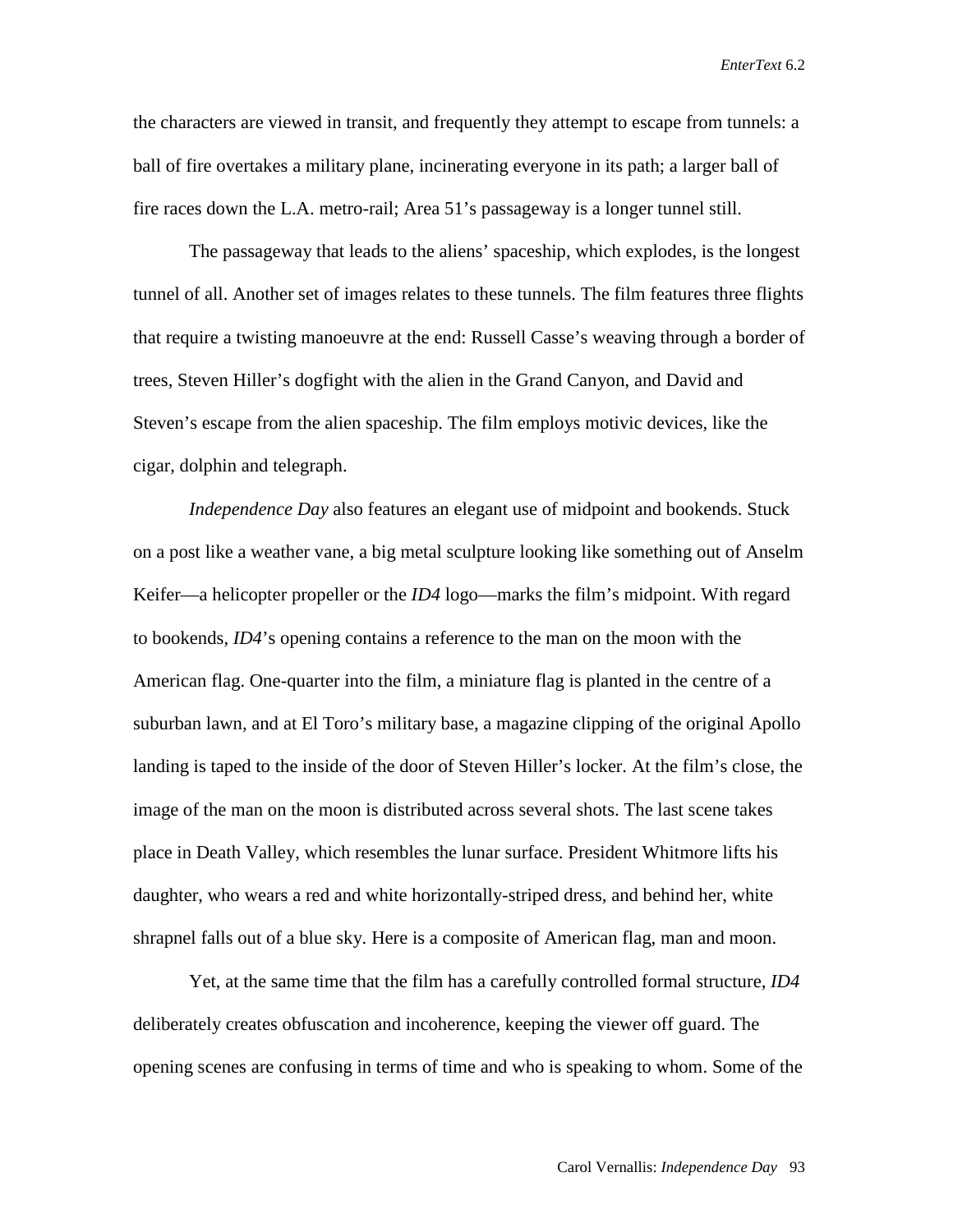film's disorienting qualities derive from the fact that the rapid scenes in the film's first third could be rendered in almost any order.<sup>[55](#page-48-41)</sup> The path the alien ships take over Washington, D.C. does not make geographical sense, nor does the alien spaceship's placement over El Toro. The production team may have intentionally allowed some sloppy instances of continuity editing and sound mixing to create a home-made or unbalanced feel.<sup>[56](#page-48-42)</sup> Such an approach might constitute an attempt to relieve the film of its obligation to realise well-formed characters.

# **iv) Pacing**

Speed is *Independence Day*'s greatest pleasure. The film's *jouissance* derives not from characters, but rather from the ways that the film gives the viewer a sense of physical mobility and prowess within a sea of incomprehensible mayhem. We race through a mind-numbing plethora of scenes, rapidly jumping from one disjunct location to another as we try to figure out where we are going or where we have been, and only the titling at the lower left of the screen provides a reliable clue to where we are. The most freely associative connections link the viewer from one scene to the next.<sup>[57](#page-48-43)</sup> The camera quickly dollies into the set, actors hold onto or wave their iconic props (a rifle, a water squirt bottle, a toy truck), lighting tells us where to look, the characters speak in absolute clichés ("They're vultures. They're locusts. Nuke 'em. Nuke 'em all"), and then a little fillipy, will-o'-wisp saying ("Would you like to see the big tamale?" "What code?") throws the viewers forward into the next scene.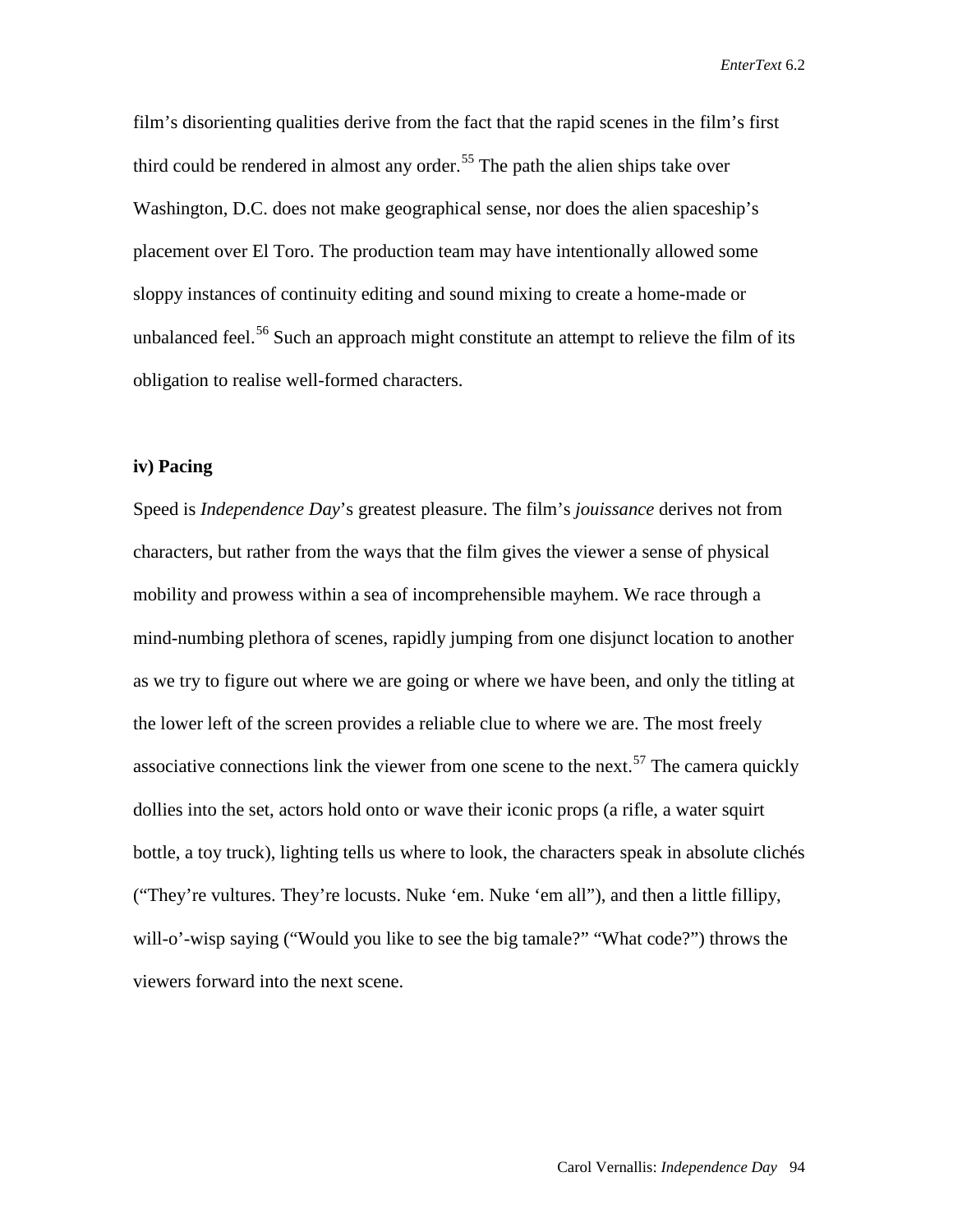#### **v) Viewer Identification**

*Independence Day* serves as a good test case for Constance Penley's argument surrounding film viewership, that film audiences do not have to identify with a particular gender, but can rather identify with anything, including scenery or the camera.<sup>[58](#page-48-44)</sup> With an array of character and modes of behaviour laid out almost as in an instructional text, the film allows us to shift identification from character to character—for example, the out gay, closeted gay, homoerotic/homosocial straights—in order to discover the costs and benefits of subject positions we might consider adopting. At some points in *ID4*—as in many films that feature pyrotechnics and large set-pieces—camera, lighting and sets take over. Examining a few scenes will demonstrate the ways our identification can shift from characters to an identification with the camera and authorial control. If this shift takes place without our noticing it, we may feel more comfortable with the shallow depictions of character that have dominated the movie thus far. The scene in Area 51, where the President and his entourage first encounter the military's captured alien, provides the best example of how the camera engages us in a dialogue. Rogin suggests that the Fox Network, *ID4*'s underwriters, wanted to cross-market the film with their show *The X-Files*: this may partly explain the heightened deployment of sets and camera work here.<sup>[59](#page-48-45)</sup>

The Area 51 segment features five chambers, with each subsequent chamber more elaborate than the previous one. Each turn creates a greater sense of instability, thereby increasing our dependency upon the director. Scene 1 is played straight. Huge sliding doors open into a huge box of an air hanger, and the camera cuts from wide to close-up as the president and crew walk by.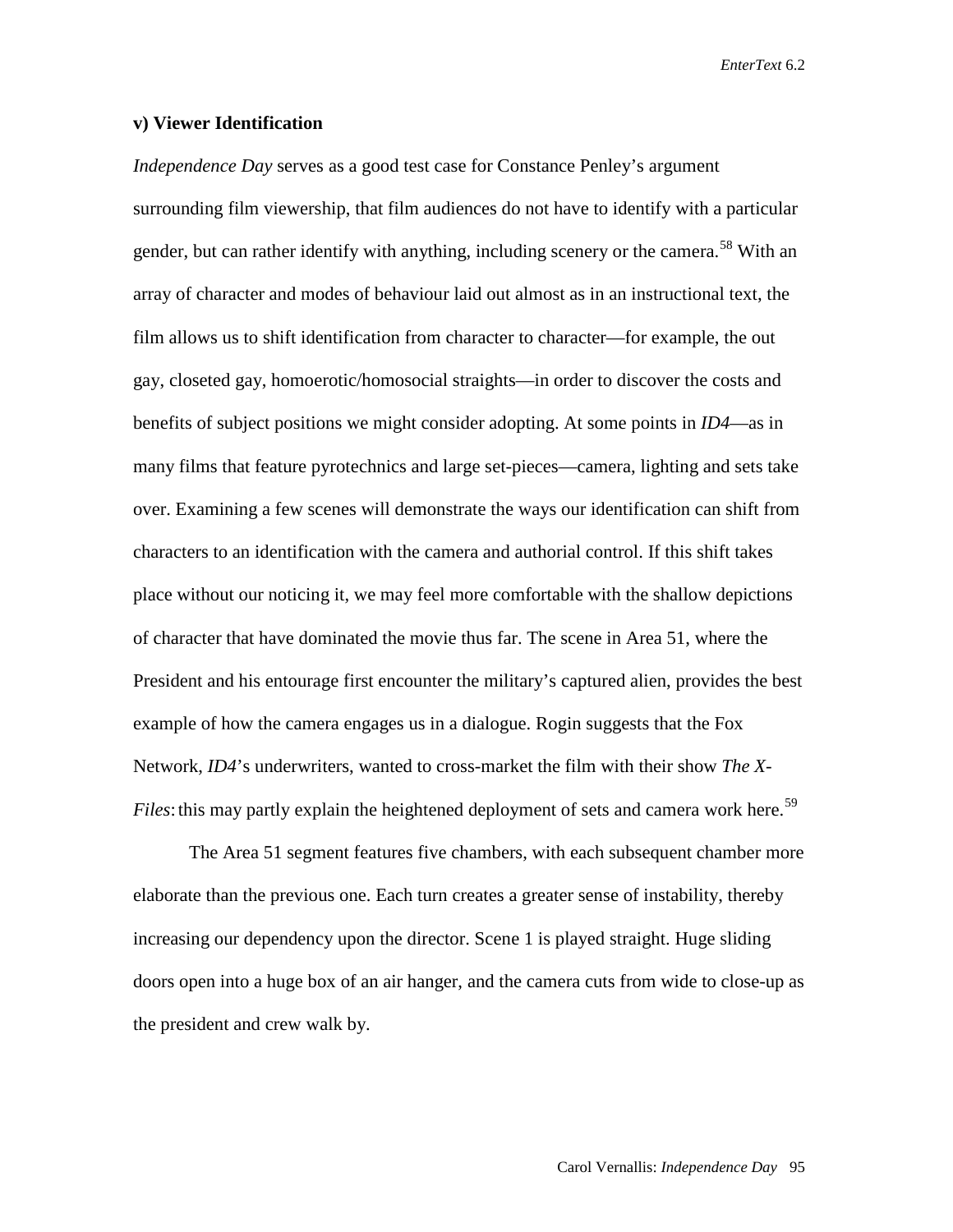The second chamber, a red hallway with a mysterious graphic of an eye over a crescent, resembling a schematic for rams horns, and a keypunch, which, like the Arabian Nights, requires a secret password. "It's locked, sir," says an Air Force officer, while the president repeats, "Open the door." Before us stand the vertical strips of metal from the glass doors, and as the president's party moves down the ramp, the camera floats on toward the next chamber. It is unclear whether the camera moves straight or pans and tilts down slightly. This ambiguity suggests multiple points of view—the president's, David's and Connie's, or perhaps some other-worldly presence, watching and waiting.

The third chamber. A long corridor seems to stretch for blocks. The tunnel of white light has one walkway down the middle; on both sides stand workers outfitted in biochemical containment suits next to workstations that for some reason lack table and chairs. The space is absurd. To make it to the bathroom would take forever. As the party passes the stations, the visual joke is that the work sites are low-tech rather than high-tech —here's somebody cobbling a shoe, here's your muffler repair man. The workers' research equipment ties into the Morse code/telegraph/low technology motif. The first POVs to the right are ambiguous. Who looks? Is it Connie, who squints, or is it David Levinson, who removes his sunglasses? A reverse shot of the party shows the group, out of focus, moving slowly toward the camera as if they were thousands of miles away. Why? Who's looking? Oh. We see Okun, and he's trying to make a decision whether he should stand his ground or make a break for it in the opposite direction. The exchange between Okun and the President is more complicated than in the previous scene. The meeting is composed of over-the-shoulder shots, a dolly forward, and characters who walk into an in-focus depth of field. Yet this is not as spectacular as the next scene, which

Carol Vernallis: *Independence Day* 96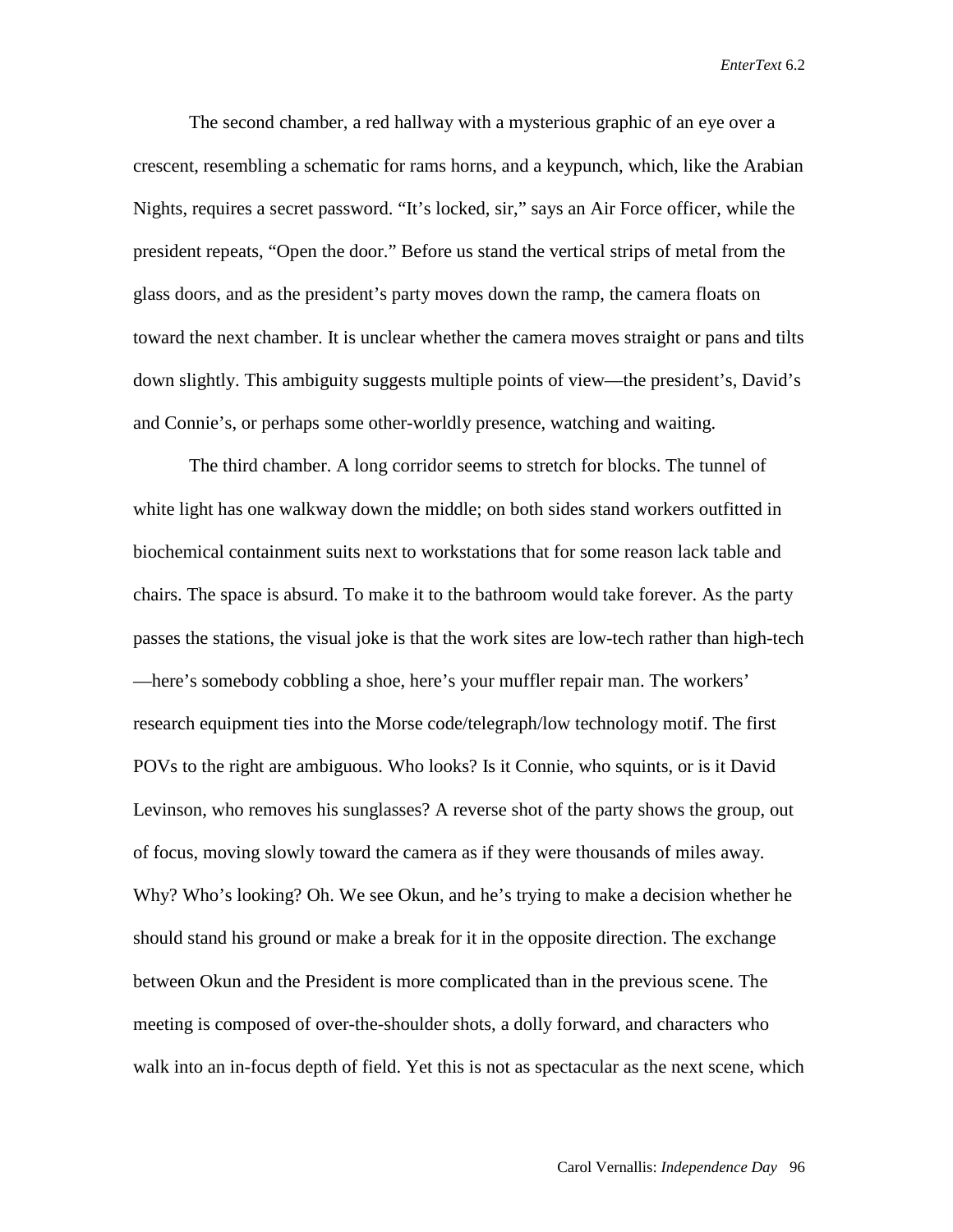will involve cranes and dollies as the men engage in repartee. We head for "the big tamale."

At the end of the previous corridor, the motion comes to a dead stop at a corrugated aluminium door—to what, an underground parking lot? Once the door opens, we descend a ramp, a heavenly choir starts to sing, and we see a space as wondrous as the lost city of Atlantis. The space seems enormous, with three tiers of catwalks and flying buttresses, yet the reverse shot unveils even more grandeur—we see strange, ambiguous lettering: R27 and 227, and a blue-black ship that nestles in the centre, with steam pouring out from its sides. The steam has no purpose, it just looks good. The camera cranes down below, under and across the ship, to reach the President and his entourage. As Okun tries to follow the President while Whitmore clambers onto the ship, the camera dollies and cranes—it's an elaborate *pas de deux.* The President's complaint that millions are dead feels pro forma. We're off to the "freak show."

Once we reach the space, it seems as if we are the freaks crouching at the back of the lair. The room looks like a bank vault from *The Fountainhead* (King Vidor, 1949), or a teenage boy's fantasy of a secret lab. The flooring is layered like the sunken living rooms of the fifties gone art deco. To the left stands a black wall, and to our right are window panes jutting out 15 degrees from their base that abut onto other laboratories; it is impossible to judge whether the space is hexagonal, square, triangular or circular. Okun goes up to the improbably lit, inky, luminous black wall. He flicks his wrist, the wall rises, and we see the freak show undressed. Three vats contain one alien apiece, and the requisite monster-alien, strange creature music begins, "click, click, click, click, click."<sup>[60](#page-48-46)</sup> (Insects open and shut their tiny little beaks.) Now, here's the truly fancy camera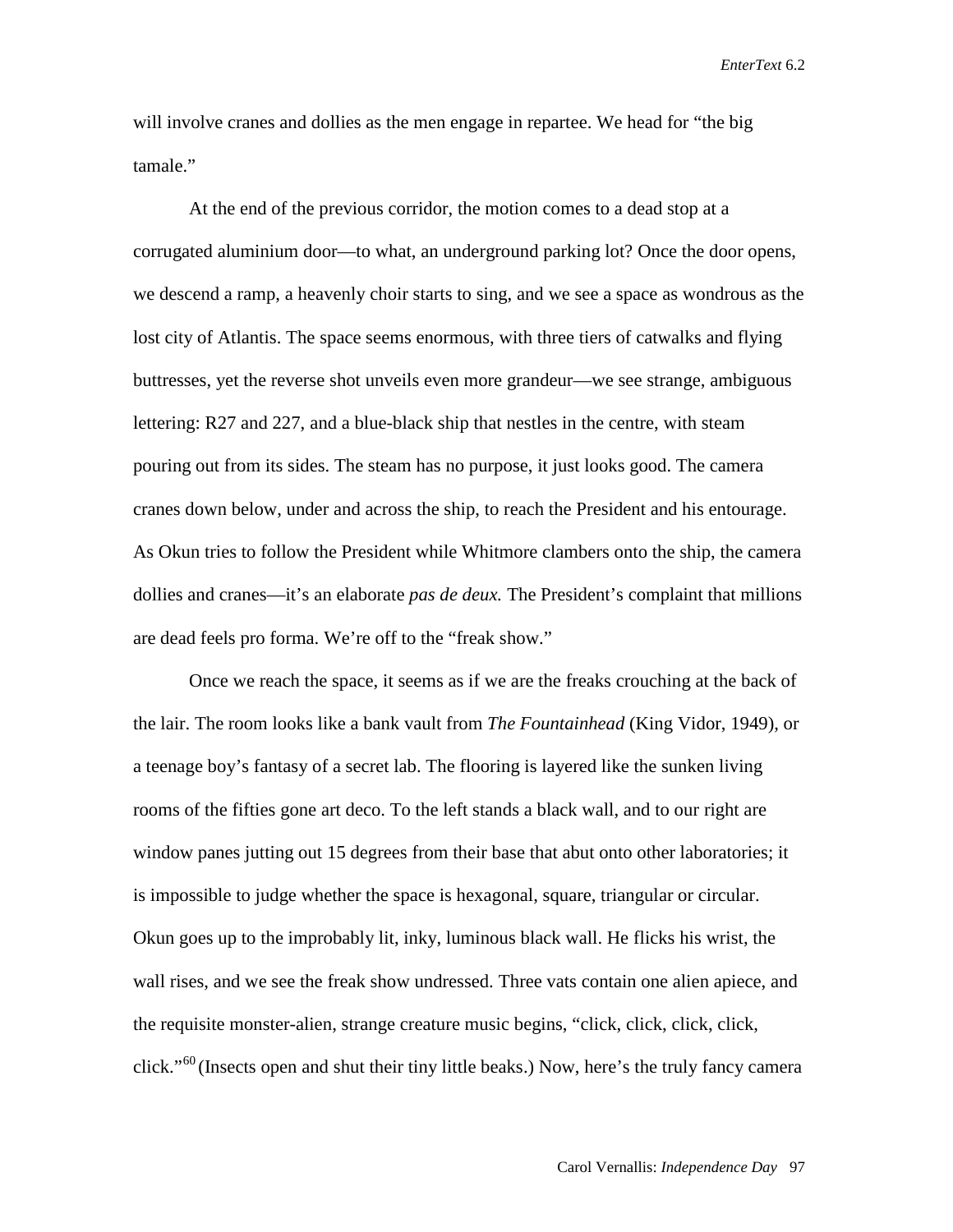

and set work. David Levinson comes up behind one vat to study it. The president takes



uncharted

territory, yet we sense that he's speaking to David Levinson who stands behind the vats that tilt toward the left. Levinson keeps fidgeting to maintain eye contact. How can this be possible?To underscore the ambiguities of figure placement and space, Dr. Okun inserts his head through the left side of the frame, tilts his ear, and asks, "What code?": this innermost space has us stumped. Thus far, the director has encouraged us to follow along and predict the relations among figures, camera and space. Now we must go along with the director, who has a more expanded sense of physical prowess, and greater selfassurance than we do.

## **vi) Sexuality**

The last quarter of the film blurs identity boundaries and celebrates a triumphant, allencompassing sexuality. When the film turns to such joyous and over-arching themes, it is difficult to remember the kinds of representation that we have witnessed thus far. The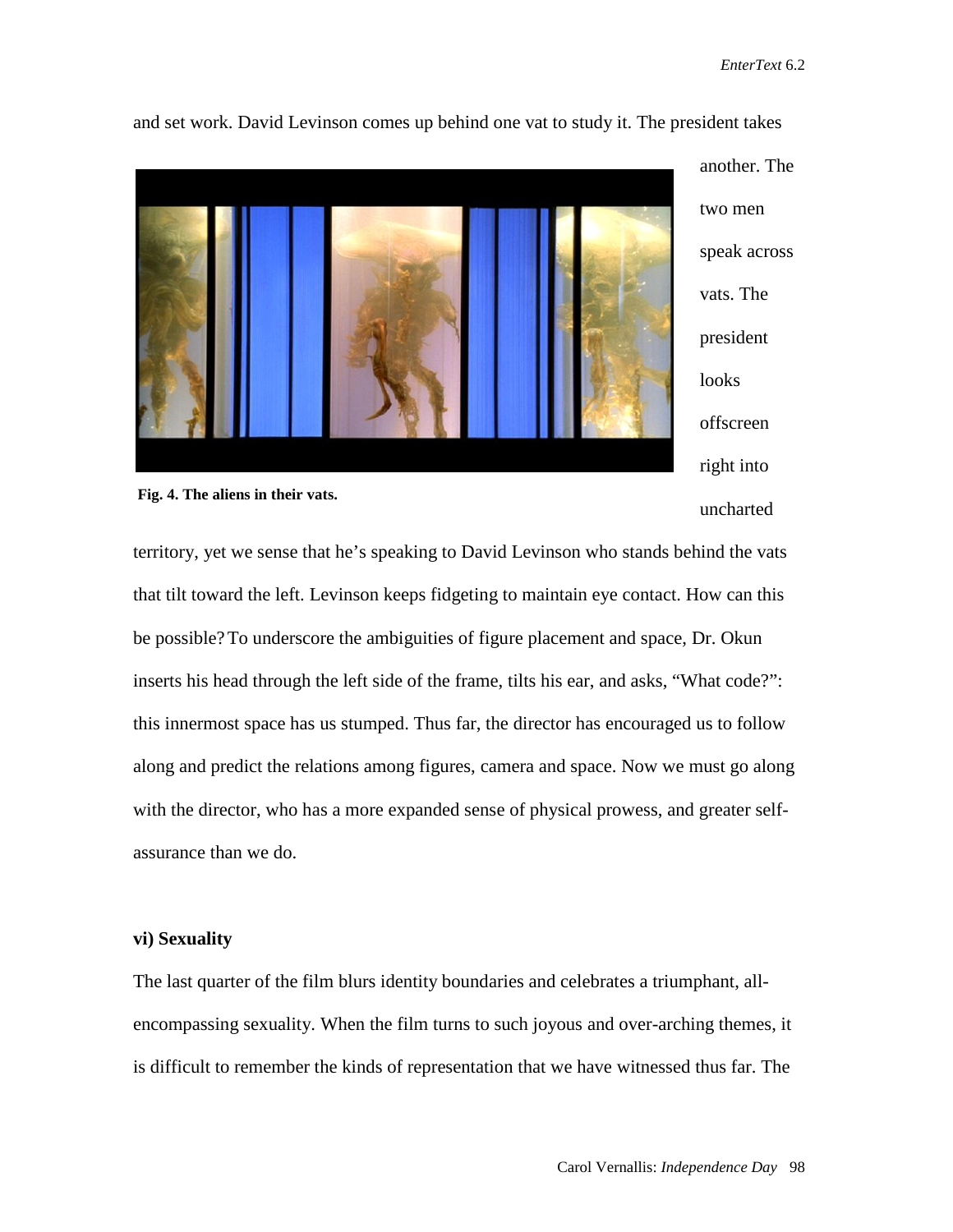directors may have needed to create a sense of shape for the extended scenes where David Levinson and Steven Hiller go up and enter the alien ship, pilots and aliens fight, and the men restore security back at home. Male romance and sexual desire add intensity to what would have been long sections of uninterrupted jousting.

Levinson and Sergeant Hiller's relationship begins with a manly dare. "Do you really think you can fly that thing? Do you really think you can do all the bullshit you said you could?"<sup>[61](#page-48-47)</sup> They begin their journey with a long and delicate "hand holding of an erect cigar," one hand on top of the other (for six or seven seconds!) and it's almost as if one has to remind the other to remove his hands. As previously mentioned, the long, thin, detracting bomb transmitter under them (attached to the base of the alien spacecraft) conflates the thread of the cigar, phallus, and weapon. There are the tentative first rejoinders. One quickly calls the other "Girl." There is Smith's intimate disclosure, "I've been waiting all my life to fly something like this." Both men wear low-cut tanks, and we spy a lot of David's chest. Soft focus enhances the men's dreamy eyed appearance. We see the "gay closeted" activities of David and Steven, who, like little school boys, hide behind the seats, away from the alien/mother's gaze, and smoke cigars. The final line between David Levinson and Steven Hiller before they return to earth is "I love you."

Russell Casse's explosion of the spacecraft is highly sexualised. He says "I'm packing," and we see a phallic bomb in the frame's lower right corner, in golden hues. The President uses the military expression "let's plow the road;" Rogin might argue that the men make way for the dominant sperm.<sup>[62](#page-48-48)</sup> All of the men deliver variations of the phrase "Come on, come on now" which, within the context of the film's opening, carries sexual connotations. The film keeps switching orifices. We can't tell which particular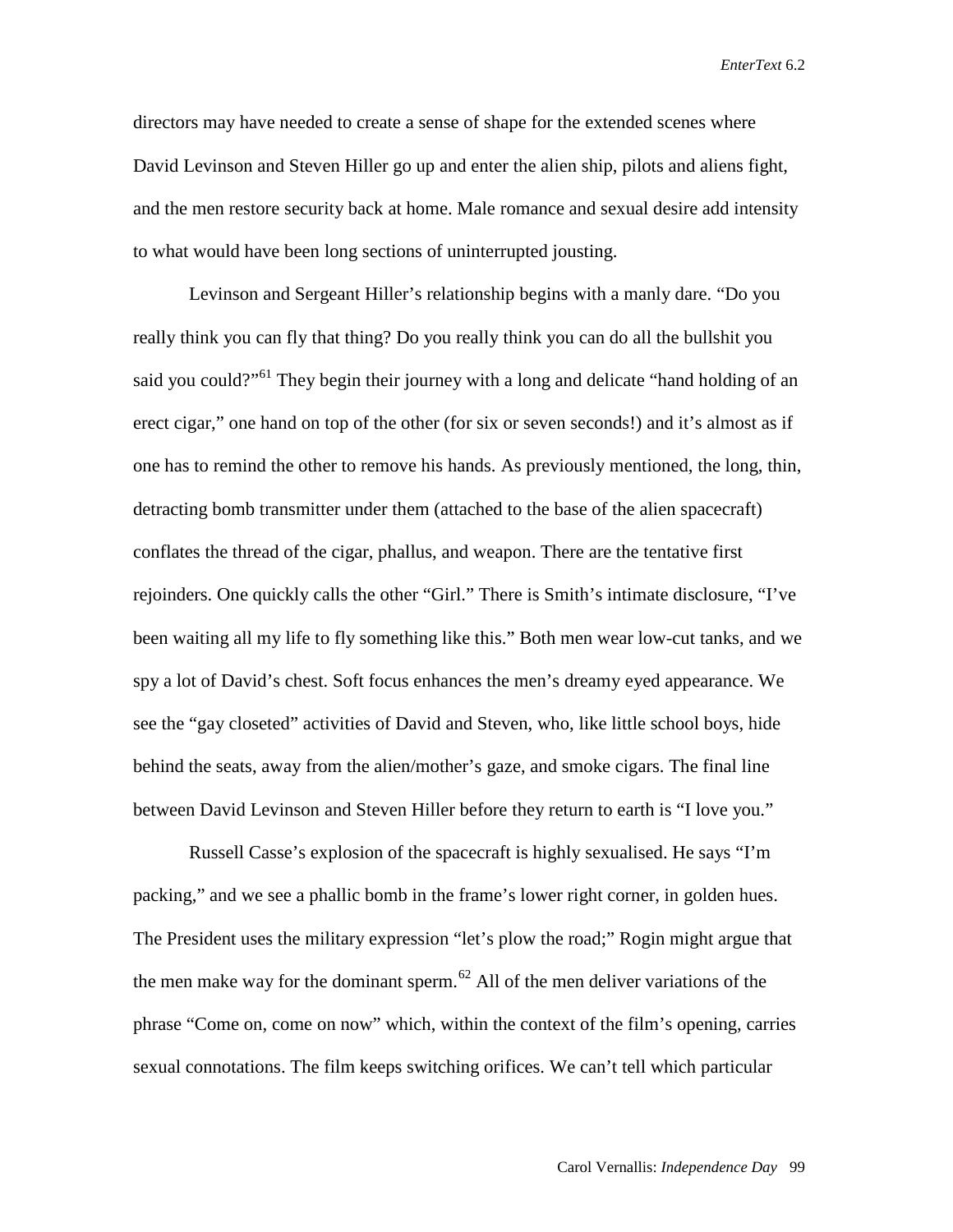cities and buildings are being blown up, or when the aliens are coming and when they are going. Casse says, "Alright you alien assholes. In the words of my generation, up yours," and, "I'm back!" The aliens' protuberance reaches down like an insect's thorax, glows and becomes tumescent. The big bang floods the screen.

#### *Independence Day* **and the 'War on Terrorism'**

I began by suggesting that *Independence Day* has provided a script for the government, the media and ordinary citizens post-11 September. It is worth considering what cues we might have taken from *ID4*. There are many questions we should ask in relation to the present war. How many people have died—through bombings and starvation—and can we sanction this? How have we contributed to the present crisis, and what can we do to play a more informed and productive role in the future? Can we help South-west Asians overcome poverty and tyrannical regimes? Should we spend our resources on a military build-up? Can we reduce our dependency on fossil fuels? Should the government curtail civil liberties from those who possess full citizenship, partial citizenship, or none at all? Do we want to live in a state of siege? These issues, though they arise frequently, do not stay on the agenda, most likely because they would complicate our relation to the war as well as raise questions about our own agency. *Independence Day* offers only one possible response to a national crisis—military action. We do not need to know anything about the intruders, except that they are vulnerable like us, life forms who can be killed. Connie informs the president that the problem with his presidency is that there is too much compromise, and that the message gets lost. The President yearns for a return to the Gulf War, when "we knew what we had to do." The film argues that singleness of purpose,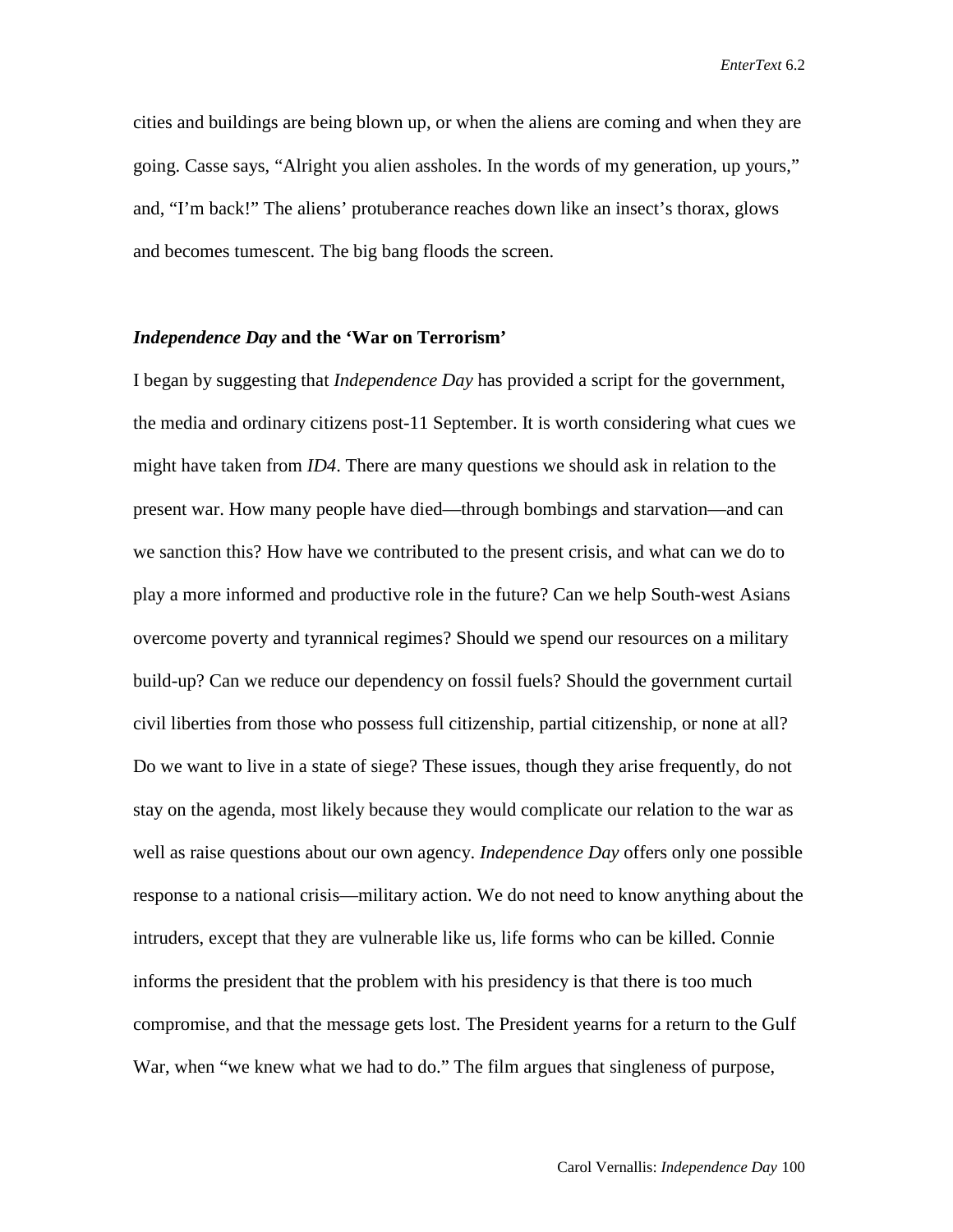military might, technical savvy, and a sense of entitlement is all America needs to get through the crisis. In *ID4*, and in America's response to the current crisis, if we just keep pushing onward without taking a moment to reflect, we will have a happy ending.

*Independence Day* is about a happy war. Millions disappear, including people we know intimately, and yet the process looks like fun. When Republican Bob Dole's secretary, who endorsed the film, was asked about the millions who died, he exclaimed: *"But, they're all liberals!"* <sup>[63](#page-48-49)</sup> Though the number of dead from the twin towers have been counted and recounted, other deaths remain vague. Both *ID4* and the military/ government/media conglomerate shield the viewer from images of harm and death: the film and the current war seem to be reduced to a video game.

Both *ID4* and the U.S. government present a childlike image of war and technology. In the initial stages of the War on Terror, we saw aerial photographs of towns, and then softly depressed earth, as well as computer mock-ups of military hardware. Levinson explains the aliens' plans by drawing simple circles and lines on a notepad, "Line of sight, Mr. President," and plans our counter-attack on the alien mothership using a few polaroids, magic marker, and a clipboard. The instructions for piloting the aliens' ship are scribbled on a post-it note. George Bush's projection of an inand-out invasion (six months with sweets and flowers) might have been influenced by *ID4's* one-punch takedown of the aliens. The fantasy that a quickly written computer virus might halt an alien invasion seems close to Bush's project to create a magic circle, through prayer, that protects us from the "evil ones," and his belief that "Star Wars" will create a giant shield over America—a gargantuan diaphragm in the sky. Both *ID4*'s government and the current administration back huge military spending. As Julius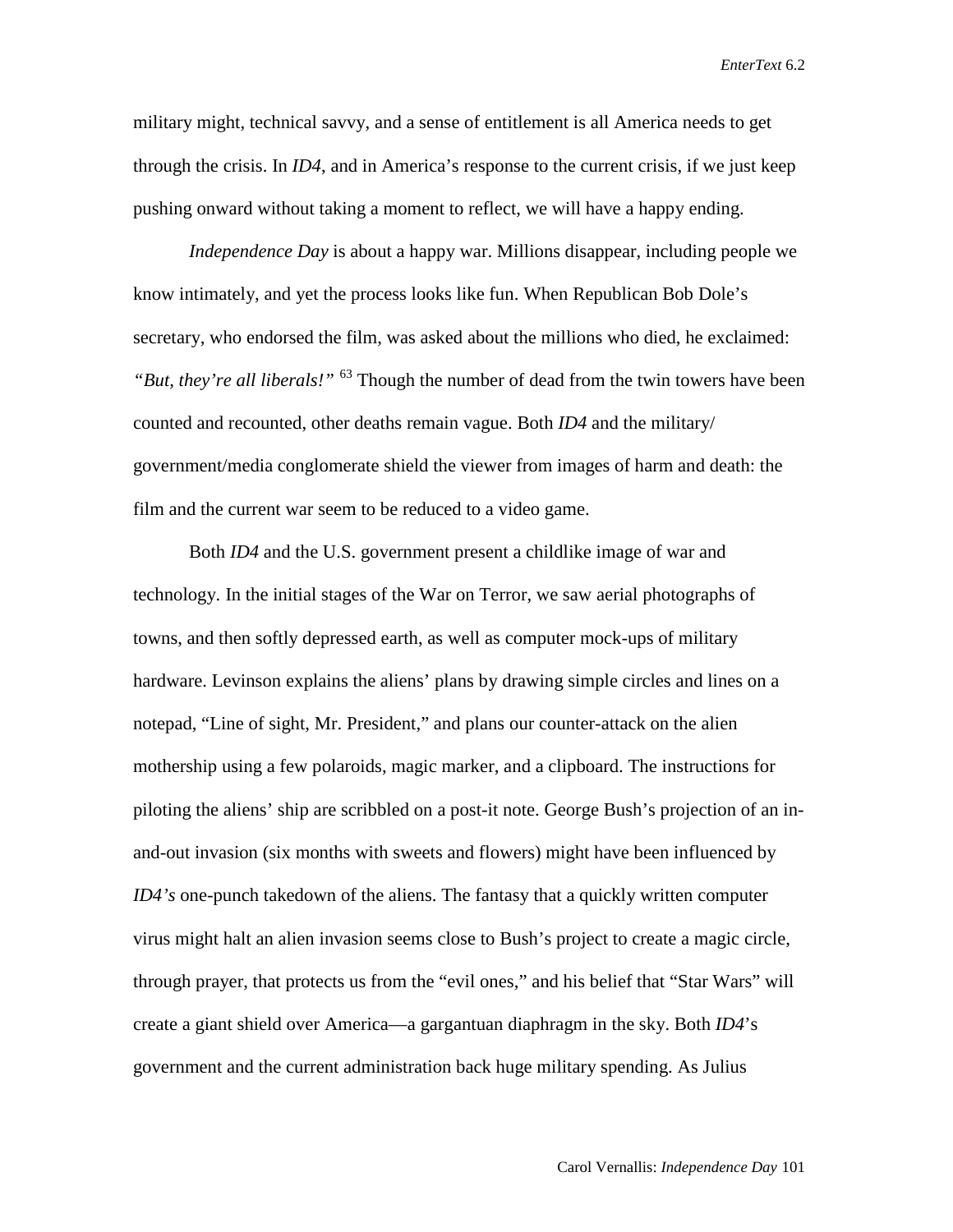Levinson suggests, excessive military appropriations are, in truth, put to other uses. In Area 51, the President asks, "Where did they get the money to build all this?" Julius responds, "You don't think they spend \$700 on a hammer, \$800 on a nail, do you?" Bush wants to increase military spending by \$45 billion.

Both *ID4* and America trade on only partially acknowledged government lies and cover-ups. Though the military/government/media conglomerate attempts to project the image of an objective and complete picture, it presents information in a partial and decontextualized form.<sup>[64](#page-48-50)</sup> Bush paints Saddam Hussein and Osama bin Laden as the embodiment of absolute evil, not much different from the way the alien intruders are portrayed in *Independence Day*.

One truly disturbing similarity between America today and *Independence Day* lies in the treatment of those who remain outside of the system. Precise statistics are lacking, because the U.S. government refuses to release them, but at different times and in different locations, thousands have been held in substandard conditions without probable cause or access to the outside world. In addition, the U.S. government seems relatively unconcerned about the number of civilian casualties incurred from our invasion and occupation of Iraq. *Independence Day* is similarly tolerant of disappearing folk. In *Independence Day*, most large population centres are wiped out, and millions die, yet barely a trace of this carnage remains on the film's cheerful surface. In *ID4* over a third of the key characters are killed. Producer Devlin and Director Emmerich bragged that *Independence Day's* thrills derive from the fact that anyone, at any moment, could be killed. Yet, if we look closely, each of the individuals who die were positioned poorly with relation to white-male, hetero-centrist power. Marilyn Whitmore, Tiffany, Dr. Okun,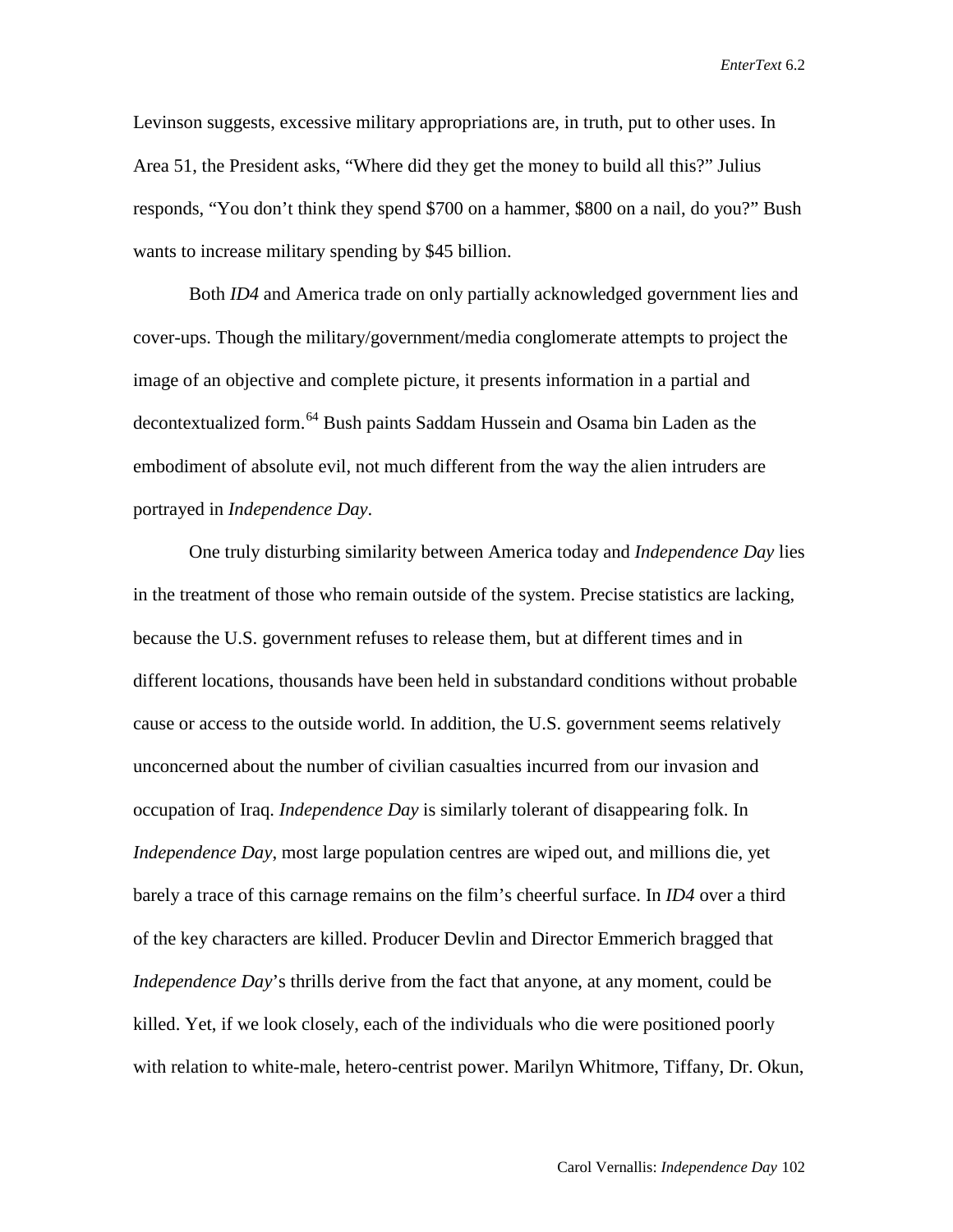Jimmy Wilder, and Marty Gilbert are marginal characters, and each of them had been warned.<sup>[65](#page-48-51)</sup> Like *ID4*'s minor characters, Arab and Arab-Americans are absent, marginal, or problematic.<sup>[66](#page-48-14)</sup>

I do not wish to suggest that *Independence Day* is the cause of the 11 September attacks, nor that the film is America's sole script. A repertoire of apocalyptic imagery, as well as printed text, ways of talking and speaking, and so on, all contribute to our ways of thinking about and acting toward Middle-Easterners. Nevertheless, *Independence Day* is a good text to pull out and examine from the stream of popular culture. Quantitative studies of the media suggest that media images can greatly shape our perceptions of and actions toward other people. *Independence Day* insinuates the message that if you do not heed the warnings or follow the rules very closely, you will be wiped out. Americans are told that those who are on the border or outside the system are at risk, and the rest of us should relinquish our civil liberties because we have nothing to hide. Those who raise concerns about our government's policies are unpatriotic. *Independence Day* may help repackage 1950's McCarthyism and Cold War ideology.

As Bush's government continues the occupation in Iraq—either to conquer the evil abroad, to make natural and acceptable the evils at home, to gain more oil and power, or to exorcise their own personal demons—I hope we all take a few deep breaths.

#### **Notes**

 $\overline{a}$ 

<sup>1</sup> "Hollywood movies and TV shows with terror plots face uncertain future" (*The Associated Press State* 

 $^{2}$  *ID4* was commonly used as a substitute title for *Independence Day*. It is redundant since the 4 in *ID4* presumably stands for 4 July. <sup>3</sup> www.filmsite.org/boxoffice.html.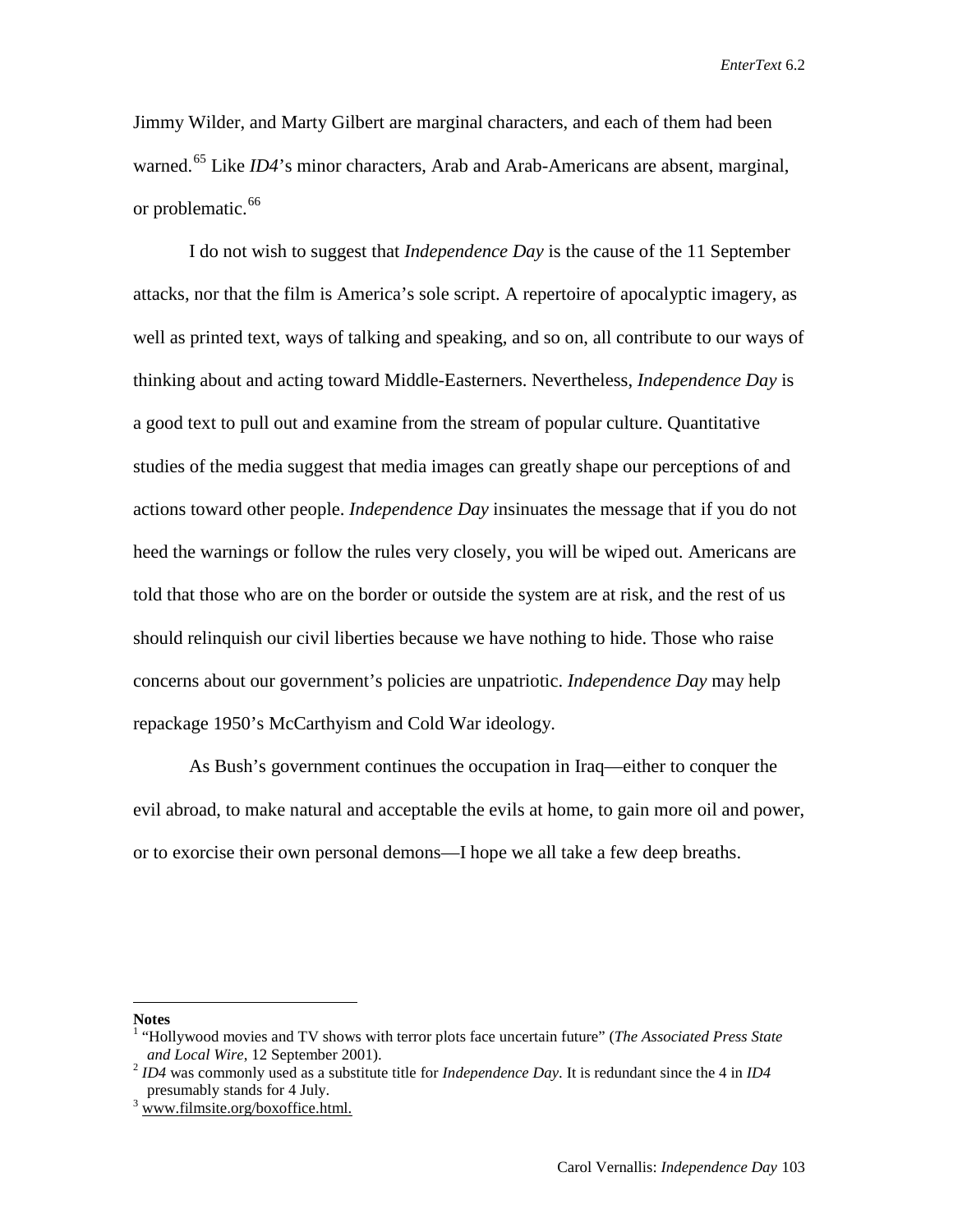- 4 Rogin, Michael, *Independence Day, or How I Learned to Stop Worrying and Love Enola Gay* (London:
- <sup>5</sup> Andrew Duncan, "I Try to Cultivate Good Will to All" (*Radio Times*, Vol. CCXC, no 3786, 17 August 1996), 12. Amy Taubin, "Playing It Straight" (*Sight and Sound* 7.7). Rogin claims that "Of the top ten grossing motion pictures of 1996, *Independence Day* received by far the highest positive (66.7%) and lowest negative (4.7%) percentage of reviews." Rogin quotes Janet Maslin from the *New York Times*: "Anyone appalled that movie audiences can enjoy such widespread catastrophe can be assured that *Independence Day* is really about togetherness and catharsis" (Janet Maslin, "Space Aliens, Action and a Chance to Save the Planet," New York Times 2 July 1996, cited in Rogin, *Independence Day*, 11).
- <sup>6</sup> David Bordwell, "Intensified Continuity: Visual Style in Contemporary American Film" (*Film Quarterly* 55.3), 16-28.
- $7$  *ID4*'s high level of detail—for example, the almost obsessive strategic placement of props in the
- background—is common for the ways films are produced today. 8 A version of *ID4*'s script can be downloaded off the web at www.script-o-rama.com/table3.shtml
- <sup>9</sup> One might organize an analysis according to the techniques used to create these representations—for example, the disposition of extras and props in the background, or editing and matched shots, parallel structures and rhymes that cut across scenes, and momentary visual and aural jokes—or a sequential description of the film. However, by organizing the first half of the paper according to character type, I can show how deliberately each representation was built up and how one type of representation balances
- another. <sup>10</sup> At this moment, *Independence Day*, as an ensemble film, invites the viewer to identify with various characters, then in the film's second half, to lock in with the camera's directionality and point of view. I am using the VHS theatrical release of *Independence Day* as my primary text. The DVD version contains
- <sup>11</sup> The viewer may place herself in the Freudian scenario and experience a sense of gladness at the unhappy fate of the Russians (an identification with the person who is doing the beating, here, the alien), a subsequent sense of fear as she imagines herself in the position of the child who is preyed upon, and then
- 
- shame for her slowness to empathize.<br><sup>12</sup> Rogin, *Independence Day*, 16-20.<br><sup>13</sup> Americans believe they would not commit genocide. Our boys take out the aliens by using a computer virus and dismantling their primary weapons. We do not see millions of aliens killed. This is reminiscent of the military's use of decapitory strikes, where the U.S. takes out the enemy's C3I (command, control, communication and intelligence) capabilities. In *ID4*, when the Americans take away the alien computer,
- the aliens all die. <sup>14</sup> Rogin, *Independence Day*, 44.
- $15$  Devlin's and Emmerich's original script was more progressive—the wife delays because she addresses the public on television concerning the alien attacks, and Connie writes the president's speeches.
- <sup>16</sup> Media coverage of the 11 September attacks focused on male firefighters and policemen, even though many women performed acts of bravery and lost their lives.
- $17$  The idea of humans as a depleted resource is underscored when the President and General Grey comment that fighters are coming up short and that the Air Force recruits look so young. A radio personality announces that military personnel are going AWOL rather than risk their lives fighting the aliens.
- <sup>18</sup> A subsequent shot shows Whitmore in front of a fireplace; over the mantelpiece hangs a Cezanneian painting within which a large, black form nestles among rumpled sheets on a bed. This painting can reawaken our suspicions about the relation between father and daughter.<br> $^{19}$  Rogin, *Independence Day*, 71.
- 
- 
- <sup>20</sup> Richard Dyer, *Matter of Images: Essays on Representations* (New York: Routledge, 1993), 141.<br><sup>21</sup> While Margaret Whitmore wears nicely tailored dresses, the president wears cheap shirts. (You can see his undershirt through the thin cotton.) This prepares us for him becoming "one of the people" and flying
- <span id="page-44-0"></span>a plane.<br><sup>22</sup> Dr. Okun could be said to be the academic liberal who empathizes with the other to eventually become overtaken by it and used as its ventriloquist dummy. The moral of the story? Do not empathize with the
- <span id="page-44-2"></span><span id="page-44-1"></span><sup>23</sup> Rogin, *Independence Day*, 38.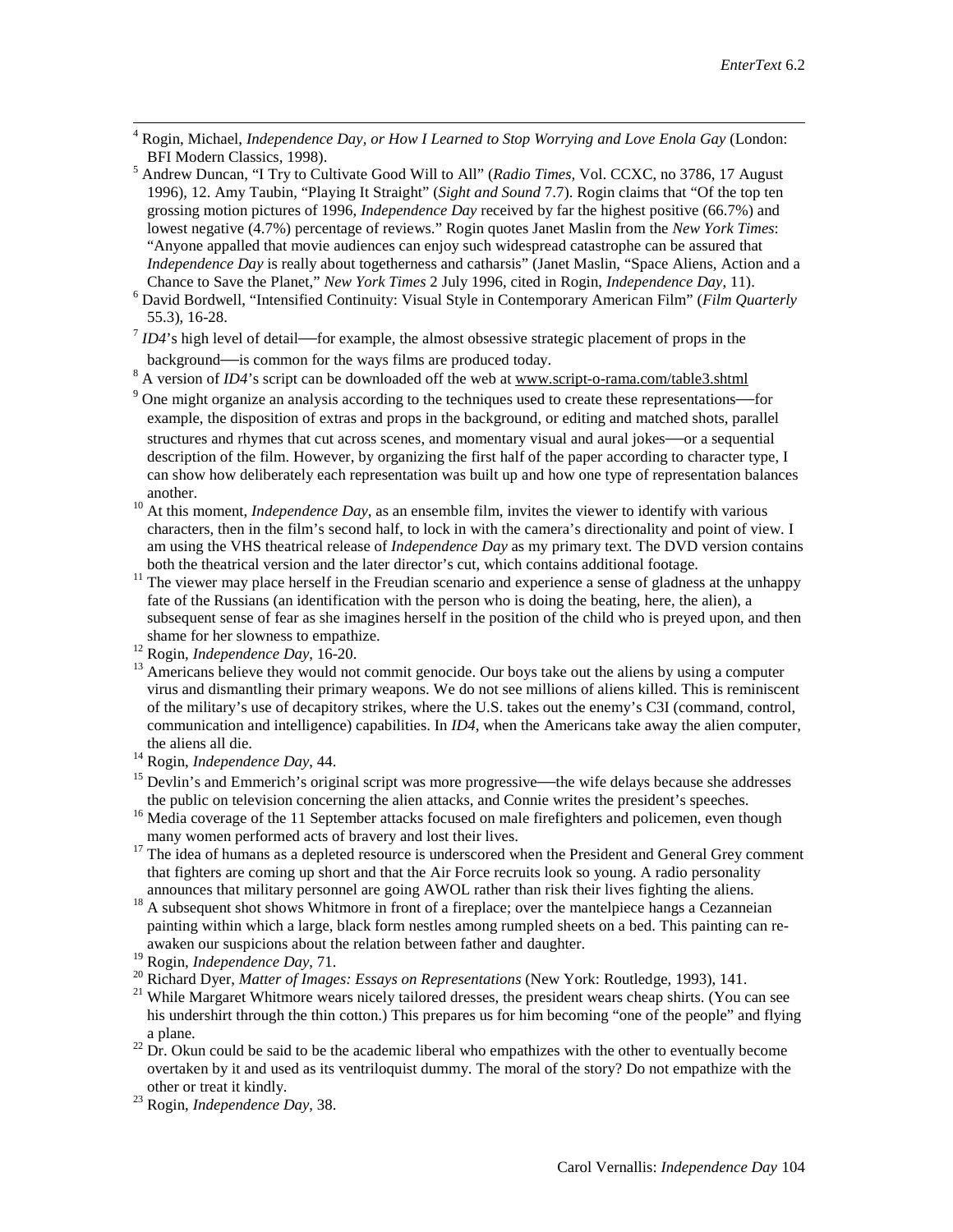<span id="page-45-0"></span><sup>24</sup> Richard Dyer, *White* (New York: Routledge 1997), 120-121. <sup>25</sup> Rogin, *Independence Day*, 65.

- <span id="page-45-1"></span><sup>26</sup> While *ID4*'s racial politics contain progressive moments—Jasmine is given the attributes of courage and humanity, and the dark side of white patriarchy is occasionally brought out—the film's energy derives in
- part from the opposition of black women's bodies to white men's brains.<br><sup>27</sup> Code switching is an anthropological term used to describe the ways that speakers move between more than one form of vernacular. Hiller and Jasmine alternate between black American English and standard American English, which may not be surprising. However, in *Independence Day*, Jasmine and Hiller only speak black talk when they are angry or emotional; when they are reflective, quiet, or intimate, they use standard English. Thus, in *Independence Day*, black English becomes a language of rage and loss of control.<br><sup>28</sup> All through the film, there is the problem of the aliens' smell. Joel Kovel traces the ways African-
- Americans, historically, have been linked with excrement. In *ID4*, a lot of toilet humor surrounds Steven Hiller, Joel Kovel, *White Racism: A Psychohistory*. Columbia University Press, 1984. This might appear to be a very far-fetched reading, but as Hiller drags the alien, the relationship could be interpreted as alien=African-American=excrement.
- <sup>29</sup> Solemn and mysterious, the little boy seems preternaturally adult. His seriousness may stem from the ways Jasmine's boyfriend Steven treats him. Obviously, Steven is very devoted to the little boy—his day bag is packed with fireworks for 4 July—but he also adopts an authoritarian stance toward him. Without much cause, he frisks the little boy in the kitchen. During the wedding scene, he tells the boy to make himself useful and spanks him, which makes the boy cry out. Dylan continually shoots his plastic gun at the sky, even though newscasters warn Los Angelenos not to shoot guns at the alien to avoid setting off an interstellar war. When Jasmine has a conversation with Margaret Whitmore, Dylan plays alone with a two-headed gryphon—the insignia of the military fighter pilots. We sense that our five year-old is not frightened by adversity, and since we are so short of skilled men, that he might be our only hope for the
- future.<br> $30$  I am counting every time that the appearance of an African-American character placed in the background might be judged (correctly or incorrectly) as a different character on first viewing. Continuity edits when the camera cuts from one angle to the next, and the unities of space and time are preserved—are counted as a single sighting. However, if an African-American male appears in the background and the camera cuts away to something else—another scene or another type of activity—and the camera then returns to the previous scene in such a way that spatial or temporal orientation is transformed. I count
- each appearance of the background character as a separate instance.<br><sup>31</sup> Racial associations begin early in *ID4*. In the Oval Office, a series of separation shots reveal the White House staff coping with the first news of the alien spaceship's arrival. A middle aged European-American man rhymes with the bust of Ben Franklin behind him. The President stands before numerous flags, and Connie stands near a bucolic early American painting of a mansion or state house nestled on
- gently rolling hills. An African-American man stands before a statuette of a rhinoceros.<br><sup>32</sup> During the First Lady's death, we spot one black woman who is a doctor or a nurse. Though she wears a stethoscope, she stands among a clutch of people who receive a lecture from the head doctor. As part of the UFO welcoming committee, we see a brief cutaway to a woman of colour who may be African-American, and, standing next to Connie during the president's speech, we also view a very light-skinned,
- matronly, African-American staff woman whose one line to Connie is "shh."<br><sup>33</sup> What might be an African-American family appears. We see an older black man in the war room, who is at least in his fifties. The next shot reveals an obese African-American woman who holds Julius Levinson's left hand, and an African-American female teenager on his right. We see another young African-American girl as part of the general line-up of the welcoming crowd in Area 51—she seems very much a teen, with tennis shoes and shorts—and then, behind the President, a thirtyish African-
- American woman, who has not appeared previously.<br><sup>34</sup> *ID4* here suggests that white male heterocentric identity is hard on everyone, including those who are placed most at the centre, and who reap the most benefits from t
- <sup>35</sup> Michelle Wallace, *Black Macho and the Myth of the Superwoman* (New York: Verso, 1999).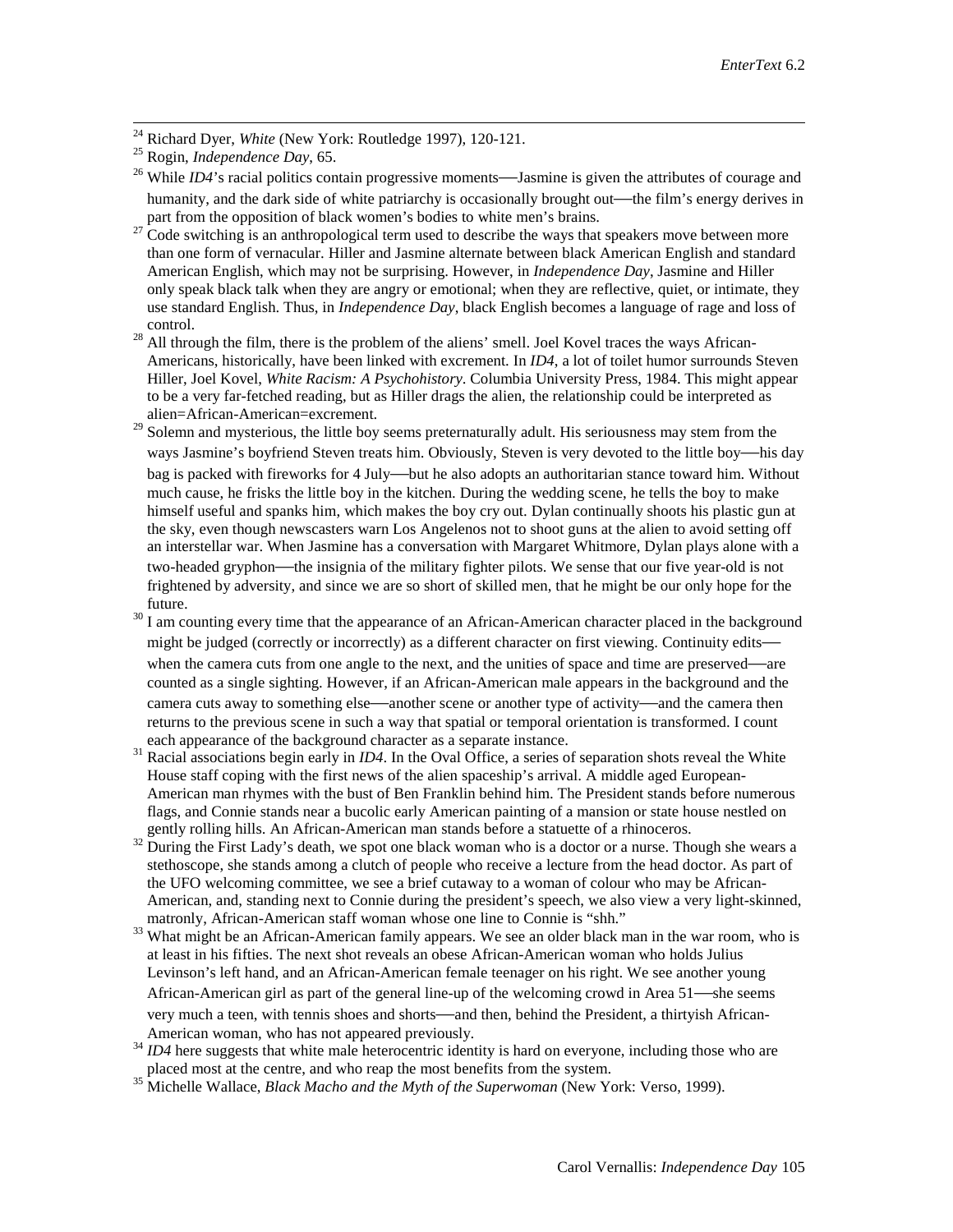- <sup>36</sup> See the strategically placed Fruitopia vending machines standing against a wall in the cable service station, the Quaker Oats rice cakes left on top of Troy Casse's television set, and the numerous Coca-Cola cans in the same minifridge.
- $37$  The filmmakers employ choreographed funny walks throughout the film—e.g., the Asian male technician at SETI, Dr. Okun's toe-tripping gait as he goes up to reveal the freak show, as well as Marty
- Gilbert's.<br><sup>38</sup> The background detail works both within and across scenes. The green bugs on the video bank and the bluish green light cast on the walls and furniture of the cable station provide a strong contrast to the faded browns of the South-west desert in the next scene, and the bugs could suggest those that threaten Lucas's lettuce if Russell Casse doesn't get to the right field.
- <span id="page-46-1"></span><span id="page-46-0"></span><sup>39</sup> As Rogin argues, "Russell is not the only victim of alien sexual abuse, for sexual violation figures prominently in reports of extraterrestrial abduction. Although most abductees are women, men also emphasize the 'rape-like character of the trauma', the 'penetration by thin, metallic, penis-like instruments'" (Rogin, *Independence Day*), 68. Jodi Dean, "Coming Out as an Alien: Feminists, UFOs, and the 'Oprah Effect'" in Nan Bauer Maglin and Donna Perry, eds, *'Bad Girls' 'Good Girls': Women,*
- <sup>40</sup> A strange detail: the young woman and her date listen to a rarefied form of college-oriented alternative music, not the obvious choice for a young, South-western Hispanic couple, but making them more
- $41$ <sup>41</sup> The directors mirror characters throughout *ID4*. For example, notice that the facial features of the point guard who lets Hiller through the entry gate to Area 51 matches that of the alien—at least as much as is humanly possible. Marty Gilbert has a twin when David Levinson informs the cable station staff about the alien signal's fluctuating patterns. Lucas's buffness is accentuated by a figure in the background. A mirror image of Lucas in short white tank top and blue jeans stands before a fence with his back turned toward us.
- $42$  This might seem as if it was a progressive moment, but it feels like a bald appropriation—plus he might
- 

be a Contra.<br><sup>43</sup> Duncan, "I Try to Cultivate Good Will to All," 12.<br><sup>44</sup> Humans and aliens have distinct sonic associations. The humans listen to alternative pop music, honkytonk, early Beatles, blues-based rock 'n' roll, and acoustic folk. The aliens utter all types of mechanical and animal sounds—anything from vibrating metal, to cicadas, to cows. The nondiagetic music linked to humans and aliens draw on stereotypical cues for good and evil−the humans have a diatonic theme in dotted rhythm which suggests the military. (There are snare drum rolls and a fife—here connoting the Minute Men—and trumpets and French horns—our noble military.) The aliens' music features a tune in a minor key with a stepwise melody, and another cue that contains arpeggiated diminished chords. (The aliens' ship slinks and glides, and the accompanying glissandi are reminiscent of horror movie music) However, the alien and human music sometimes overlap. When humans advance on the alien, the humans' music is not that different from that of the aliens, and the choir that sometimes accompanies the aliens makes them sound spiritual and heavenly. Since the musical cues are so generic, they often serve more to remind us of older films than to depict character. Good and evil music, and good and evil

- players, flatten into one cartoonish surface. <sup>45</sup> After the film's opening with the slightly naughty scene at SETI, General Grey growls "Does anyone know anything about this?" When Alisha and her young boyfriend are found in the car in the southwest, Russell Casse comes running out and says "Thanks, partner. We've got to get as far away from these things as we can."
- 
- <sup>46</sup> Rogin, *Independence Day*, 51.<br><sup>47</sup> We see one Asian as a television reporter on a news cast (but the footage is staticky), a pilot and a doctor who might be Asian. For a split second, the camera reveals a female technician, but she's quickly covered by Levinson as he demonstrates the space ship's shield in Area 51.
- <sup>48</sup> A subtle conflation: the aliens resemble South-west migrant workers. After his meeting with the alien, the President claims that the aliens are like locusts who want to exterminate us; when Russell Casse pulls his RV aside at the border of a valley, he directs his son Miguel to "Look at all that." The scattered RVs cluttered across the desert resemble a large-scale insect infestation.
- <sup>49</sup> James Naremore, *Acting in the Cinema* (Los Angeles: University of California, 1990).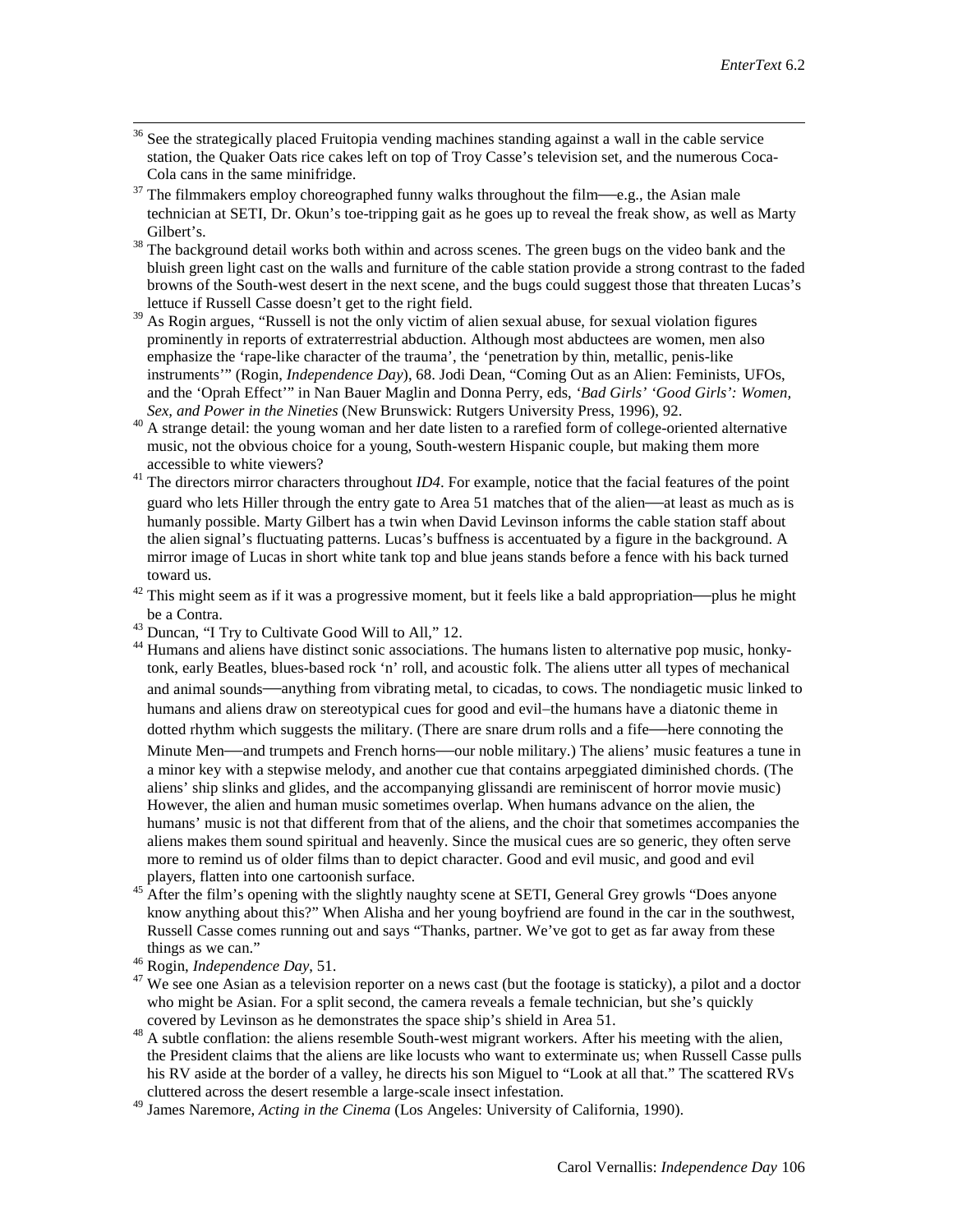- 50 Donald Bogle, *Toms, Coons, Mulattos, Mammies and Bucks: An Interpretive History of Blacks in*
- <sup>51</sup> A photo display of close-ups of family members placed on the president's side table resembles that of Jasmine's. While the president's contains family photos, photos of himself shaking hands with the Pope and with the Dalai Lama, a metal model of a ship, and a bust of Abraham Lincoln (the aliens' shadow has just eclipsed the Lincoln Memorial), Jasmine's display contains family photos, a vase of cloth
- flowers and dolphin statuettes.<br><sup>52</sup> The film's primary theme is this: huge and powerful alien spaceships and aliens overwhelm miniature-American-us. While the alien spacecraft is roughly the size of a major metropolitan city, the opening shot of the American flag planted on the moon looks as if it were of the same size, shape and texture as that of a worn postage stamp. Americans are depicted as naive, bumbling, average Joes. Though they are not too sophisticated, their hearts and minds are in the right place and they are, therefore, entitled to only the best. *Independence Day* reaffirms Attorney General Ashcroft's belief that "Unique among the nations, America recognised the source of our character as being godly and eternal, not being civic and temporal.... We have no King but Jesus," as quoted from his speech at Bob Jones University in 1999 in
- <span id="page-47-1"></span><span id="page-47-0"></span>Jeffrey Toobin, "Ashcroft's Ascent" (*The New Yorker*, April 15, 2002), 50-63.<br><sup>53</sup> The film employs other techniques of mayhem, including the unrelenting visual cross-cutting between scenes, and the unprogressive ways that, according to Rogin, the film conflates "bodily desire, illness and anxiety" (Rogin, *Independence Day*), 29.
- <sup>54</sup>Amy Taubin, "Playing It Straight: R.E.M. Meets a Post-Rodney King World in *Independence Day*" (*Sight and Sound* 1996), 6-8. When the convoy of RVs approaches, there is a visual rhyme—Casse's RV drags its little red plane while Hiller drags his little red swaddled alien.
- $\frac{55}{10}$  Only in retrospect might the viewer work out that the SETI exteriors are incorrect: if the phone calls occur within a few minutes of each other, and Marilyn Whitmore truthfully reports the time in Los
- <sup>56</sup> When our white leading men in Air Force One's cockpit set up the bombing attack, a second-level general grabs the phone and does two 360° turns before he hands General Grey the phone. (He should have been strangled by the phone cord.) General Grey reaches for the phone with his left hand, and the cut to the close-up reveals him grasping the phone with his right hand. Since this scene contains two glaring errors rather than one, I believe the directors aimed for a sense of instability. When Air Force One flies over the South-west, the plane momentarily freezes and the sound drops out—we have pure silence and a plane frozen in mid-air. It's possible that the editors had difficulties with the AVID output,
- but more likely, the sloppiness was a desired effect.<br><sup>57</sup> One example is when Marty says he wants to call his "mutha," and we then cut to a South-west bar.<br>Marty's working class twang links the two scenes.
- <sup>58</sup> Constance Penley, *The Future of an Illusion: Film, Feminism, Psychoanalysis* (Minneapolis: University of Minnesota Press, 1989), 94.<br><sup>59</sup> Rogin, *Independence Day*, 73-74.
- 
- 
- <sup>60</sup> The sounds recall those from *Raiders of the Lost Ark* (Steven Spielberg, 1981).<br>
<sup>61</sup> Hiller continues *ID4*'s references to faeces by placing his hand over his nose and saying "Woooh."<br>
<sup>62</sup> Rogin, *Independence Da*
- 
- ("Politics: The Movie: Dole sees U.S. Conquer Evil, Good Film, He Says," *New York Times*, 30 July
- 
- 1996).<br><sup>64</sup> See Herb Schiller *The Mind Managers* (Boston: Beacon Press, 1973), 24-29.<br><sup>65</sup> The president's wife desires her own career, Tiffany is a rambunctious, white-trash, working stripper, Dr. Okun is mad, Jimmy Wilder acts gay, and Marty Gilbert is gay. Each of these characters was told not to stray. The president asked his wife to come home, and she didn't. Jasmine made Tiffany promise not to go to the alien welcoming party because she had a bad feeling about the event, but Tiffany went anyway. Marty Gilbert should have gone down to the bomb shelter with the rest of the staff, yet he foolishly chose to hide under a desk and make a number of useless phone calls instead. Sergeant Hiller warned Jimmy Wilder not to get premature on him, but he did a too fancy flight manoeuvre and ripped off his mask. While no character forewarns Dr. Okun, "They don't let him out very often," and he did run out of Area 51 when the alien arrived. The alien strangles him.